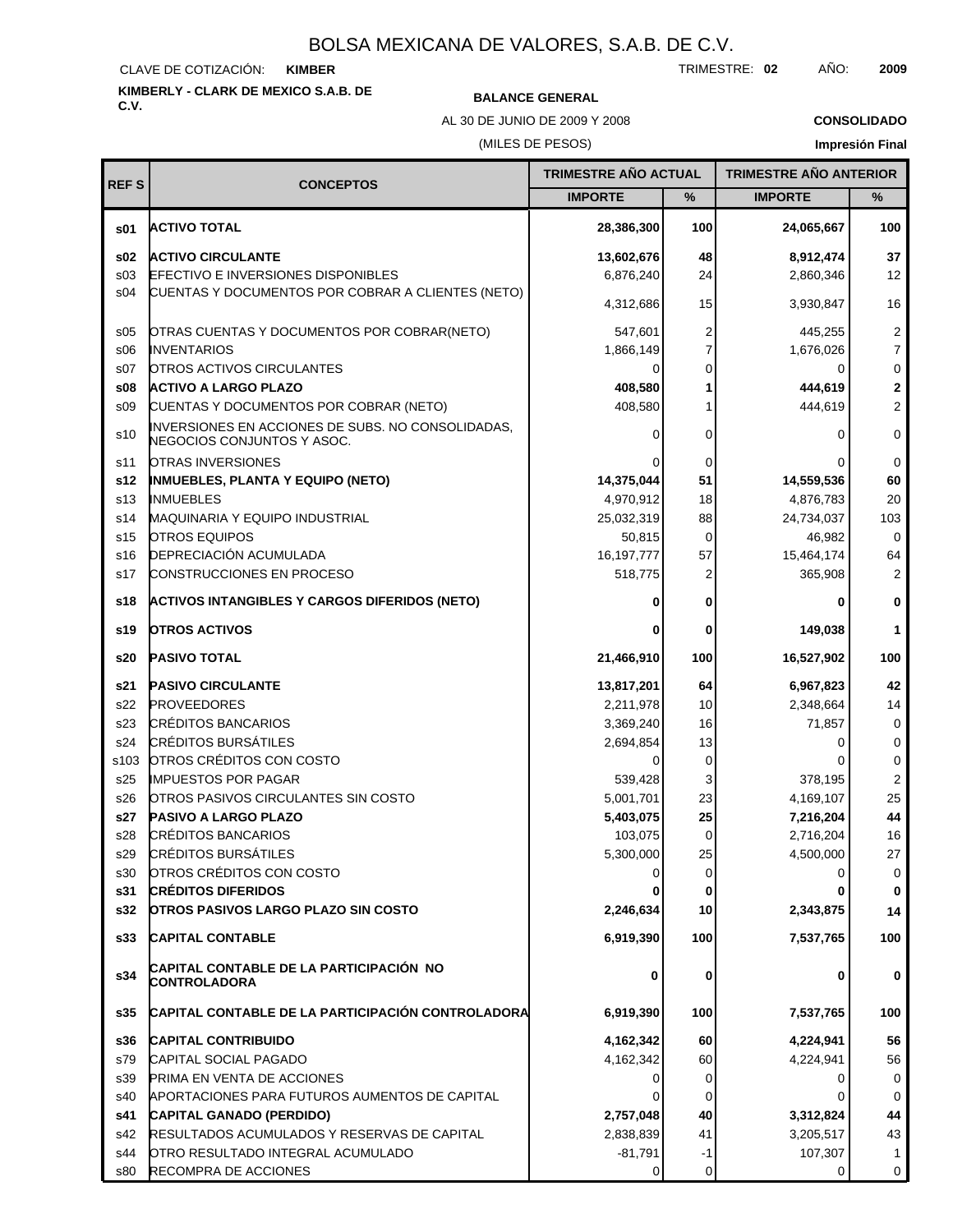## **KIMBERLY - CLARK DE MEXICO S.A.B.** CLAVE DE COTIZACIÓN: **KIMBER**

**BALANCE GENERAL** 

TRIMESTRE: **02** AÑO: **2009**

DESGLOSE DE PRINCIPALES CONCEPTOS

# **CONSOLIDADO**

(MILES DE PESOS)

|  | <b>Impresión Final</b> |
|--|------------------------|
|  |                        |

|             |                                                                         | TRIMESTRE AÑO ACTUAL |             | <b>TRIMESTRE AÑO ANTERIOR</b> |                  |
|-------------|-------------------------------------------------------------------------|----------------------|-------------|-------------------------------|------------------|
| <b>REFS</b> | <b>CONCEPTOS</b>                                                        | <b>IMPORTE</b>       | %           | <b>IMPORTE</b>                | %                |
| \$03        | <b>EFECTIVO E INVERSIONES DISPONIBLES</b>                               | 6,876,240            | 100         | 2,860,346                     | 100              |
| s46         | <b>EFECTIVO</b>                                                         | 130,461              | 2           | 239,449                       | 8                |
| s47         | <b>INVERSIONES DISPONIBLES</b>                                          | 6,745,779            | 98          | 2,620,897                     | 92               |
| \$07        | <b>OTROS ACTIVOS CIRCULANTES</b>                                        | 0                    | 100         | 0                             | 100              |
| s81<br>s82  | <b>INSTRUMENTOS FINANCIEROS DERIVADOS</b><br>OPERACIONES DISCONTINUADAS | 0<br>0               | 0<br>0      | $\Omega$<br>0                 | 0<br>$\mathbf 0$ |
| s83         | <b>OTROS</b>                                                            | 0                    | 0           | 0                             | $\mathbf 0$      |
| s18         | <b>ACTIVOS INTANGIBLES Y CARGOS DIFERIDOS (NETO)</b>                    | 0                    | 100         | $\bf{0}$                      | 100              |
|             |                                                                         |                      |             |                               |                  |
| s48<br>s49  | <b>GASTOS AMORTIZABLES (NETO)</b><br><b>CRÉDITO MERCANTIL</b>           | 0<br>$\Omega$        | 0<br>0      | $\Omega$<br>$\Omega$          | 0<br>0           |
| s51         | <b>OTROS</b>                                                            | 0                    | 0           | $\Omega$                      | $\mathbf 0$      |
|             |                                                                         | 0                    |             |                               |                  |
| s19<br>s85  | <b>OTROS ACTIVOS</b><br>INSTRUMENTOS FINANCIEROS DERIVADOS              | 0                    | 100<br>0    | 149,038<br>149,038            | 100<br>100       |
| s50         | <b>IMPUESTOS DIFERIDOS</b>                                              | 0                    | 0           | 0                             | 0                |
| s104        | BENEFICIOS A LOS EMPLEADOS                                              | 0                    | 0           | 0                             | $\mathsf 0$      |
| s86         | OPERACIONES DISCONTINUADAS                                              | 0                    | 0           | 0                             | 0                |
| s87         | <b>OTROS</b>                                                            | $\Omega$             | $\Omega$    | $\Omega$                      | 0                |
| s21         | <b>PASIVO CIRCULANTE</b>                                                | 13,817,201           | 100         | 6,967,823                     | 100              |
| s52         | PASIVO EN MONEDA EXTRANJERA                                             | 4,569,572            | 33          | 1,406,232                     | 20               |
| s53         | PASIVO EN MONEDA NACIONAL                                               | 9,247,629            | 67          | 5,561,591                     | 80               |
| s26         | OTROS PASIVOS CIRCULANTES SIN COSTO                                     | 5,001,701            | 100         | 4,169,107                     | 100              |
| s88         | INSTRUMENTOS FINANCIEROS DERIVADOS                                      | 286,171              | 6           | $\Omega$                      | 0                |
| s89<br>s68  | <b>INTERESES POR PAGAR</b><br><b>PROVISIONES</b>                        | 173,407<br>1,661,663 | 3<br>33     | 123,575<br>1,302,743          | 3<br>31          |
| s90         | OPERACIONES DISCONTINUADAS                                              | 0                    | $\mathbf 0$ | $\Omega$                      | 0                |
| s58         | OTROS PASIVOS CIRCULANTES                                               | 2,413,936            | 48          | 2,292,709                     | 55               |
| s105        | BENEFICIOS A LOS EMPLEADOS                                              | 466,524              | 9           | 450,080                       | 11               |
| s27         | <b>PASIVO A LARGO PLAZO</b>                                             | 5,403,075            | 100         | 7,216,204                     | 100              |
| s59         | PASIVO EN MONEDA EXTRANJERA                                             | 103,075              | 2           | 2,716,204                     | 38               |
| s60         | PASIVO EN MONEDA NACIONAL                                               | 5,300,000            | 98          | 4,500,000                     | 62               |
| s31 l       | <b>CRÉDITOS DIFERIDOS</b>                                               | 0                    | 100         | 0                             | 100              |
| s65         | CRÉDITO MERCANTIL                                                       | 0                    | 0           | 0                             | 0                |
| s67         | <b>OTROS</b>                                                            | 0                    | 0           | 0                             | 0                |
| s32 l       | OTROS PASIVOS LARGO PLAZO SIN COSTO                                     | 2,246,634            | 100         | 2,343,875                     | 100              |
| s66         | <b>IMPUESTOS DIFERIDOS</b>                                              | 1,897,760            | 84          | 2,232,256                     | 95               |
| s91         | BENEFICIOS A LOS EMPLEADOS                                              | 106,765              | 5           | 111,619                       | $\sqrt{5}$       |
| s92<br>s69  | OPERACIONES DISCONTINUADAS<br><b>OTROS PASIVOS</b>                      | 0                    | 0           | 0                             | $\mathbf 0$      |
|             |                                                                         | 242,109              | 11          | 0                             | $\mathbf 0$      |
| s79         | <b>CAPITAL SOCIAL PAGADO</b>                                            | 4,162,342            | 100         | 4,224,941                     | 100              |
| s37<br>s38  | <b>NOMINAL</b>                                                          | 8,916<br>4,153,426   | 0<br>100    | 9,050<br>4,215,891            | 0<br>100         |
|             | ACTUALIZACIÓN                                                           |                      |             |                               |                  |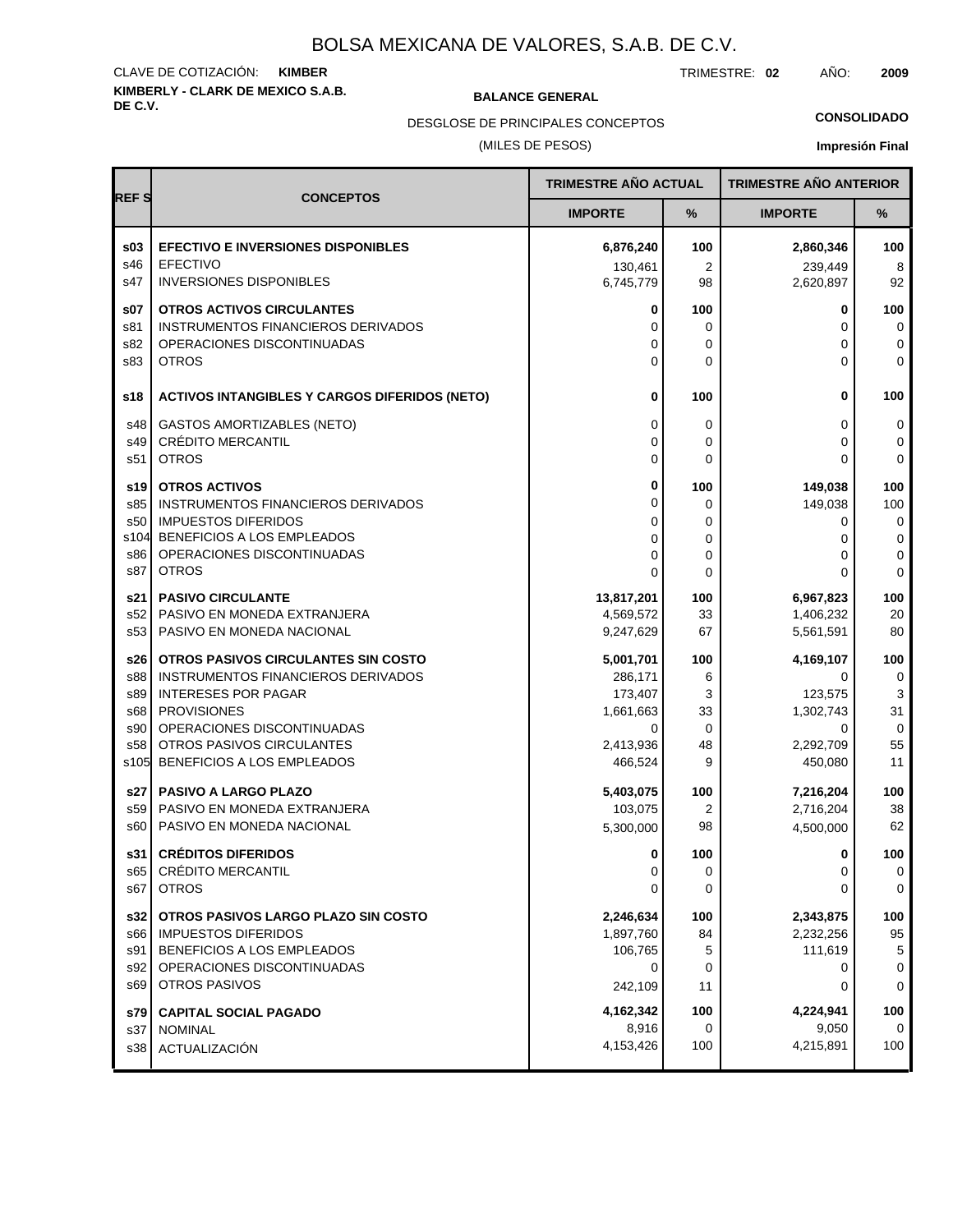## **KIMBERLY - CLARK DE MEXICO S.A.B.** CLAVE DE COTIZACIÓN: **KIMBER**

#### **BALANCE GENERAL**

TRIMESTRE: **02** AÑO: **2009**

#### **CONSOLIDADO**

DESGLOSE DE PRINCIPALES CONCEPTOS

#### (MILES DE PESOS)

| <b>REFS</b> | <b>CONCEPTOS</b>                                                 | <b>TRIMESTRE AÑO ACTUAL</b> |      | <b>TRIMESTRE AÑO ANTERIOR</b> |              |  |
|-------------|------------------------------------------------------------------|-----------------------------|------|-------------------------------|--------------|--|
|             |                                                                  | <b>IMPORTE</b>              | $\%$ | <b>IMPORTE</b>                | $\%$         |  |
| s42         | <b>RESULTADOS ACUMULADOS Y RESERVAS DE CAPITAL</b>               | 2,838,839                   | 100  | 3,205,517                     | 100          |  |
| s93         | <b>RESERVA LEGAL</b>                                             | 645,822                     | 23   | 645,822                       | 20           |  |
| s43         | RESERVA PARA RECOMPRA DE ACCIONES                                |                             | O    |                               | $\mathbf 0$  |  |
| s94         | <b>OTRAS RESERVAS</b>                                            |                             | 0    |                               | $\mathbf 0$  |  |
| s95         | RESULTADO DE EJERCICIOS ANTERIORES                               | 236,465                     | 8    | 761,836                       | 24           |  |
| s45         | RESULTADO DEL EJERCICIO                                          | 1,956,552                   | 69   | 1,797,859                     | 56           |  |
| s44         | OTRO RESULTADO INTEGRAL ACUMULADO                                | -81,791                     | 100  | 107,307                       | 100          |  |
| s70         | RESULTADO ACUMULADO POR POSICIÓN MONETARIA                       |                             | O    |                               | $\mathbf 0$  |  |
| s71         | RESULTADO POR TENENCIA DE ACTIVOS NO MONETARIOS                  |                             | 0    |                               | $\mathbf{0}$ |  |
| s96         | EFECTO ACUMULADO POR CONVERSIÓN                                  |                             | 0    | 0                             | $\mathbf 0$  |  |
| s97         | EFECTO ACUMULADO POR VALUACIÓN DE INST. FIN.<br><b>DERIVADOS</b> | $-81,791$                   | 100  | 107,307                       | 100          |  |
| s98         | RESULTADO POR IMPUESTOS DIFERIDOS                                |                             | 0    |                               | $\mathbf 0$  |  |
| s100        | <b>OTROS</b>                                                     |                             | 0    | 0                             | $\mathbf 0$  |  |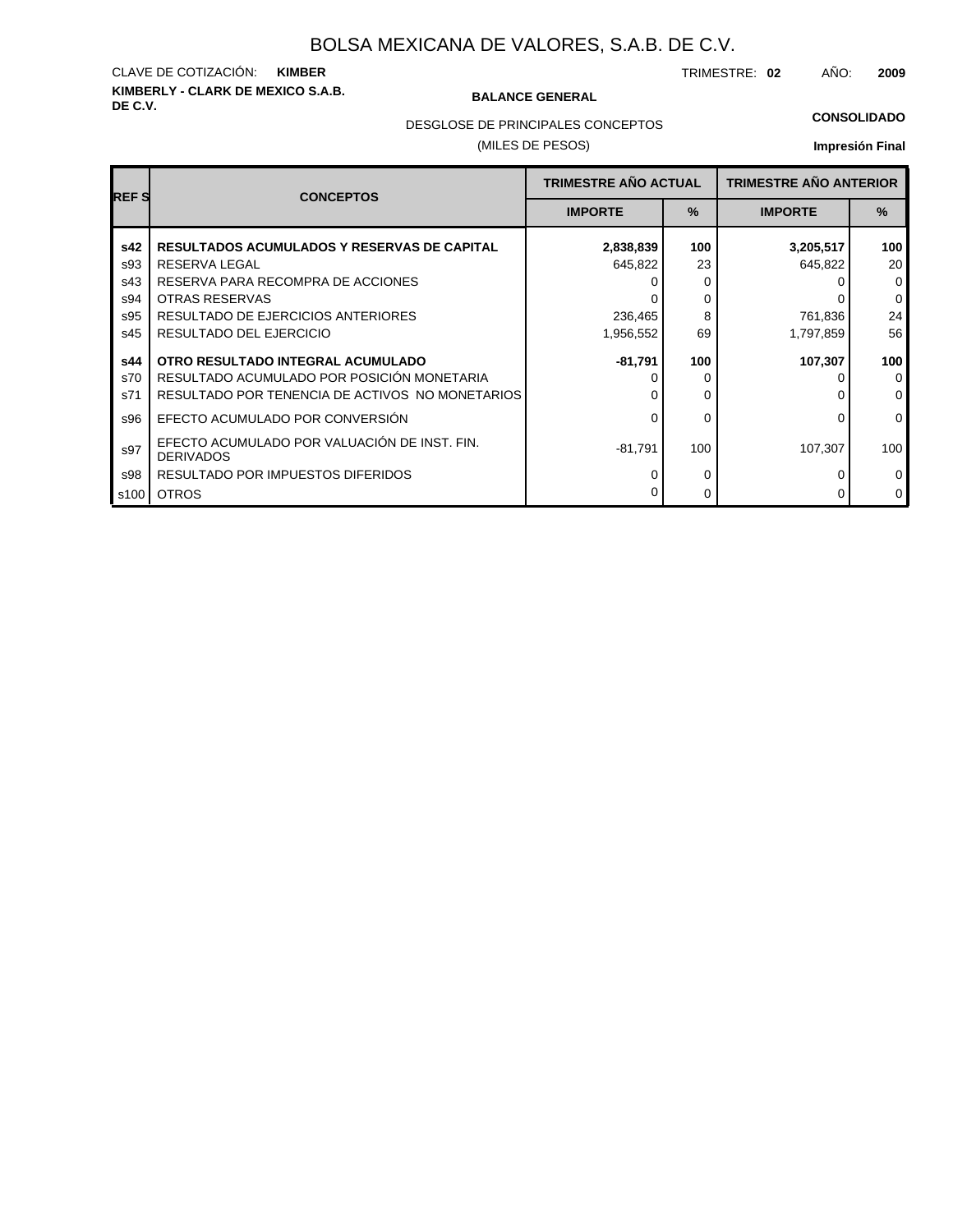# **KIMBERLY - CLARK DE MEXICO S.A.B.** CLAVE DE COTIZACIÓN: **KIMBER**

#### **BALANCE GENERAL**

TRIMESTRE: **02** AÑO: **2009**

(MILES DE PESOS) DATOS INFORMATIVOS

|                  |                                              | <b>TRIMESTRE AÑO ACTUAL</b> | <b>TRIMESTRE AÑO ANTERIOR</b> |
|------------------|----------------------------------------------|-----------------------------|-------------------------------|
| <b>REFS</b>      | <b>CONCEPTOS</b>                             | <b>IMPORTE</b>              | <b>IMPORTE</b>                |
| s72              | CAPITAL DE TRABAJO                           | $-214,525$                  | 1,944,651                     |
| s73              | FONDO PARA PENSIONES Y PRIMA DE ANTIGÜEDAD   | 244,020                     | 260.001                       |
| s74              | NUMERO DE FUNCIONARIOS (*)                   |                             |                               |
| s75              | NUMERO DE EMPLEADOS (*)                      | 2,376                       | 2,396                         |
| s76              | NUMERO DE OBREROS (*)                        | 4,371                       | 4,268                         |
| s77              | NUMERO DE ACCIONES EN CIRCULACIÓN (*)        | 1,087,533,315               | 1,103,889,215                 |
| s78              | NUMERO DE ACCIONES RECOMPRADAS (*)           | 26.340.500                  | 35.202.700                    |
| s <sub>101</sub> | <b>EFECTIVO RESTRINGIDO</b>                  |                             |                               |
| s102             | DEUDA CON COSTO DE ASOCIADAS NO CONSOLIDADAS |                             |                               |

(\*) DATOS EN UNIDADES

## **CONSOLIDADO Impresión Final**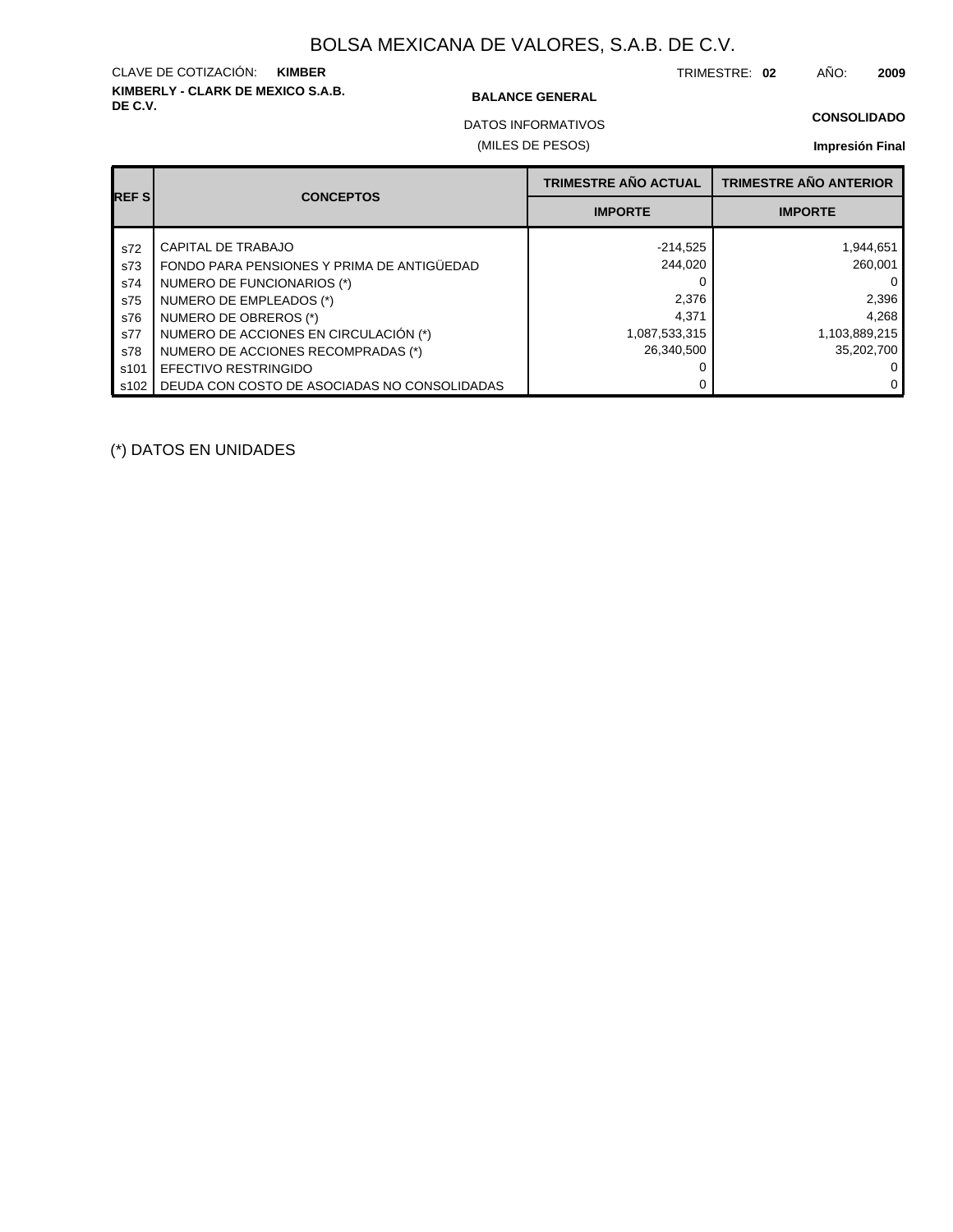#### **KIMBERLY - CLARK DE MEXICO S.A.B.** CLAVE DE COTIZACIÓN: TRIMESTRE: AÑO: **KIMBER 02 2009**

#### **DE C.V. ESTADO DE RESULTADOS**

DEL 1 DE ENERO AL 30 DE JUNIO DE 2009 Y 2008 **CONSOLIDADO**

#### (MILES DE PESOS)

| <b>REF R</b> | <b>CONCEPTOS</b>                                                                             | <b>TRIMESTRE AÑO ACTUAL</b> |               | <b>TRIMESTRE AÑO ANTERIOR</b> |               |
|--------------|----------------------------------------------------------------------------------------------|-----------------------------|---------------|-------------------------------|---------------|
|              |                                                                                              | <b>IMPORTE</b>              | $\frac{9}{6}$ | <b>IMPORTE</b>                | $\frac{9}{6}$ |
| r01          | <b>VENTAS NETAS</b>                                                                          | 12,267,335                  | 100           | 11,315,359                    | 100           |
| r02          | <b>COSTO DE VENTAS</b>                                                                       | 7,336,167                   | 60            | 6,922,078                     | 61            |
| r03          | UTILIDAD (PÉRDIDA) BRUTA                                                                     | 4,931,168                   | 40            | 4,393,281                     | 39            |
| r04          | <b>GASTOS GENERALES</b>                                                                      | 1,730,992                   | 14            | 1,586,296                     | 14            |
| r05          | UTILIDAD ( PÉRDIDA) DE OPERACIÓN                                                             | 3,200,176                   | 26            | 2,806,985                     | 25            |
| r08          | OTROS INGRESOS Y (GASTOS), NETO.                                                             | $-269,197$                  | $-2$          | $-233,895$                    | $-2$          |
| r06          | RESULTADO INTEGRAL DE FINANCIAMIENTO                                                         | $-252,474$                  | $-2$          | $-58,932$                     | $\mathbf 0$   |
| r12          | PARTICIPACIÓN EN LOS RESULTADOS DE SUBS. NO<br>CONSOLIDADAS, NEGOCIOS CONJUNTOS Y ASOCIADAS. | $\Omega$                    | 0             | 0                             | $\mathbf 0$   |
| r48          | PARTIDAS NO ORDINARIAS                                                                       | $\Omega$                    | $\Omega$      | U                             | $\Omega$      |
| r09          | UTILIDAD (PÉRDIDA) ANTES DE IMPUESTOS A LA UTILIDAD                                          | 2,678,505                   | 22            | 2,514,158                     | 22            |
| r10          | <b>IMPUESTOS A LA UTILIDAD</b>                                                               | 721,953                     | 6             | 716,299                       | 6             |
| r11          | UTILIDAD (PÉRDIDA) ANTES DE LAS OPERACIONES<br><b>DISCONTINUADAS</b>                         | 1,956,552                   | 16            | 1,797,859                     | 16            |
| r14          | OPERACIONES DISCONTINUADAS                                                                   | $\Omega$                    | $\Omega$      | 0                             | $\Omega$      |
| r18          | UTILIDAD (PÉRDIDA) NETA CONSOLIDADA                                                          | 1,956,552                   | 16            | 1,797,859                     | 16            |
| r19          | PARTICIPACIÓN NO CONTROLADORA EN LA UTILIDAD<br>(PÉRDIDA) NETA                               | $\Omega$                    | $\Omega$      | 0                             | $\Omega$      |
| r20          | PARTICIPACIÓN CONTROLADORA EN LA UTILIDAD<br>(PÉRDIDA) NETA                                  | 1,956,552                   | 16            | 1,797,859                     | 16            |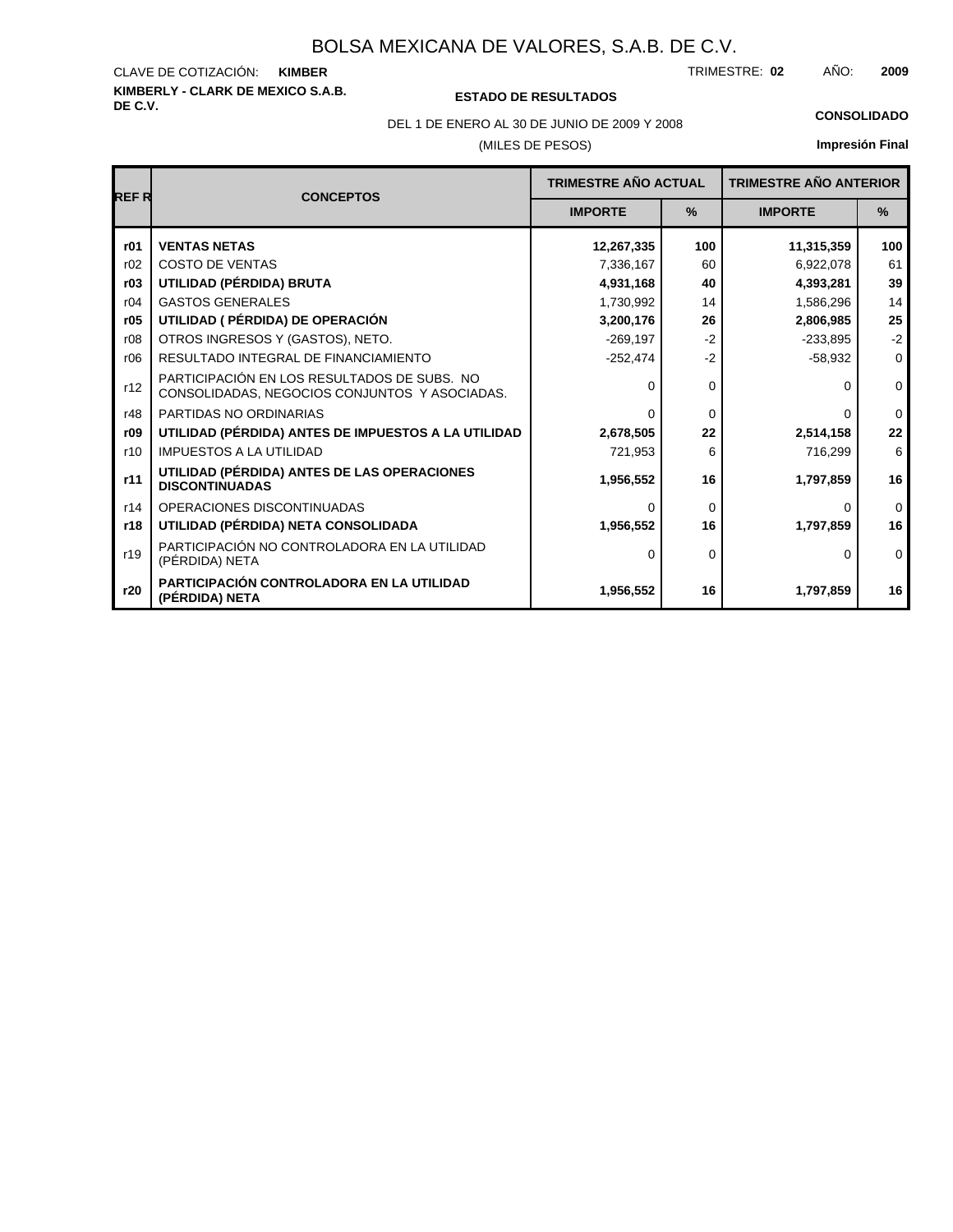# **KIMBERLY - CLARK DE MEXICO S.A.B.** CLAVE DE COTIZACIÓN:

#### **DE C.V. ESTADO DE RESULTADOS**

TRIMESTRE: AÑO: **KIMBER 02 2009**

**CONSOLIDADO**

#### DESGLOSE DE PRINCIPALES CONCEPTOS

#### (MILES DE PESOS)

**Impresión Final**

|             |                                             | TRIMESTRE AÑO ACTUAL |             | <b>TRIMESTRE AÑO ANTERIOR</b> |              |
|-------------|---------------------------------------------|----------------------|-------------|-------------------------------|--------------|
| <b>REFR</b> | <b>CONCEPTOS</b>                            |                      |             |                               |              |
|             |                                             | <b>IMPORTE</b>       | %           | <b>IMPORTE</b>                | $\%$         |
| r01         | <b>VENTAS NETAS</b>                         | 12,267,335           | 100         | 11,315,359                    | 100          |
| r21         | <b>NACIONALES</b>                           | 11,774,422           | 96          | 10,671,038                    | 94           |
| r22         | <b>EXTRANJERAS</b>                          | 492,913              | 4           | 644,321                       | 6            |
| r23         | CONVERSIÓN EN DÓLARES (***)                 | 35,413               | $\Omega$    | 60,462                        | $\mathbf{1}$ |
| r08         | OTROS INGRESOS Y (GASTOS), NETO.            | $-269, 197$          | 100         | $-233,895$                    | 100          |
| r49         | OTROS INGRESOS Y (GASTOS), NETO.            | 2,096                | $\Omega$    | 8.610                         | $-4$         |
| r34         | P.T.U. CAUSADA                              | 292,293              | $-109$      | 250,505                       | $-107$       |
| r35         | P.T.U. DIFERIDA                             | $-21,000$            | 8           | $-8,000$                      | 3            |
| r06         | <b>RESULTADO INTEGRAL DE FINANCIAMIENTO</b> | $-252,474$           | 100         | $-58,932$                     | 100          |
| r24         | <b>INTERESES PAGADOS</b>                    |                      |             | 319,226                       | $-542$       |
| r42         | UTILIDAD (PÉRDIDA) EN ACTUALIZACIÓN DE UDIS | 415,179<br>0         | $-164$<br>0 |                               | $\Omega$     |
| r45         | <b>OTROS GASTOS FINANCIEROS</b>             | ∩                    | $\Omega$    |                               | $\Omega$     |
| r26         | <b>INTERESES GANADOS</b>                    | 145,799              | $-58$       | 101,094                       | $-172$       |
| r46         | OTROS PRODUCTOS FINANCIEROS                 | $\Omega$             | 0           | 0                             | $\mathbf 0$  |
| r25         | UTILIDAD (PÉRDIDA) EN CAMBIOS NETO          | 16,906               | $-7$        | 159,200                       | $-270$       |
| r28         | RESULTADO POR POSICIÓN MONETARIA            | $\Omega$             | 0           | 0                             | $\Omega$     |
|             |                                             |                      |             |                               |              |
| r10         | <b>IMPUESTOS A LA UTILIDAD</b>              | 721,953              | 100         | 716,299                       | 100          |
| r32         | <b>IMPUESTO CAUSADO</b>                     | 774,953              | 107         | 731,299                       | 102          |
| r33         | <b>IMPUESTO DIFERIDO</b>                    | $-53,000$            | $-7$        | $-15,000$                     | $-2$         |

(\*\*\*) DATOS EN MILES DE DOLARES AL TIPO DE CAMBIO DE CIERRE DEL TRIMESTRE QUE SE REPORTA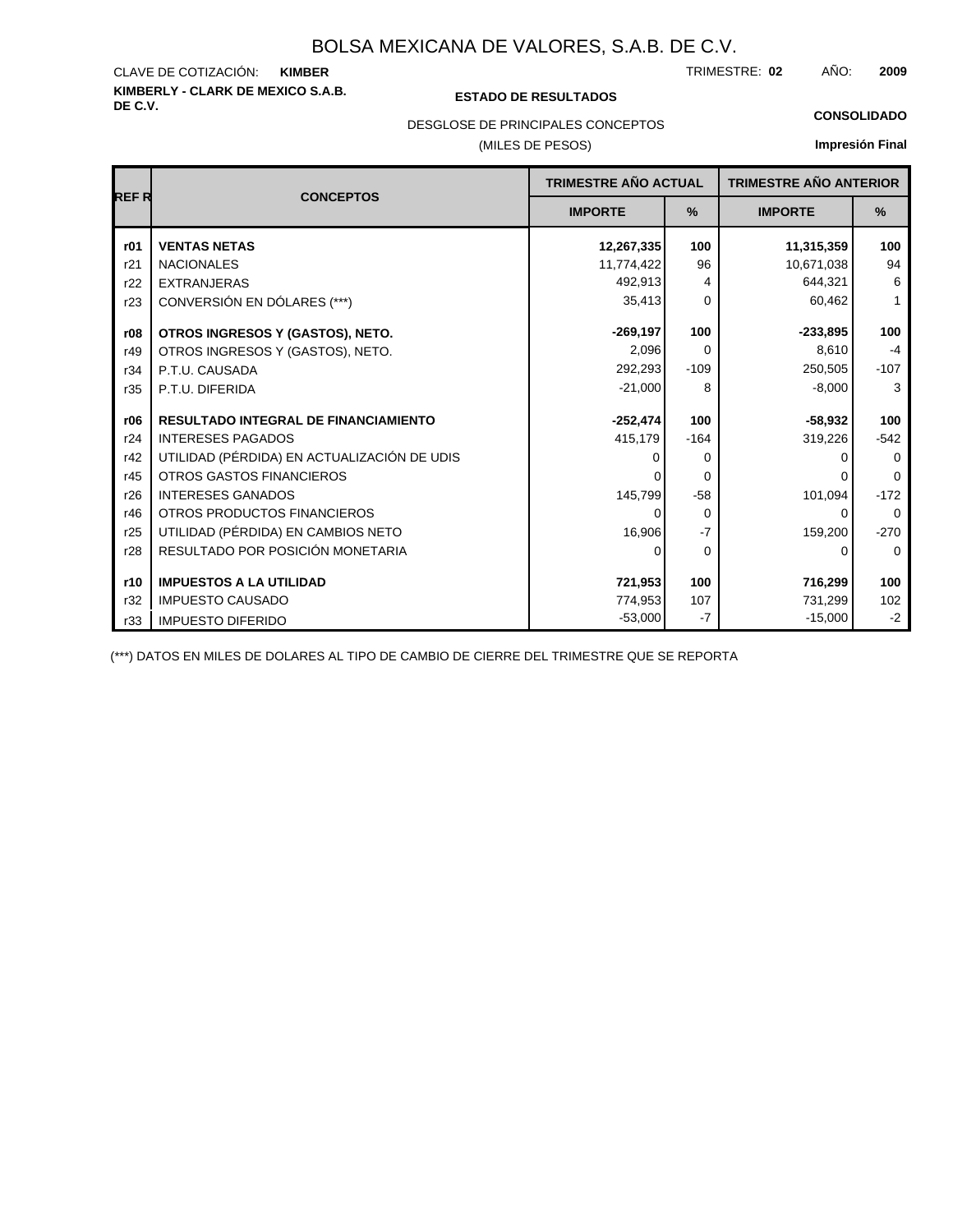**KIMBERLY - CLARK DE MEXICO S.A.B.** CLAVE DE COTIZACIÓN:

**DE C.V. ESTADO DE RESULTADOS**

TRIMESTRE: AÑO: **KIMBER 02 2009**

OTROS CONCEPTOS DE RESULTADOS

(MILES DE PESOS)

#### **CONSOLIDADO**

**Impresión Final**

|       |                                                                 | <b>TRIMESTRE AÑO ACTUAL</b> | <b>TRIMESTRE AÑO ANTERIOR</b> |
|-------|-----------------------------------------------------------------|-----------------------------|-------------------------------|
| REF R | <b>CONCEPTOS</b>                                                | <b>IMPORTE</b>              | <b>IMPORTE</b>                |
| r36   | <b>VENTAS TOTALES</b>                                           | 18,388,026                  | 16,905,081                    |
| r37   | RESULTADO FISCAL DEL EJERCICIO                                  | 3,296,641                   | 2,843,238                     |
| r38   | <b>VENTAS NETAS (**)</b>                                        | 24,003,498                  | 21,855,865                    |
| r39   | RESULTADO DE OPERACIÓN (**)                                     | 6,344,274                   | 5,544,626                     |
| r40   | PARTICIPACIÓN CONTROLADORA EN LA UTILIDAD<br>(PERDIDA) NETA(**) | 3,470,832                   | 3,694,311                     |
| r41   | UTILIDAD (PÉRDIDA) NETA CONSOLIDADA (**)                        | 3,470,832                   | 3,694,311                     |
| r47   | DEPRECIACIÓN Y AMORTIZACIÓN OPERATIVA                           | 570,248                     | 573,806                       |

(\*\*) INFORMACIÓN ÚLTIMOS DOCE MESES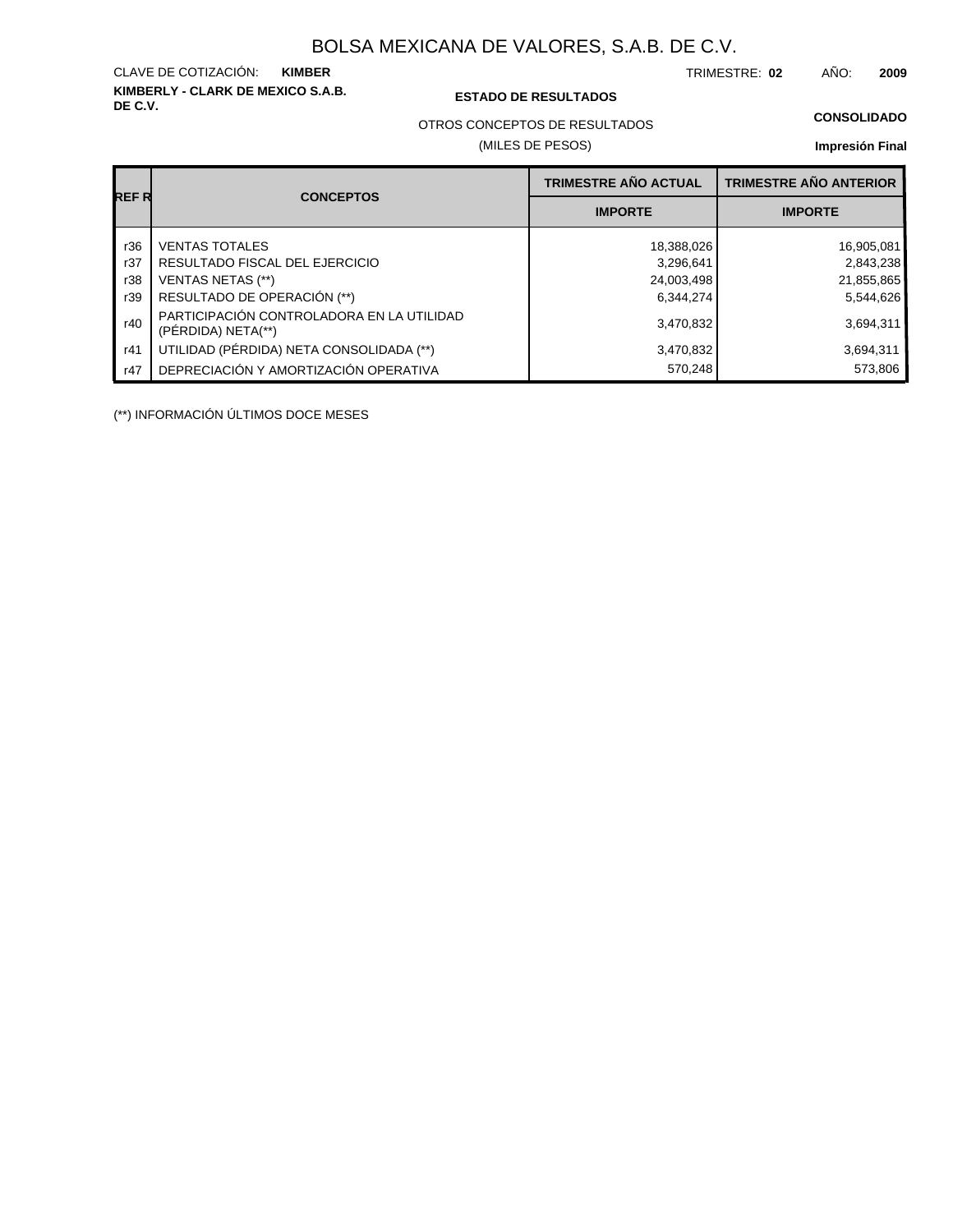**KIMBERLY - CLARK DE MEXICO S.A.B.** CLAVE DE COTIZACIÓN: TRIMESTRE: AÑO: **KIMBER 02 2009**

### **ESTADO DE RESULTADOS TRIMESTRAL**

DEL 1 DE ABRIL AL 30 DE JUNIO DE 2009 **CONSOLIDADO**

#### (MILES DE PESOS)

| <b>REF</b>       |                                                                                              | <b>TRIMESTRE AÑO ACTUAL</b> |          | <b>TRIMESTRE AÑO ANTERIOR</b> |                |
|------------------|----------------------------------------------------------------------------------------------|-----------------------------|----------|-------------------------------|----------------|
| <b>RT</b>        | <b>CONCEPTOS</b>                                                                             | <b>IMPORTE</b>              | $\%$     | <b>IMPORTE</b>                | $\frac{9}{6}$  |
| rt <sub>01</sub> | <b>IVENTAS NETAS</b>                                                                         | 6,195,611                   | 100      | 5,755,255                     | 100            |
| rt02             | <b>ICOSTO DE VENTAS</b>                                                                      | 3,635,410                   | 59       | 3,465,063                     | 60             |
| rt03             | UTILIDAD (PÉRDIDA) BRUTA                                                                     | 2,560,201                   | 41       | 2,290,192                     | 40             |
| rt04             | <b>IGASTOS GENERALES</b>                                                                     | 867,536                     | 14       | 802,181                       | 14             |
| rt <sub>05</sub> | UTILIDAD ( PÉRDIDA) DE OPERACIÓN                                                             | 1,692,665                   | 27       | 1,488,011                     | 26             |
| rt08             | OTROS INGRESOS Y (GASTOS), NETO.                                                             | $-154,877$                  | $-2$     | $-128,055$                    | $-2$           |
| rt <sub>06</sub> | <b>IRESULTADO INTEGRAL DE FINANCIAMIENTO</b>                                                 | 213                         | $\Omega$ | $-3,499$                      | $\mathbf 0$    |
| rt12             | PARTICIPACIÓN EN LOS RESULTADOS DE SUBS. NO<br>CONSOLIDADAS, NEGOCIOS CONJUNTOS Y ASOCIADAS. | $\Omega$                    | 0        | <sup>o</sup>                  | $\mathbf 0$    |
| rt48             | <b>PARTIDAS NO ORDINARIAS</b>                                                                | $\Omega$                    | $\Omega$ | O                             | $\Omega$       |
| rt <sub>09</sub> | UTILIDAD (PÉRDIDA) ANTES DE IMPUESTOS A LA UTILIDAD                                          | 1,538,001                   | 25       | 1,356,457                     | 24             |
| rt10             | IMPUESTOS A LA UTILIDAD                                                                      | 452,335                     | 7        | 402,778                       | $\overline{7}$ |
| rt11             | UTILIDAD (PÉRDIDA) ANTES DE LAS OPERACIONES<br><b>DISCONTINUADAS</b>                         | 1,085,666                   | 18       | 953,679                       | 17             |
| rt14             | <b>IOPERACIONES DISCONTINUADAS</b>                                                           | $\Omega$                    | 0        | 0                             | $\Omega$       |
| rt18             | UTILIDAD (PÉRDIDA) NETA CONSOLIDADA                                                          | 1,085,666                   | 18       | 953,679                       | 17             |
| rt19             | PARTICIPACIÓN NO CONTROLADORA EN LA UTILIDAD<br>(PÉRDIDA) NETA                               | $\Omega$                    | $\Omega$ | 0                             | $\Omega$       |
| rt20             | PARTICIPACIÓN CONTROLADORA EN LA UTILIDAD<br>(PÉRDIDA) NETA                                  | 1,085,666                   | 18       | 953,679                       | 17             |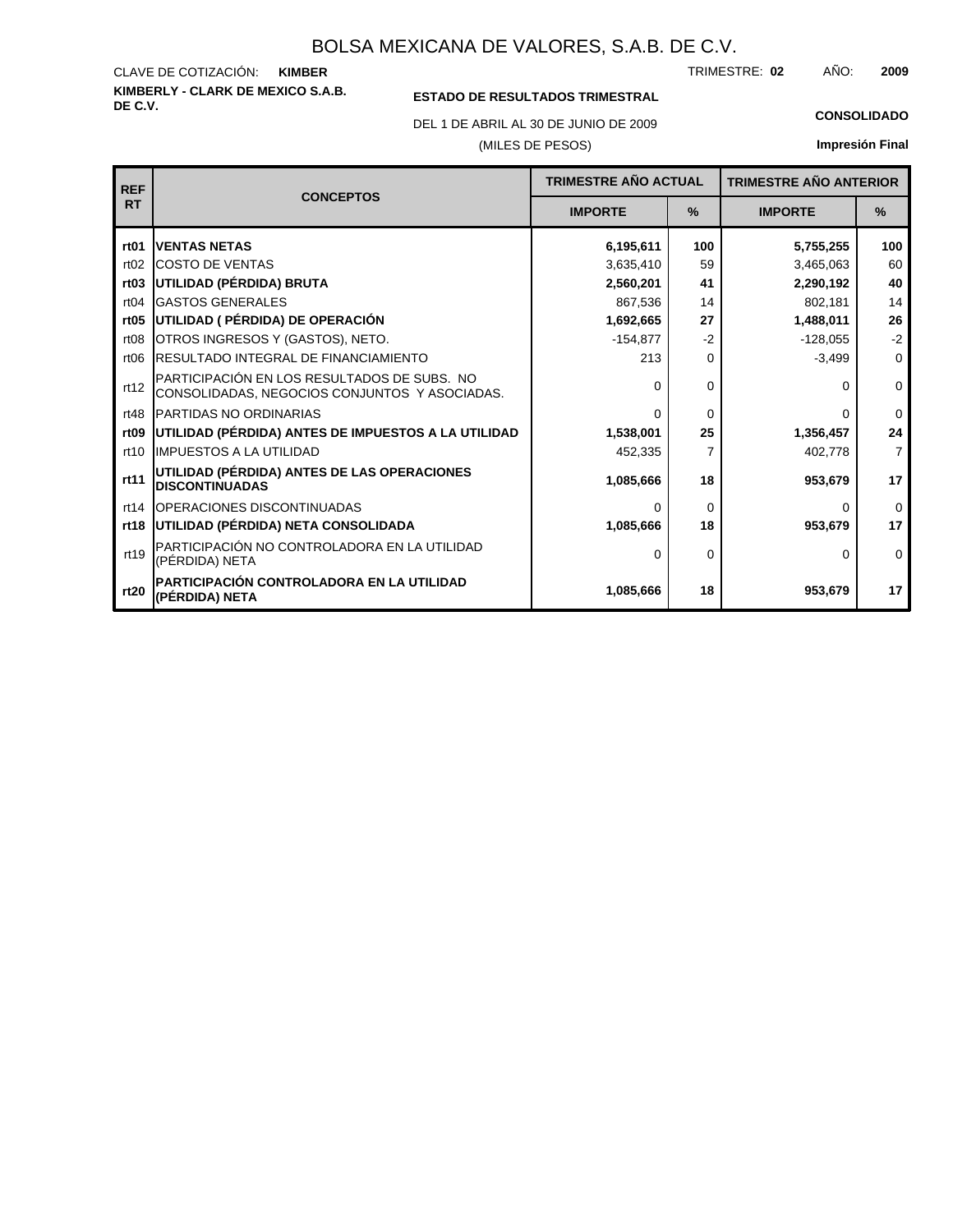#### **KIMBERLY - CLARK DE MEXICO S.A.B.** CLAVE DE COTIZACIÓN: TRIMESTRE: AÑO: **KIMBER 02 2009**

#### **ESTADO DE RESULTADOS TRIMESTRAL**

DESGLOSE DE PRINCIPALES CONCEPTOS

#### (MILES DE PESOS)

#### **CONSOLIDADO**

**Impresión Final**

| <b>REF</b>       | <b>CONCEPTOS</b>                            | TRIMESTRE AÑO ACTUAL<br><b>IMPORTE</b><br>$\%$ |          | <b>TRIMESTRE AÑO ANTERIOR</b> |              |  |
|------------------|---------------------------------------------|------------------------------------------------|----------|-------------------------------|--------------|--|
| <b>RT</b>        |                                             |                                                |          | <b>IMPORTE</b>                | $\%$         |  |
| rt <sub>01</sub> | <b>VENTAS NETAS</b>                         | 6,195,611                                      | 100      | 5,755,255                     | 100          |  |
| rt21             | <b>NACIONALES</b>                           | 5,953,618                                      | 96       | 5,423,855                     | 94           |  |
| rt22             | <b>EXTRANJERAS</b>                          | 241,993                                        | 4        | 331,400                       | 6            |  |
| rt23             | CONVERSIÓN EN DÓLARES (***)                 | 18,143                                         | $\Omega$ | 31,738                        | $\mathbf{1}$ |  |
| rt <sub>08</sub> | OTROS INGRESOS Y (GASTOS), NETO.            | $-154,877$                                     | 100      | $-128,055$                    | 100          |  |
| rt49             | OTROS INGRESOS Y (GASTOS), NETO.            | 955                                            | $\Omega$ | 7,260                         | $-6$         |  |
| rt34             | P.T.U. CAUSADA                              | 155,832                                        | $-101$   | 135,315                       | $-106$       |  |
| rt35             | P.T.U. DIFERIDA                             | 0                                              | 0        | O                             | $\Omega$     |  |
|                  |                                             |                                                |          |                               |              |  |
| rt <sub>06</sub> | <b>RESULTADO INTEGRAL DE FINANCIAMIENTO</b> | 213                                            | 100      | $-3.499$                      | 100          |  |
| rt24             | <b>INTERESES PAGADOS</b>                    | 246,168                                        | 11557    | 159,832                       | $-4568$      |  |
| rt42             | UTILIDAD (PÉRDIDA) EN ACTUALIZACIÓN DE UDIS |                                                | 0        |                               | $\Omega$     |  |
| rt45             | <b>OTROS GASTOS FINANCIEROS</b>             |                                                | 0        |                               | $\Omega$     |  |
| rt26             | <b>INTERESES GANADOS</b>                    | 90,913                                         | 42682    | 43,401                        | $-1240$      |  |
| rt46             | OTROS PRODUCTOS FINANCIEROS                 | 0                                              | 0        | $\Omega$                      | $\Omega$     |  |
| rt25             | UTILIDAD (PÉRDIDA) EN CAMBIOS NETO          | 155,468                                        | 72990    | 112,932                       | $-3228$      |  |
| rt28             | RESULTADO POR POSICIÓN MONETARIA            | 0                                              | 0        | 0                             | $\mathbf 0$  |  |
| rt10             | <b>IMPUESTOS A LA UTILIDAD</b>              | 452,335                                        | 100      | 402,778                       | 100          |  |
| rt32             | <b>IMPUESTO CAUSADO</b>                     | 452,335                                        | 100      | 402,778                       | 100          |  |
| rt33             | <b>IMPUESTO DIFERIDO</b>                    | 0                                              | 0        | ∩                             | 0            |  |

(\*\*\*) DATOS EN MILES DE DOLARES AL TIPO DE CAMBIO DE CIERRE DEL TRIMESTRE QUE SE REPORTA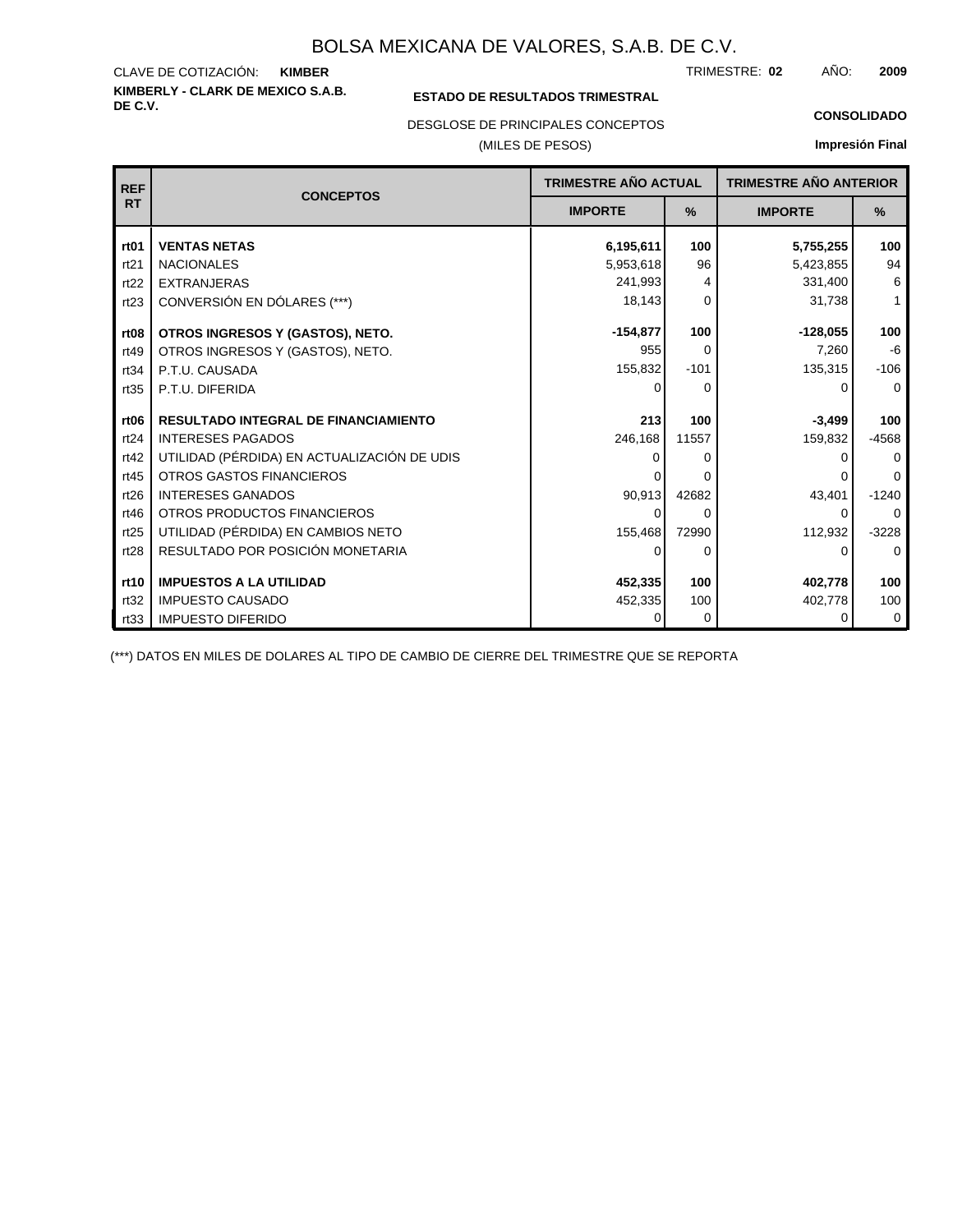TRIMESTRE: **02** AÑO: **2009**

### **ESTADO DE RESULTADOS TRIMESTRAL**

OTROS CONCEPTOS DE RESULTADOS

(MILES DE PESOS)

#### **CONSOLIDADO**

**Impresión Final**

| <b>REF</b> | <b>CONCEPTOS</b>                      | <b>TRIMESTRE AÑO ACTUAL</b> | <b>TRIMESTRE AÑO ANTERIOR</b> |
|------------|---------------------------------------|-----------------------------|-------------------------------|
| IRT        |                                       | <b>IMPORTE</b>              | <b>IMPORTE</b>                |
| rt47       | DEPRECIACIÓN Y AMORTIZACIÓN OPERATIVA | 286.701                     | 288.615                       |

#### **KIMBERLY - CLARK DE MEXICO S.A.B.** CLAVE DE COTIZACIÓN: **KIMBER**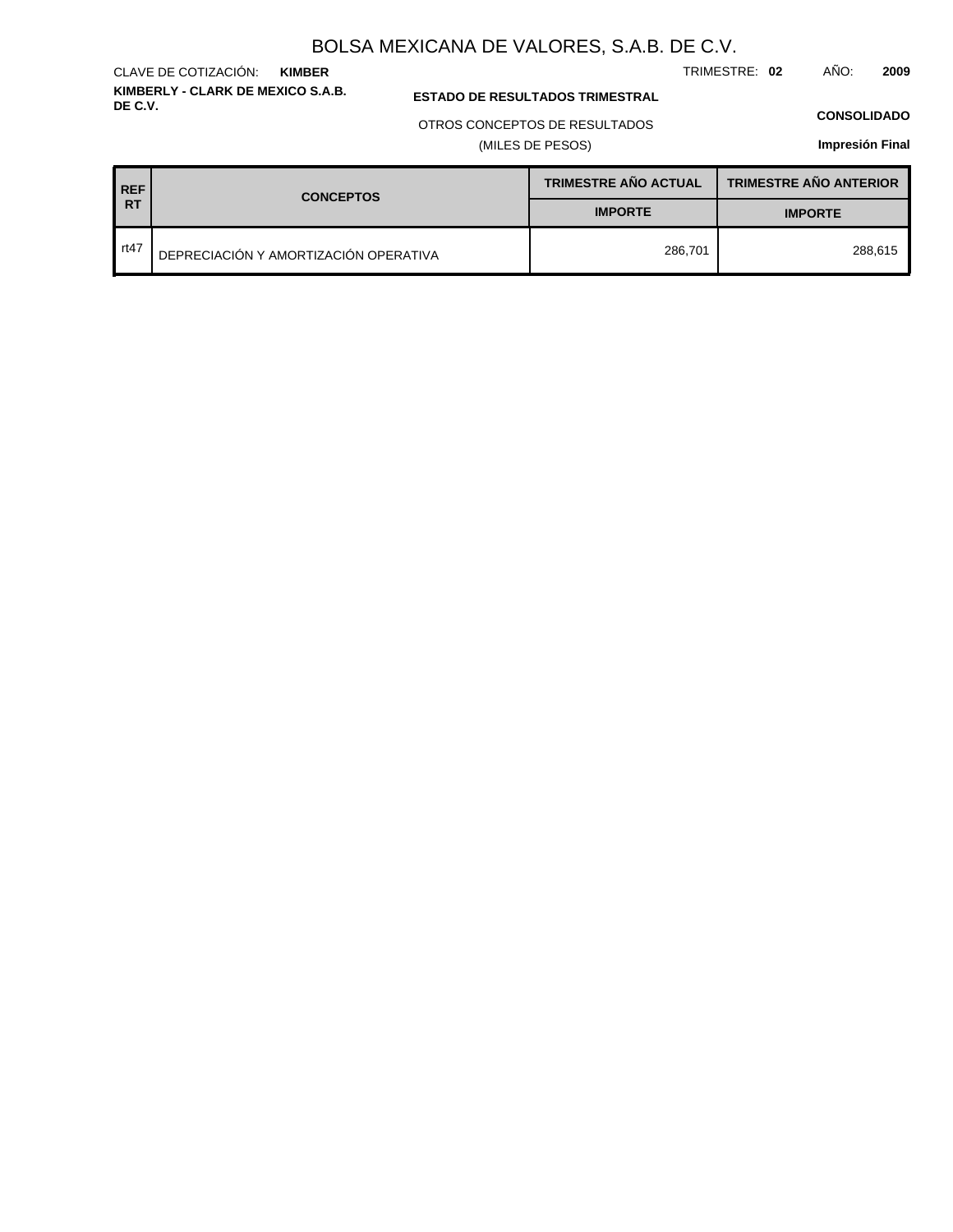CLAVE DE COTIZACIÓN: **KIMBER**

**KIMBERLY - CLARK DE MEXICO S.A.B. DE C.V.**

#### **ESTADO DE FLUJO DE EFECTIVO (MÉTODO INDIRECTO)**

**Impresión Final**

## (MILES DE PESOS) PRINCIPALES CONCEPTOS

**CONSOLIDADO**

| REF E           | <b>CONCEPTOS</b>                                                                       | <b>TRIMESTRE AÑO</b><br><b>ACTUAL</b> | <b>TRIMESTRE AÑO</b><br><b>ANTERIOR</b> |
|-----------------|----------------------------------------------------------------------------------------|---------------------------------------|-----------------------------------------|
|                 |                                                                                        | <b>IMPORTE</b>                        | <b>IMPORTE</b>                          |
|                 | <b>ACTIVIDADES DE OPERACIÓN</b>                                                        |                                       |                                         |
| e01             | UTILIDAD (PÉRDIDA) ANTES DE IMPUESTOS A LA UTILIDAD                                    | 2,678,505                             | 2,514,158                               |
| e02             | +(-) PARTIDAS SIN IMPACTO EN EL EFECTIVO                                               | 271,293                               | 242,505                                 |
| e03             | +(-) PARTIDAS RELACIONADAS CON ACTIVIDADES DE INVERSIÓN                                | 422,353                               | 464,102                                 |
| e04             | +(-) PARTIDAS RELACIONADAS CON ACTIVIDADES DE FINANCIAMIENTO                           | 398,273                               | 160,026                                 |
| e05             | FLUJO DERIVADO DEL RESULTADO ANTES DE IMPUESTOS A LA UTILIDAD                          | 3,770,424                             | 3,380,791                               |
| e06             | FLUJOS GENERADOS O UTILIZADOS EN LA OPERACIÓN                                          | $-1,240,939$                          | $-1,020,569$                            |
| e07             | <b>FLUJOS NETOS DE EFECTIVO DE ACTIVIDADES DE OPERACIÓN</b>                            | 2,529,485                             | 2,360,222                               |
|                 | <b>ACTIVIDADES DE INVERSIÓN</b>                                                        |                                       |                                         |
| e08             | FLUJOS NETOS DE EFECTIVO DE ACTIVIDADES DE INVERSIÓN                                   | $-348,233$                            | $-506,446$                              |
| e09             | EFECTIVO EXCEDENTE (REQUERIDO) PARA APLICAR EN ACTIVIDADES DE<br><b>FINANCIAMIENTO</b> | 2,181,252                             | 1,853,776                               |
|                 | <b>ACTIVIDADES DE FINANCIAMIENTO</b>                                                   |                                       |                                         |
| e10             | FLUJOS NETOS DE EFECTIVO DE ACTIVIDADES DE FINANCIAMIENTO                              | 1,672,463                             | $-1,899,348$                            |
| e11             | INCREMENTO (DISMINUCIÓN) NETO DE EFECTIVO Y DEMÁS EQUIVALENTES DE<br><b>EFECTIVO</b>   | 3,853,715                             | $-45,572$                               |
| e <sub>12</sub> | DIFERENCIA EN CAMBIOS EN EL EFECTIVO Y EQUIVALENTES DE EFECTIVO                        | 4,918                                 | $-9,050$                                |
| e13             | EFECTIVO Y EQUIVALENTES DE EFECTIVO AL PRINCIPIO DEL PERIODO                           | 3,017,607                             | 2,914,968                               |
| e14             | <b>EFECTIVO Y EQUIVALENTES DE EFECTIVO AL FINAL DEL PERIODO</b>                        | 6,876,240                             | 2,860,346                               |

TRIMESTRE: **02** AÑO: **2009**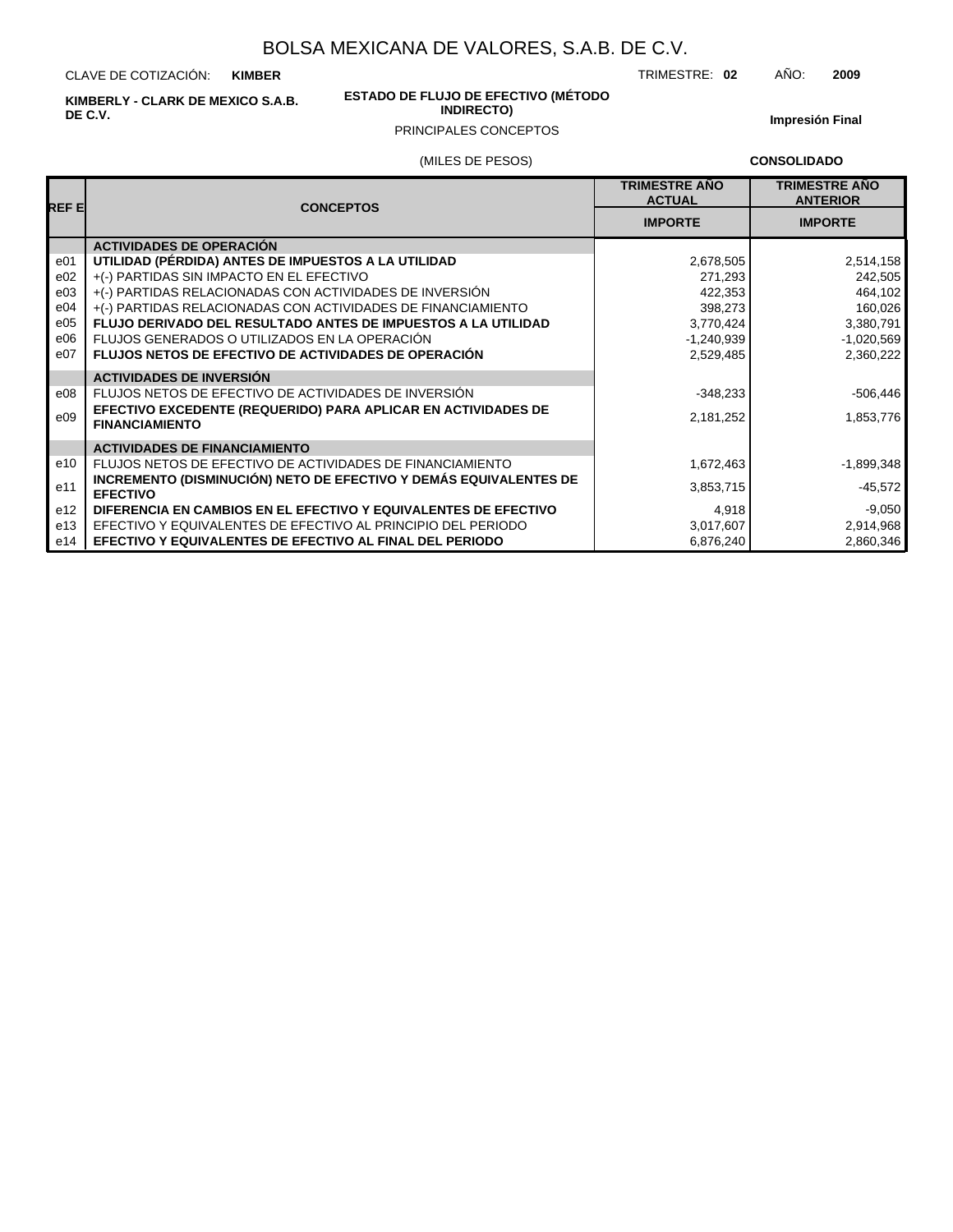CLAVE DE COTIZACIÓN: **KIMBER**

**KIMBERLY - CLARK DE MEXICO S.A.B. DE C.V.**

#### **ESTADO DE FLUJO DE EFECTIVO (MÉTODO INDIRECTO)**

DESGLOSE DE PRINCIPALES CONCEPTOS

TRIMESTRE: **02** AÑO: **2009**

**Impresión Final**

#### (MILES DE PESOS)

**CONSOLIDADO**

|                 |                                                                                                         | <b>TRIMESTRE AÑO</b><br><b>ACTUAL</b> | <b>TRIMESTRE AÑO</b><br><b>ANTERIOR</b> |
|-----------------|---------------------------------------------------------------------------------------------------------|---------------------------------------|-----------------------------------------|
| REF E           | <b>CONCEPTOS</b>                                                                                        | <b>IMPORTE</b>                        | <b>IMPORTE</b>                          |
| e02             | +(-) PARTIDAS SIN IMPACTO EN EL EFECTIVO                                                                | 271,293                               | 242,505                                 |
| e15             | +ESTIMACIÓN DEL EJERCICIO                                                                               | $\Omega$                              | 0                                       |
| e16             | +PROVISIÓN DEL EJERCICIO                                                                                | 271,293                               | 242,505                                 |
| e17             | + (-) OTRAS PARTIDAS NO REALIZADAS                                                                      | 0                                     | $\Omega$                                |
| e03             | +(-) PARTIDAS RELACIONADAS CON ACTIVIDADES DE INVERSIÓN                                                 | 422,353                               | 464,102                                 |
| e18             | + DEPRECIACIÓN Y AMORTIZACIÓN DEL EJERCICIO *                                                           | 570,248                               | 573,806                                 |
| e19             | (-) + UTILIDAD O PÉRDIDA EN VENTA DE INMUEBLES, MAQUINARIA Y EQUIPO                                     | $-2,096$                              | $-8,610$                                |
| e20             | + PÉRDIDA POR DETERIORO                                                                                 | 0                                     | 0                                       |
| e21             | (-)+PARTICIPACIÓN EN ASOCIADAS Y NEGOCIOS CONJUNTOS                                                     | 0                                     | 0                                       |
| e22             | (-)DIVIDENDOS COBRADOS                                                                                  | 0                                     | $\mathbf 0$                             |
| e23             | (-)INTERESES A FAVOR                                                                                    | $-145,799$                            | $-101,094$                              |
| e24             | (-) +OTRAS PARTIDAS                                                                                     | 0                                     | $\Omega$                                |
| e04             | +(-) PARTIDAS RELACIONADAS CON ACTIVIDADES DE FINANCIAMIENTO                                            | 398,273                               | 160,026                                 |
| e25             | +INTERESES DEVENGADOS                                                                                   | 415,179                               | 319,226                                 |
| e26             | + (-) OTRAS PARTIDAS                                                                                    | $-16,906$                             | $-159,200$                              |
| e06             | <b>FLUJOS GENERADOS O UTILIZADOS EN LA OPERACIÓN</b>                                                    | $-1,240,939$                          | $-1,020,569$                            |
| e27             | + (-) DECREMENTO (INCREMENTO) EN CUENTAS POR COBRAR                                                     | $-397,114$                            | $-585,206$                              |
| e28             | + (-) DECREMENTO (INCREMENTO) EN INVENTARIOS                                                            | 23,586                                | $-21,926$                               |
| e29             | + (-) DECREMENTO (INCREMENTO) EN OTRAS CUENTAS POR COBRAR Y OTROS<br><b>ACTIVOS</b>                     | 0                                     | 0                                       |
| e30             | + (-) INCREMENTO (DECREMENTO) EN PROVEEDORES                                                            | $-116,507$                            | 378.865                                 |
| e31             | + (-) INCREMENTO (DECREMENTO) EN OTROS PASIVOS                                                          | $-239,571$                            | -272,180                                |
| e32             | + (-)IMPUESTOS A LA UTILIDAD PAGADOS O DEVUELTOS                                                        | $-511,333$                            | $-520,122$                              |
| e08             | FLUJOS NETOS DE EFECTIVO DE ACTIVIDADES DE INVERSIÓN                                                    | $-348,233$                            | $-506,446$                              |
| e33             | - INVERSIÓN DE ACCS. CON CARÁCTER PERMANENTE                                                            | 0                                     | 0                                       |
| e34             | +DISPOSICIÓN DE ACCIONES CON CARÁCTER PERMANENTE                                                        | 0                                     | 0                                       |
| e35             | -INVERSIÓN EN INMUEBLES, PLANTA Y EQUIPO                                                                | $-470,407$                            | $-583,799$                              |
| e36             | +VENTA DE INMUEBLES, PLANTA Y EQUIPO                                                                    | 0                                     | $\mathbf 0$                             |
| e37             | -INVERSIÓN EN ACTIVOS INTANGIBLES                                                                       | 0                                     | 0                                       |
| e38             | +DISPOSICIÓN DE ACTIVOS INTANGIBLES                                                                     | 0                                     | 0                                       |
| e39<br>e40      | -OTRAS INVERSIONES CON CARÁCTER PERMANENTE<br>+DISPOSICIÓN DE OTRAS INVERSIONES CON CARÁCTER PERMANENTE | 0<br>0                                | $\mathbf 0$<br>0                        |
| e41             | +DIVIDENDOS COBRADOS                                                                                    | $\Omega$                              | 0                                       |
| e42             | +INTERESES COBRADOS                                                                                     | 122,174                               | 77,353                                  |
| e43             | +(-) DECREMENTO (INCREMENTO) ANTICIPOS Y PRESTAMOS A TERCEROS                                           | 0                                     | $\mathbf 0$                             |
| e44             | + (-) OTRAS PARTIDAS                                                                                    | 0                                     | $\mathbf 0$                             |
| e10             | FLUJOS NETOS DE EFECTIVO DE ACTIVIDADES DE FINANCIAMIENTO                                               | 1,672,463                             | $-1,899,348$                            |
| e45             | + FINANCIAMIENTOS BANCARIOS                                                                             | 0                                     | 0                                       |
| e46<br>e47      | + FINANCIAMIENTOS BURSATILES<br>+ OTROS FINANCIAMIENTOS                                                 | 3,493,293                             | $\mathbf{0}$<br>0                       |
| e48             | (-) AMORTIZACIÓN DE FINANCIAMIENTOS BANCARIOS                                                           | $-49,625$                             | $-37,092$                               |
| e49             | (-) AMORTIZACIÓN DE FINANCIAMIENTOS BURSÁTILES                                                          | 0                                     | $\Omega$                                |
| e50             | (-) AMORTIZACIÓN DE OTROS FINANCIAMIENTOS                                                               | 0                                     | 0                                       |
| e51             | + (-) INCREMENTO (DECREMENTO) EN EL CAPITAL SOCIAL                                                      |                                       | 0                                       |
| e52             | (-) DIVIDENDOS PAGADOS                                                                                  | $-813,861$                            | $-773,215$                              |
| e <sub>53</sub> | + PRIMA EN VENTA DE ACCIONES                                                                            | 0                                     | 0                                       |
| e54             | + APORTACIONES PARA FUTUROS AUMENTOS DE CAPITAL                                                         | 0                                     | 0                                       |
| e <sub>55</sub> | -INTERESES PAGADOS                                                                                      | $-404,322$                            | $-320,127$                              |
| e56             | -RECOMPRA DE ACCIONES                                                                                   | $-553,022$                            | $-650,339$                              |
| e57             | + (-) OTRAS PARTIDAS                                                                                    | 0                                     | $-118,575$                              |

\* EN CASO DE QUE DICHO IMPORTE SEA DIFERENTE A LA CUENTA R47 DEBERÁ EXPLICAR EN NOTAS.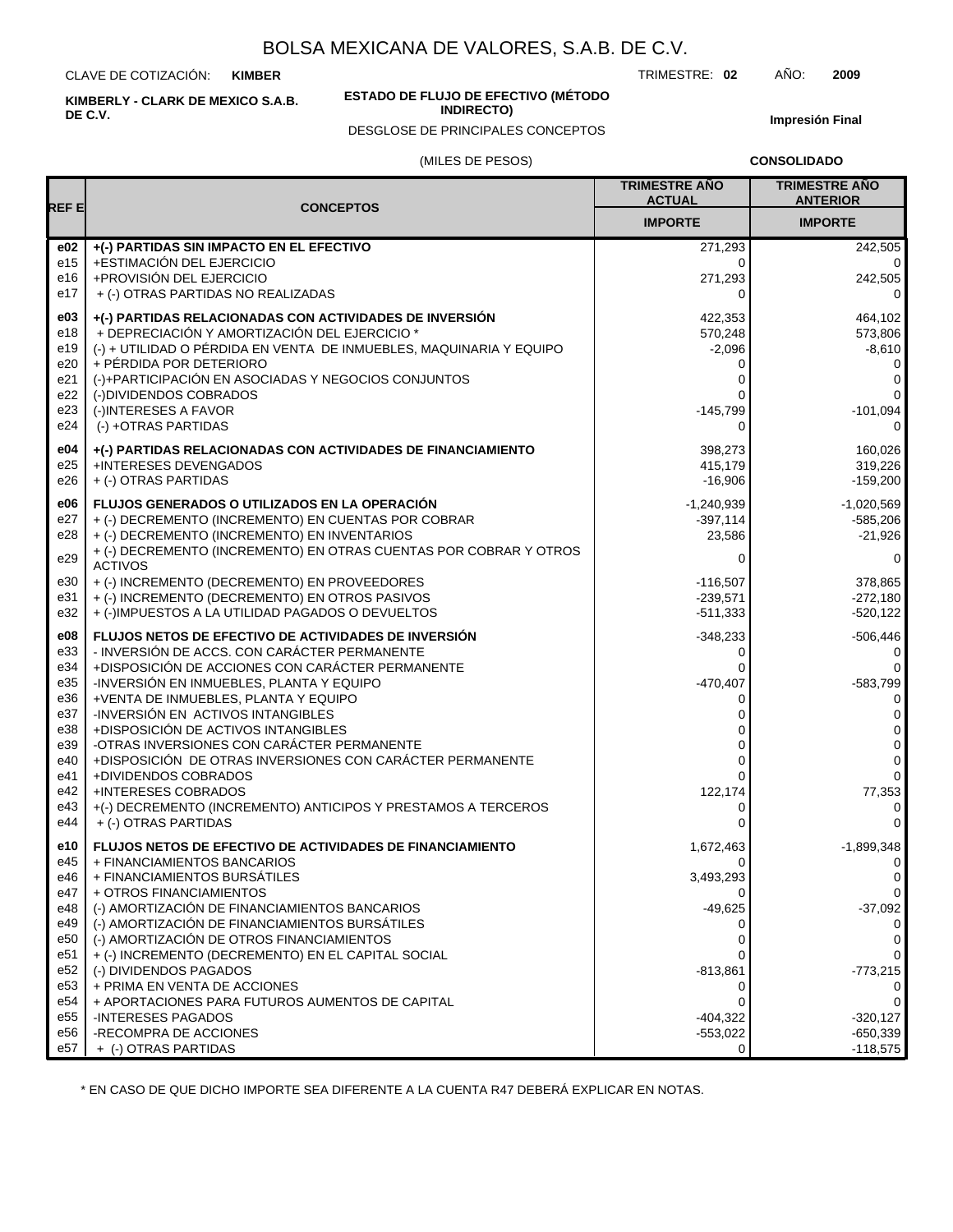**KIMBERLY - CLARK DE MEXICO S.A.B.** CLAVE DE COTIZACIÓN: TRIMESTRE: **02** AÑO: **2009 KIMBER**

#### **DE C.V. DATOS POR ACCIÓN**

## **CONSOLIDADO**

**Impresión Final**

|                 |                                                                                     | <b>TRIMESTRE AÑO ACTUAL</b> |               | <b>TRIMESTRE AÑO ANTERIOR</b> |       |                 |
|-----------------|-------------------------------------------------------------------------------------|-----------------------------|---------------|-------------------------------|-------|-----------------|
| REF D           | <b>CONCEPTOS</b>                                                                    | <b>IMPORTE</b>              |               | <b>IMPORTE</b>                |       |                 |
| d <sub>01</sub> | UTILIDAD BÁSICA POR ACCIÓN ORDINARIA (**)                                           | \$<br>3.16                  |               | \$                            | 3.30  |                 |
| d02             | UTILIDAD BÁSICA POR ACCIÓN PREFERENTE (**)                                          | \$<br>0                     |               | \$                            | 0.00  |                 |
| d03             | UTILIDAD DILUIDA POR ACCIÓN (**)                                                    | \$<br>$\mathbf 0$           |               | \$                            | 0.00  |                 |
| d04             | UTILIDAD (PÉRDIDA) ANTES DE OPERACIONES<br>DISCONTINUADAS POR ACCIÓN ORDINARIA (**) | \$<br>3.16                  |               | \$                            | 3.30  |                 |
| d05             | EFECTO DE OPERACIONES DISCONTINUADAS SOBRE LA<br>UTILIDAD (PÉRDIDA) POR ACCIÓN (**) | \$<br>$\mathbf 0$           |               | \$                            | 0.00  |                 |
| d08             | VALOR EN LIBROS POR ACCIÓN                                                          | \$<br>6.36                  |               | \$                            | 6.83  |                 |
| d09             | DIVIDENDO EN EFECTIVO ACUMULADO POR ACCIÓN                                          | \$<br>0.72                  |               | \$                            | 0.67  |                 |
| d10             | DIVIDENDO EN ACCIONES POR ACCIÓN                                                    |                             | 0.00 acciones |                               |       | $0.00$ acciones |
| d11             | PRECIO DE MERCADO (ULTIMO HECHO) A VALOR EN<br>LIBROS.                              | 7.94                        | veces         |                               | 6.18  | veces           |
| d12             | PRECIO DE MERCADO (ULTIMO HECHO) A UTILIDAD<br>BÁSICA POR ACCIÓN ORDINARIA (**)     | 15.97                       | veces         |                               | 12.79 | veces           |
| d13             | PRECIO DE MERCADO (ULTIMO HECHO) A UTILIDAD<br>BÁSICA POR ACCIÓN PREFERENTE (**)    | 0                           | veces         |                               | 0.00  | veces           |

(\*\*) INFORMACIÓN ULTIMOS DOCE MESES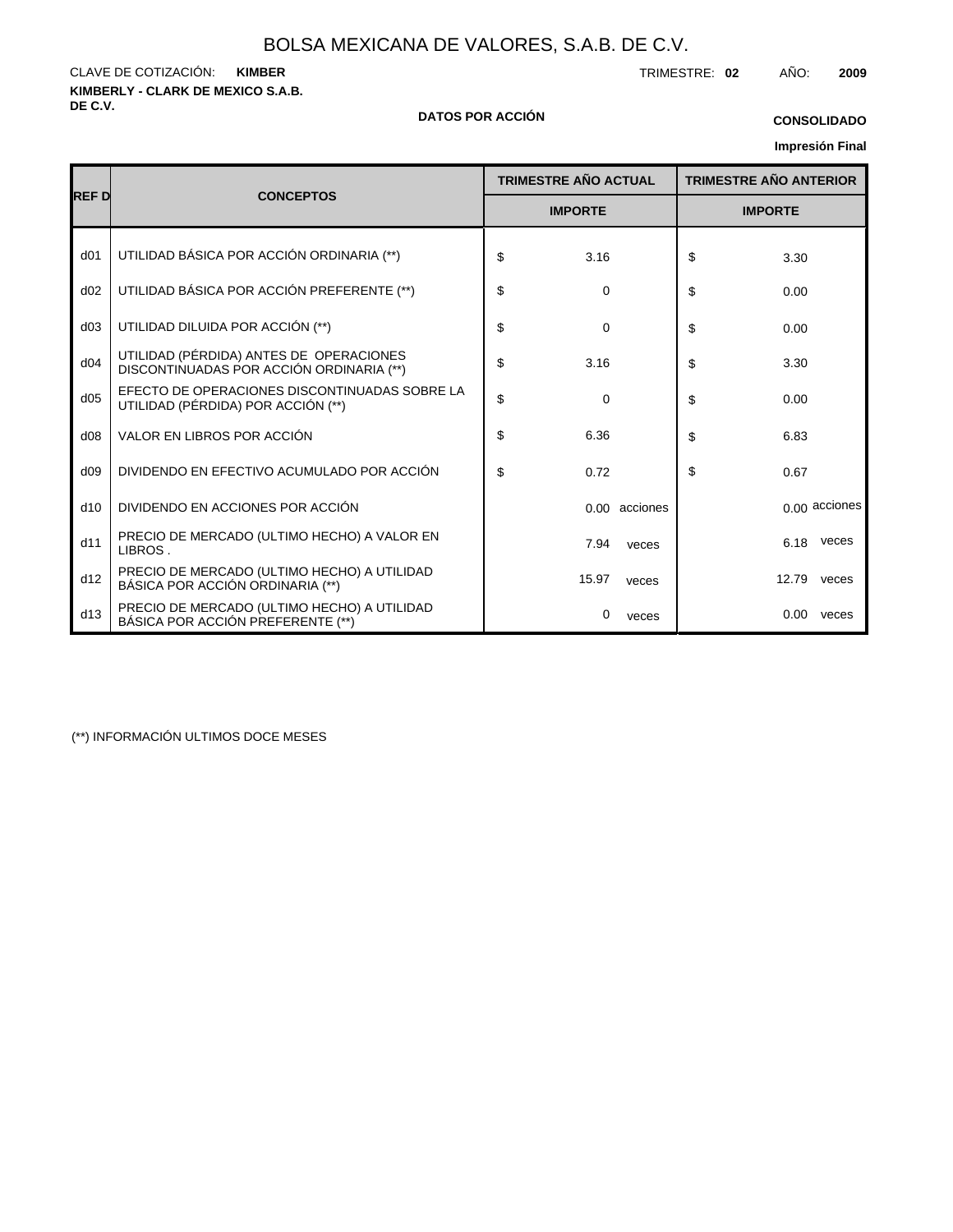**KIMBERLY - CLARK DE MEXICO S.A.B. DE C.V.** CLAVE DE COTIZACIÓN: TRIMESTRE: **02** AÑO: **2009 KIMBER**

#### **RAZONES Y PROPORCIONES**

### **CONSOLIDADO**

**Impresión Final**

| REF P | <b>CONCEPTOS</b>                                                          | <b>TRIMESTRE AÑO ACTUAL</b> |               | <b>TRIMESTRE AÑO ANTERIOR</b> |               |  |  |
|-------|---------------------------------------------------------------------------|-----------------------------|---------------|-------------------------------|---------------|--|--|
| p01   | <b>RENDIMIENTO</b><br>UTILIDAD (PERDIDA) NETA CONSOLIDADA A VENTAS NETAS  | 15.95                       | $\frac{9}{6}$ | 15.89                         | %             |  |  |
| p02   | UTILIDAD (PÉRDIDA) NETA CONSOLIDADA A CAPITAL<br>CONTABLE (**)            | 50.16                       | ℅             | 49.01                         | %             |  |  |
| p03   | UTILIDAD (PÉRDIDA) NETA CONSOLIDADA A ACTIVO TOTAL (**)                   | 12.23                       | $\%$          | 15.35                         | %             |  |  |
| p04   | DIVIDENDOS EN EFECTIVO A RESULTADO NETO DEL<br><b>EJERCICIO ANTERIOR</b>  | 24.57                       | $\%$          | 20.74                         | %             |  |  |
| p05   | RESULTADO POR POSICIÓN MONETARIA A UTILIDAD<br>(PÉRDIDA) NETA CONSOLIDADA | 0.00                        | $\%$          | 0.00                          | %             |  |  |
|       | <b>ACTIVIDAD</b>                                                          |                             |               |                               |               |  |  |
| D06   | VENTAS NETAS A ACTIVO TOTAL (**)                                          | 0.85                        | veces         | 0.91                          | veces         |  |  |
| p07   | VENTAS NETAS A INMUEBLES, PLANTA Y EQUIPO (NETO) (**)                     | 1.67                        | veces         | 1.50                          | veces         |  |  |
| p08   | ROTACIÓN DE INVENTARIOS(**)                                               | 7.80                        | veces         | 8.30                          | veces         |  |  |
| p09   | DÍAS DE VENTAS POR COBRAR                                                 | 55                          | dias          | 54                            | dias          |  |  |
| p10   | INTERESES PAGADOS A PASIVO TOTAL CON COSTO (**)                           | 8.63                        | $\%$          | 8.64                          | $\%$          |  |  |
|       | <b>APALACAMIENTO</b>                                                      |                             |               |                               |               |  |  |
| p11   | PASIVO TOTAL A ACTIVO TOTAL                                               | 75.62                       | %             | 68.68                         | %             |  |  |
| p12   | PASIVO TOTAL A CAPITAL CONTABLE                                           | 3.10                        | veces         | 2.19                          | veces         |  |  |
| p13   | PASIVO EN MONEDA EXTRANJERA A PASIVO TOTAL                                | 21.77                       | $\%$          | 24.94                         | $\frac{0}{0}$ |  |  |
| p14   | PASIVO A LARGO PLAZO A INMUEBLES, PLANTA Y EQUIPO<br>(NETO)               | 37.59                       | %             | 49.56                         | %             |  |  |
| p15   | UTILIDAD (PÉRDIDA) DESPUÉS DE GTOS. GRALES. A<br><b>INTERESES PAGADOS</b> | 7.71                        | veces         | 8.79                          | veces         |  |  |
| p16   | VENTAS NETAS A PASIVO TOTAL (**)                                          | 1.12                        | veces         | 1.32                          | veces         |  |  |
|       | <b>LIQUIDEZ</b>                                                           |                             |               |                               |               |  |  |
| p17   | ACTIVO CIRCULANTE A PASIVO CIRCULANTE                                     | 0.98                        | veces         | 1.28                          | veces         |  |  |
| p18   | ACTIVO CIRCULANTE MENOS INVENTARIOS A PASIVO<br><b>CIRCULANTE</b>         | 0.85                        | veces         | 1.04                          | veces         |  |  |
| p19   | ACTIVO CIRCULANTE A PASIVO TOTAL                                          | 0.63                        | veces         | 0.54                          | veces         |  |  |
| p20   | EFECTIVO E INVERSIONES TEMPORALES A PASIVO<br><b>CIRCULANTE</b>           | 49.77                       | %             | 41.05                         | $\%$          |  |  |

(\*\*) INFORMACIÓN ULTIMOS DOCE MESES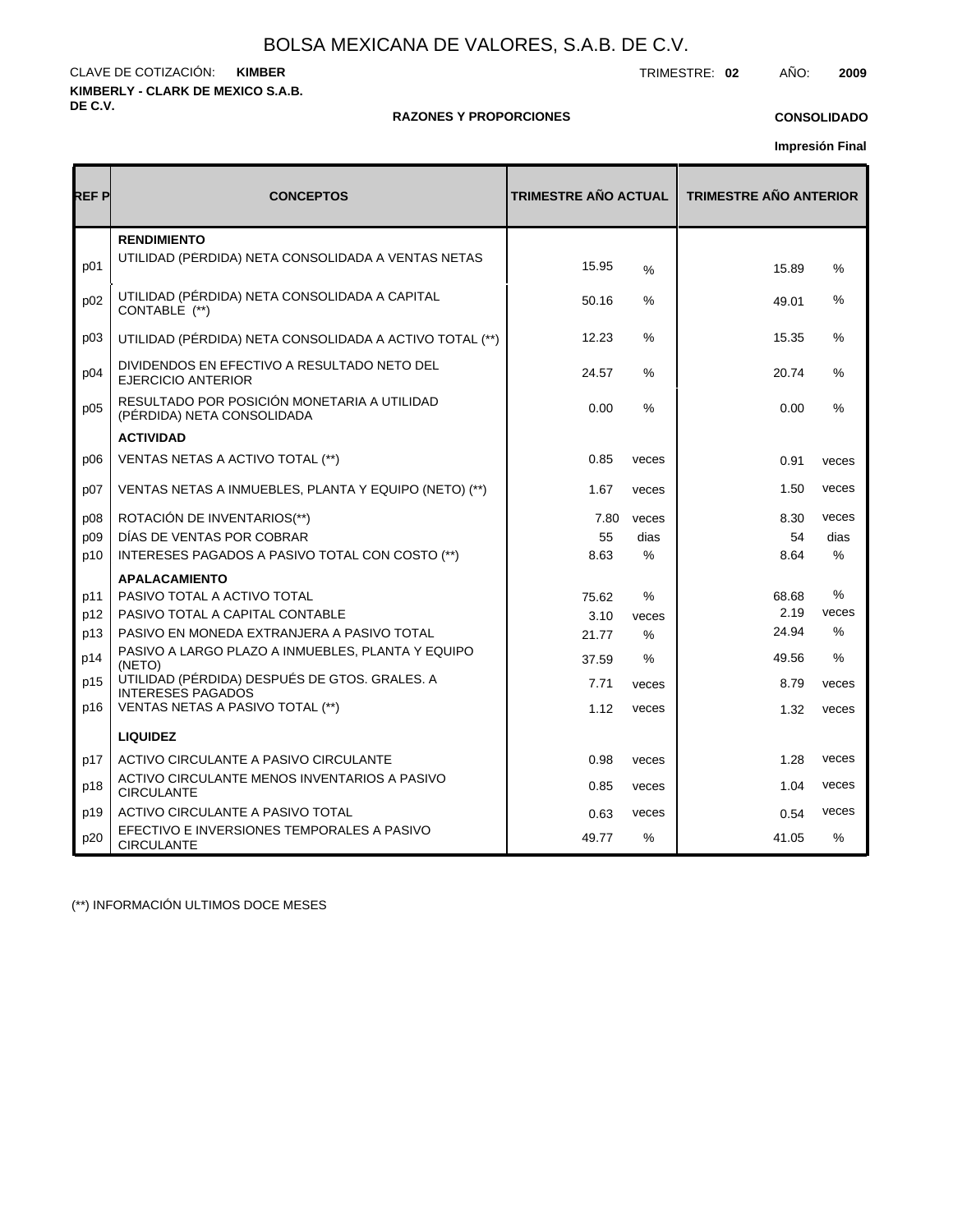CLAVE DE COTIZACIÓN: **KIMBER**

**KIMBERLY - CLARK DE MEXICO**

#### **COMENTARIOS Y ANALISIS DE LA ADMINISTRACIÓN SOBRE LOS RESULTADOS DE S.A.B. DE C.V.** PAGINA / 2 **OPERACIÓN Y SITUACIÓN FINANCIERA DE LA COMPAÑÍA**

TRIMESTRE: **02** AÑO: **2009**

 $1/2$ **CONSOLIDADO Impresión Final**

#### PUNTOS SOBRESALIENTES:

- INCREMENTO EN VENTAS NETAS DEL 8 PORCIENTO.
- INCREMENTO DE UTILIDAD DE OPERACIÓN DEL 14 PORCIENTO Y DE EBITDA DEL 11 PORCIENTO.
- INCREMENTO EN UTILIDAD NETA DEL 14 PORCIENTO.

LOS RESULTADOS DEL SEGUNDO TRIMESTRE FUERON BUENOS Y CON ELLOS SE MATERIALIZA UN IMPORTANTE AVANCE EN EL PRIMER SEMESTRE DEL AÑO, NO OBSTANTE EL COMPLICADO ENTORNO QUE ENFRENTAMOS. ES IMPORTANTE NOTAR QUE CONTINÚA LA TENDENCIA POSITIVA DE RESULTADOS EN CUANTO A CRECIMIENTO EN VENTAS Y UTILIDAD DE OPERACIÓN RUBROS QUE MUESTRAN CRECIMIENTOS CONSECUTIVOS EN LOS ÚLTIMOS CINCO TRIMESTRES ADEMÁS, EN ESTE TRIMESTRE TAMBIÉN CRECE LA UTILIDAD NETA AL NO VERSE IMPACTADA POR LA INESTABILIDAD EN EL TIPO DE CAMBIO.

EN EL SEGUNDO TRIMESTRE LAS VENTAS NETAS CRECIERON 8 PORCIENTO, APOYADAS POR UNA INTENSA ACTIVIDAD MERCADOLÓGICA Y DE INNOVACIÓN EN TODAS NUESTRAS MARCAS Y PRODUCTOS. EN PRODUCTOS AL CONSUMIDOR, EL PRINCIPAL NEGOCIO EN LA COMPAÑÍA, EL INCREMENTO EN VENTAS FUE DE 8 PORCIENTO, COMPUESTO DE MAYOR VOLUMEN EN 2 PORCIENTO Y DE PRECIO Y MEZCLA EN 6 PORCIENTO. TUVIMOS MAYORES VOLÚMENES EN LA MAYORÍA DE LAS CATEGORÍAS DE PRODUCTOS AL CONSUMIDOR, DESTACANDO TOALLAS HÚMEDAS QUE CRECIÓ A TASA DE DOBLE DÍGITO. LA LÍNEA DE VENTAS DE PRODUCTOS PROFESSIONAL TAMBIÉN MOSTRÓ UN CRECIMIENTO MUY IMPORTANTE. POR SU PARTE, LAS VENTAS DE EXPORTACIÓN FUERON MENORES AL AÑO ANTERIOR DEBIDO A LA RECESIÓN EN ESTADOS UNIDOS.

POR LO QUE HACE A LOS COSTOS, LA DESACELERACIÓN EN LA ECONOMÍA A NIVEL MUNDIAL Y PARTICULARMENTE EN ESTADOS UNIDOS, HA SIGNIFICADO DISMINUCIÓN DE LOS PRECIOS EN DÓLARES DE ALGUNOS INSUMOS. SIN EMBARGO, ESTA BAJA DE PRECIOS NO HA SIDO SUFICIENTE PARA COMPENSAR LA DEVALUACIÓN DEL PESO, POR LO QUE CONTINUÓ LA PRESIÓN EN NUESTROS COSTOS. NO OBSTANTE LO ANTERIOR, LOS ESFUERZOS INTERNOS EN PROGRAMAS DE REDUCCIÓN Y CONTENCIÓN DE COSTOS; EL RESULTADO DEL ARRANQUE DE LAS NUEVAS INVERSIONES ESPECÍFICAMENTE DEDICADAS A LA REDUCCIÓN DE COSTOS; Y LA ALTA PRODUCTIVIDAD CON LA QUE HEMOS ESTADO OPERANDO, PERMITIERON QUE EL CRECIMIENTO EN LOS COSTOS FUERA MENOR AL DE LAS VENTAS DEL TRIMESTRE, DE MANERA QUE LA UTILIDAD DE OPERACIÓN SE INCREMENTÓ EN UN 14 PORCIENTO.

TAMBIÉN LA UTILIDAD NETA FUE SUPERIOR EN 14 PORCIENTO AL AÑO ANTERIOR, IMPULSADA POR EL CRECIMIENTO EN LA UTILIDAD DE OPERACIÓN Y POR UN MENOR COSTO INTEGRAL DE FINANCIAMIENTO.

GENERAMOS EBITDA DE \$1,979 MILLONES DE PESOS EN EL TRIMESTRE, UN 11 PORCIENTO MAYOR QUE EL AÑO PASADO. HEMOS INVERTIDO EN LOS ÚLTIMOS DOCE MESES \$1,713 MILLONES DE PESOS (\$967 EN ACTIVOS FIJOS O CAPEX Y \$746 EN LA RECOMPRA DE ACCIONES PROPIAS) Y SE PAGÓ UN DIVIDENDO A NUESTROS ACCIONISTAS POR \$3,086 MILLONES DE PESOS.

AL 30 DE JUNIO DE 2009 TERMINAMOS CON EFECTIVO POR \$6,876 MILLONES DE PESOS. ESTA CIFRA INCLUYE 3,500 MILLONES DE PESOS PROVENIENTES DE LA COLOCACIÓN DE CEBURES LLEVADA A CABO AL FINAL DEL PRIMER TRIMESTRE, EN ANTICIPACIÓN A LA LIQUIDACIÓN DE UN BONO QUE VENCE EL 31 DE JULIO DE 2009.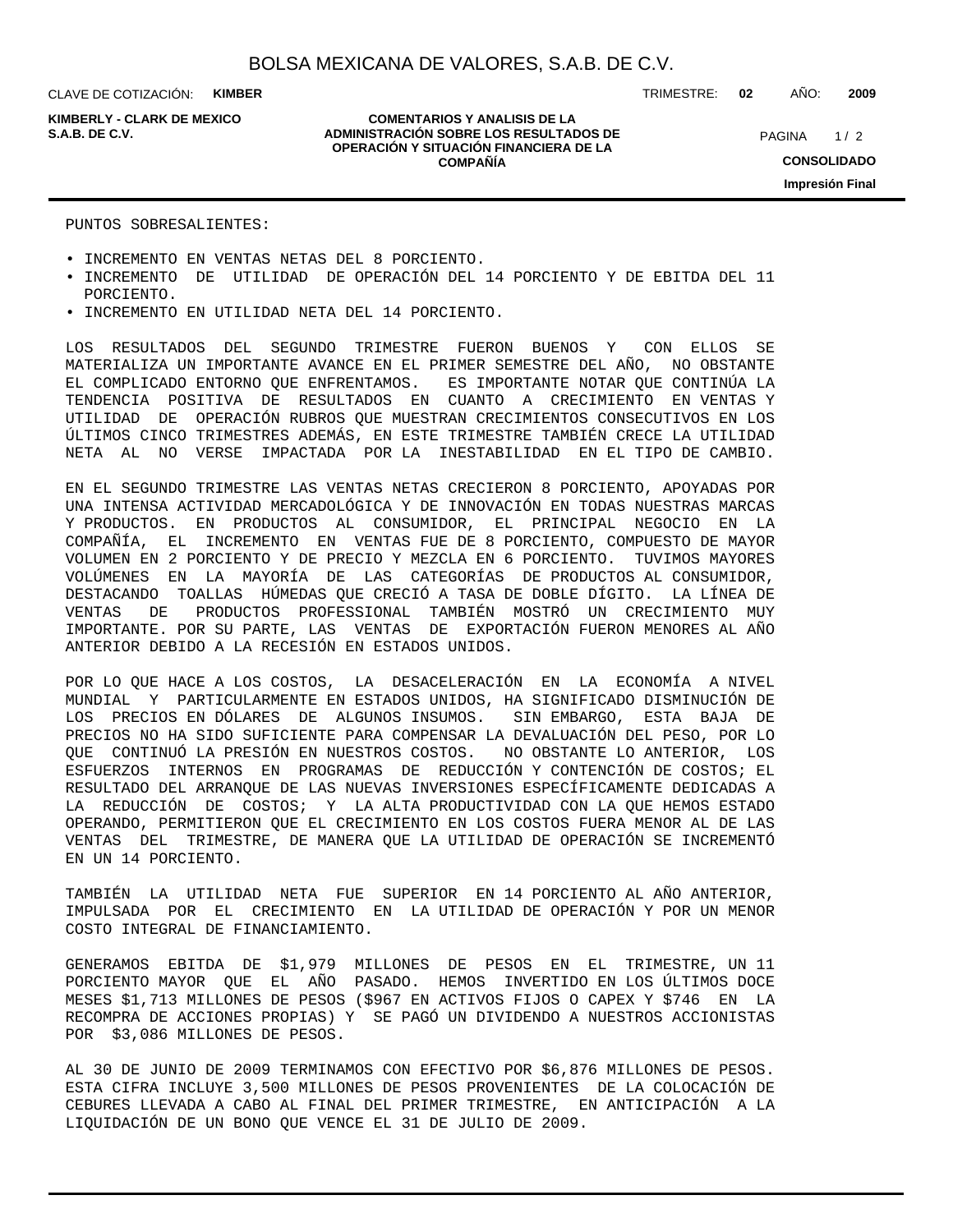CLAVE DE COTIZACIÓN: **KIMBER**

**KIMBERLY - CLARK DE MEXICO**

**COMENTARIOS Y ANALISIS DE LA ADMINISTRACIÓN SOBRE LOS RESULTADOS DE PAGINA 2/2 ADMINISTRACIÓN SOBRE LOS RESULTADOS DE** PAGINA 2/2 **OPERACIÓN Y SITUACIÓN FINANCIERA DE LA COMPAÑÍA**

 $2/2$ 

TRIMESTRE: **02** AÑO: **2009**

**CONSOLIDADO**

**Impresión Final**

AL 30 DE JUNIO DE 2009, TAL Y COMO SE HA REVELADO EN LOS ESTADOS FINANCIEROS, LA COMPAÑÍA CUENTA CON INSTRUMENTOS FINANCIEROS DERIVADOS QUE SE UTILIZAN PARA REDUCIR LOS RIESGOS DE LOS EFECTOS DE LAS VARIACIONES EN LAS TASAS DE INTERÉS, EN EL PRECIO DEL GAS NATURAL Y EN EL TIPO DE CAMBIO DEL DÓLAR. INDEPENDIENTEMENTE DEL VALOR DE MERCADO DE ESTOS INSTRUMENTOS, SU EFECTO EN LOS ESTADOS FINANCIEROS NO SERÍA MATERIAL.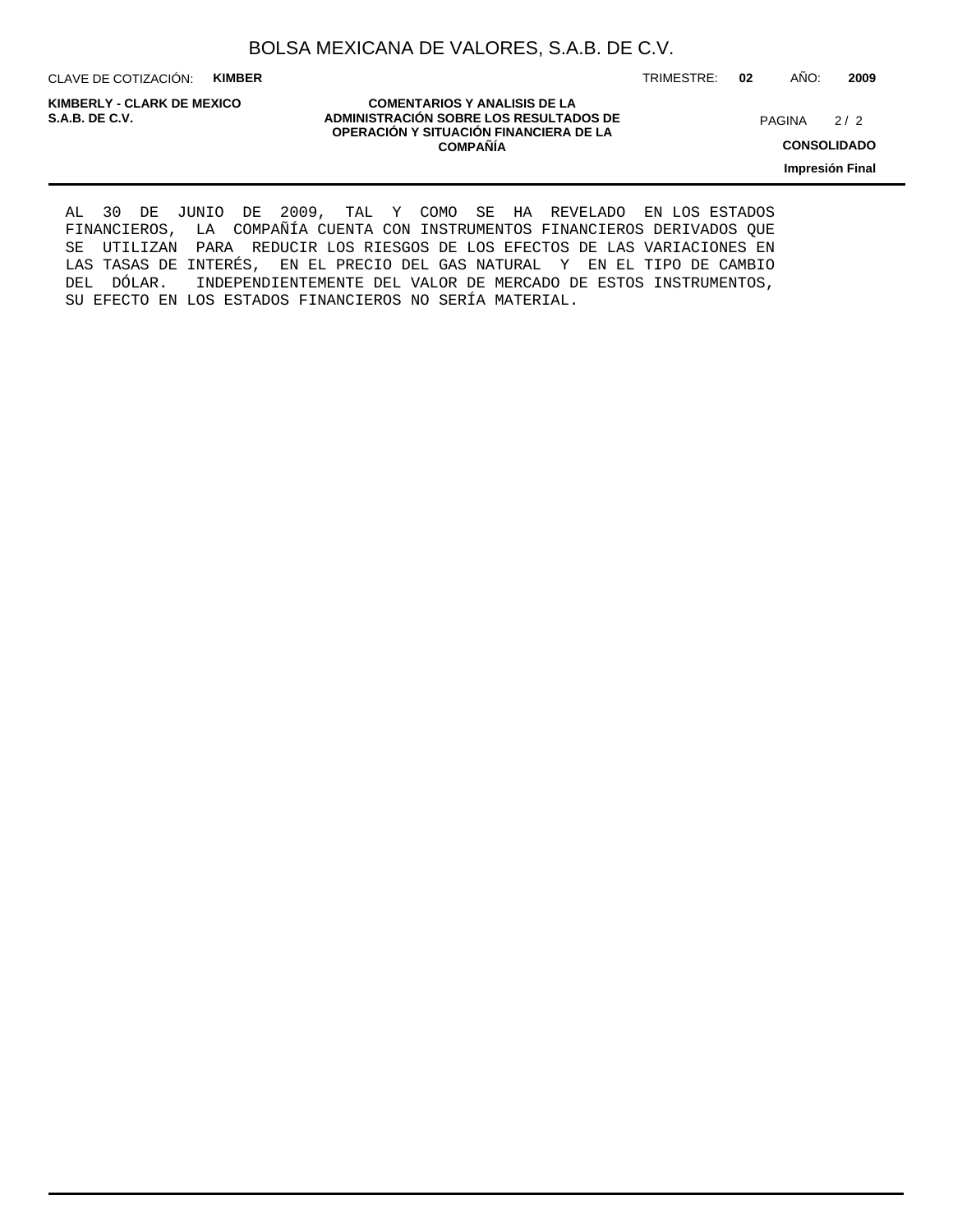**KIMBER**

**KIMBERLY - CLARK DE MEXICO**

**NOTAS COMPLEMENTARIAS A LA INFORMACIÓN FINANCIERA S.A.B. DE C.V.** PAGINA 1/5

CLAVE DE COTIZACIÓN: TRIMESTRE: **02** AÑO: **2009**

**CONSOLIDADO Impresión Final**

#### OPERACIONES

-----------

KIMBERLY-CLARK DE MEXICO, S. A. B. DE C. V. Y SUBSIDIARIAS (LA "COMPAÑIA") SE DEDICA A LA MANUFACTURA Y COMERCIALIZACION DE PRODUCTOS DESECHABLES PARA EL CONSUMIDOR DE USO DIARIO DENTRO Y FUERA DEL HOGAR, COMO SON: PAÑALES Y PRODUCTOS PARA BEBE, TOALLAS FEMENINAS, PRODUCTOS PARA INCONTINENCIA, PAPEL HIGIENICO, SERVILLETAS, PAÑUELOS, TOALLAS PARA MANOS Y COCINA, TOALLITAS HUMEDAS Y PRODUCTOS PARA EL CUIDADO DE LA SALUD. ENTRE SUS PRINCIPALES MARCAS SE ENCUENTRAN: HUGGIES®, KLEENBEBE®, KLEENEX®, KIMLARK®, PETALO®, COTTONELLE®, DEPEND® Y KOTEX®.

BASES DE PRESENTACION DE ESTADOS FINANCIEROS

--------------------------------------------

UNIDAD MONETARIA DE LOS ESTADOS FINANCIEROS - LOS ESTADOS FINANCIEROS Y NOTAS AL 30 DE JUNIO DE 2009 Y 2008 Y POR LOS PERIODOS QUE TERMINARON EN ESAS FECHAS INCLUYEN SALDOS Y TRANSACCIONES DE PESOS DE DIFERENTE PODER ADQUISITIVO.

CONSOLIDACION - LOS ESTADOS FINANCIEROS CONSOLIDADOS INCLUYEN LAS CIFRAS DE KIMBERLY-CLARK DE MEXICO, S. A. B. DE C. V. Y DE LAS SIGUIENTES SUBSIDIARIAS, DE LAS CUALES POSEE LA TOTALIDAD DE LAS ACCIONES:

- CRISOBA INDUSTRIAL, S. A. DE C. V. PROPORCIONA SERVICIOS DE RENTA DE EQUIPO Y OTROS A KIMBERLY-CLARK DE MEXICO, S. A. B. DE C. V.
- PAPER PRODUCTS TRADE CORPORATION. EMPRESA COMERCIALIZADORA ESTABLECIDA EN EL EXTERIOR PARA PROMOVER LAS EXPORTACIONES DE LOS PRODUCTOS DE LA COMPAÑIA.
- SERVICIOS EMPRESARIALES SORAN, S. A. DE C. V. PROPORCIONA FINANCIAMIENTO Y A TRAVES DE SUS COMPAÑIAS SUBSIDIARIAS, SERVICIOS DE DISTRIBUCION Y OTROS A KIMBERLY-CLARK DE MEXICO, S. A. B. DE C. V.
- TAXI AEREO DE MEXICO, S. A. PROPORCIONA SERVICIO DE TRANSPORTE AEREO A PERSONAL DE KIMBERLY-CLARK DE MEXICO, S. A. B. DE C. V., SUS SUBSIDIARIAS Y AL PUBLICO EN GENERAL.
- OTRAS SUBSIDIARIAS CUYA ACTIVIDAD ES EL ARRENDAMIENTO DE INMUEBLES, A OTRAS SUBSIDIARIAS DE KIMBERLY-CLARK DE MEXICO, S. A. B. DE C. V.

LAS OPERACIONES Y SALDOS INTERCOMPAÑIAS HAN SIDO ELIMINADOS EN LA CONSOLIDACION.

RESUMEN DE POLITICAS CONTABLES SIGNIFICATIVAS ---------------------------------------------

LOS ESTADOS FINANCIEROS CONSOLIDADOS ADJUNTOS CUMPLEN CON LAS NORMAS DE INFORMACIÓN FINANCIERA "NIF". SU PREPARACIÓN REQUIERE QUE LA ADMINISTRACIÓN EFECTÚE CIERTAS ESTIMACIONES Y UTILICE DETERMINADOS SUPUESTOS PARA VALUAR ALGUNAS DE LAS PARTIDAS DE LOS ESTADOS FINANCIEROS Y PARA EFECTUAR LAS REVELACIONES QUE SE CONSIDEREN ADECUADAS EN LAS CIRCUNSTANCIAS. LAS PRINCIPALES POLÍTICAS CONTABLES SON LAS SIGUIENTES: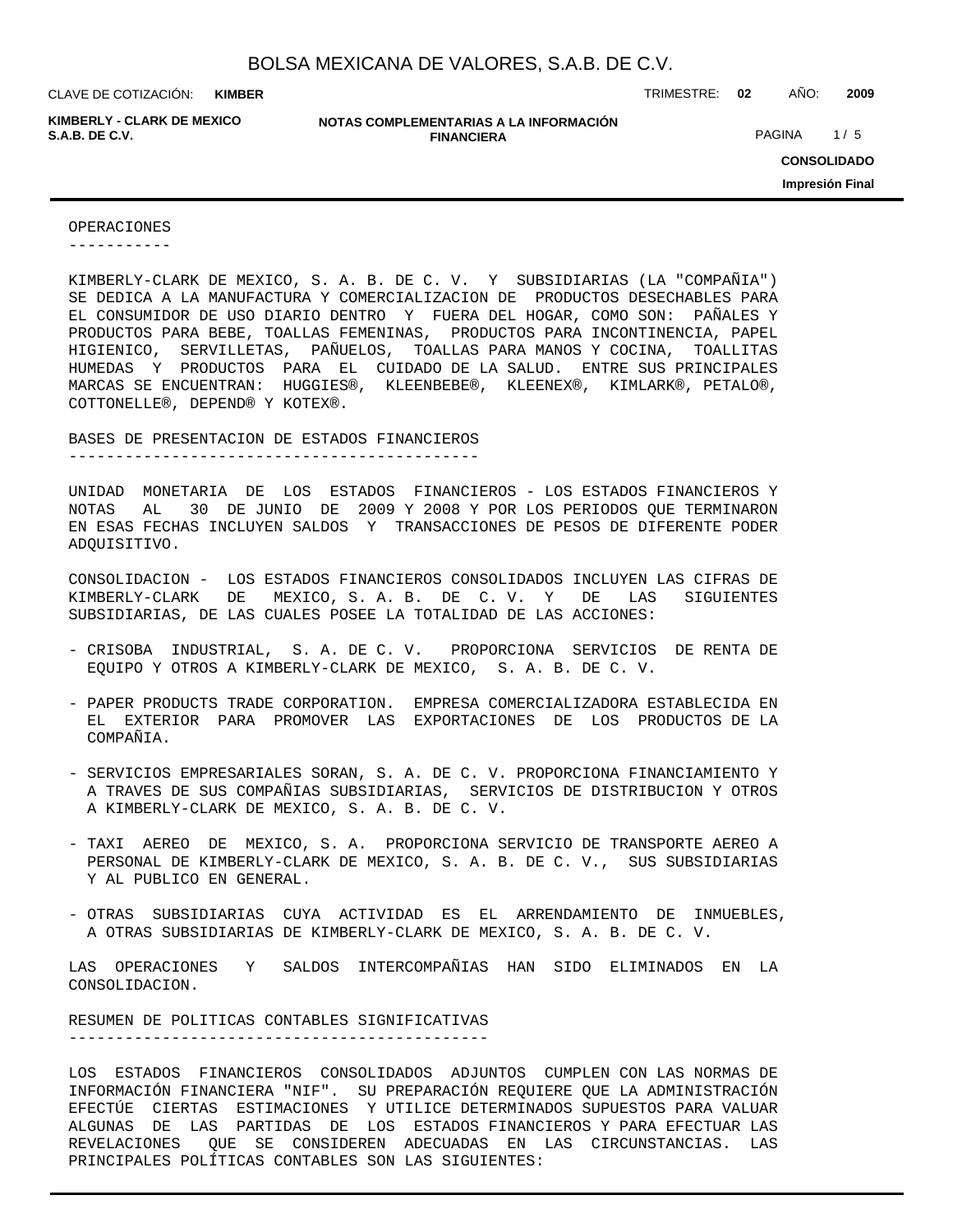**KIMBER**

CLAVE DE COTIZACIÓN: TRIMESTRE: **02** AÑO: **2009**

**KIMBERLY - CLARK DE MEXICO**

**NOTAS COMPLEMENTARIAS A LA INFORMACIÓN FINANCIERA S.A.B. DE C.V.** PAGINA 2 / 5

**CONSOLIDADO Impresión Final**

CAMBIOS CONTABLES

A PARTIR DEL 1 DE ENERO DE 2008 ENTRARON EN VIGOR LAS SIGUIENTES NUEVAS NIF: NIF B-2, ESTADO DE FLUJOS DE EFECTIVO ("NIF B-2") - SUSTITUYE AL BOLETÍN B-12, ESTADO DE CAMBIOS EN LA SITUACIÓN FINANCIERA. DE ACUERDO CON LA NIF B-2 LA COMPAÑÍA DETERMINA LOS FLUJOS DE EFECTIVO DE LAS ACTIVIDADES DE OPERACIÓN USANDO EL MÉTODO INDIRECTO. EL ESTADO DE FLUJOS DE EFECTIVO SE PRESENTA EN PESOS NOMINALES.

NIF B-10, EFECTOS DE LA INFLACIÓN ("NIF B-10") - CONSIDERA DOS ENTORNOS ECONÓMICOS: A) INFLACIONARIO, CUANDO LA INFLACIÓN ACUMULADA DE LOS TRES EJERCICIOS ANUALES ANTERIORES ES IGUAL O SUPERIOR A 26%, CASO EN EL CUAL REQUIERE EL RECONOCIMIENTO DE LOS EFECTOS DE LA INFLACIÓN, Y B) NO INFLACIONARIO, CUANDO EN EL MISMO PERÍODO LA INFLACIÓN ES MENOR A 26%; EN ESTE ÚLTIMO CASO, NO SE DEBEN RECONOCER LOS EFECTOS DE LA INFLACIÓN EN LOS ESTADOS FINANCIEROS. ADEMÁS, SE ELIMINA LA VALUACIÓN DE INVENTARIOS Y ACTIVO FIJO BAJO EL MÉTODO DE COSTOS ESPECÍFICOS.

DEBIDO A QUE LA INFLACIÓN ACUMULADA DE LOS TRES EJERCICIOS ANUALES ANTERIORES ES 11.56%, EL ENTORNO ECONÓMICO CALIFICA COMO NO INFLACIONARIO. POR LO TANTO A PARTIR DEL 1 DE ENERO DE 2008 SE SUSPENDIÓ EL RECONOCIMIENTO DE LOS EFECTOS DE LA INFLACIÓN EN LOS ESTADOS FINANCIEROS; SIN EMBARGO, LOS ACTIVOS, PASIVOS Y CAPITAL CONTABLE AL 30 DE JUNIO DE 2009 Y 2008 INCLUYEN LOS EFECTOS DE REEXPRESIÓN RECONOCIDOS HASTA EL 31 DE DICIEMBRE DE 2007.

EQUIVALENTES DE EFECTIVO - CONSISTE EN INVERSIONES DIARIAS DE EXCEDENTES DE EFECTIVO E INVERSIONES EN VALORES FÁCILMENTE CONVERTIBLES EN EFECTIVO Y SUJETOS A RIESGOS POCO SIGNIFICATIVOS DE CAMBIOS EN VALOR.

INVENTARIOS Y COSTO DE VENTAS - LOS INVENTARIOS SE PRESENTAN AL MENOR ENTRE SU COSTO O EL VALOR DE REALIZACIÓN.

INMUEBLES, MAQUINARIA Y EQUIPO - SE REGISTRAN AL COSTO DE ADQUISICIÓN. LOS SALDOS QUE PROVIENEN DE ADQUISICIONES DE PROCEDENCIA NACIONAL REALIZADAS HASTA EL 31 DE DICIEMBRE DE 2007 SE ACTUALIZARON APLICANDO FACTORES DERIVADOS DEL INPC HASTA ESA FECHA. EN EL CASO DE ACTIVOS FIJOS DE ORIGEN EXTRANJERO SU COSTO DE ADQUISICIÓN SE ACTUALIZÓ, HASTA ESA MISMA FECHA, CON LA INFLACIÓN DEL PAÍS DE ORIGEN Y SE CONSIDERÓ LA FLUCTUACIÓN DEL PESO MEXICANO CON RELACIÓN A LA MONEDA DE DICHO PAÍS DE ORIGEN.

LA DEPRECIACIÓN DE LOS INMUEBLES, MAQUINARIA Y EQUIPO SE CALCULA CONFORME AL MÉTODO DE LÍNEA RECTA Y CON BASE EN LAS VIDAS ÚTILES ESTIMADAS DE LOS ACTIVOS, COMO SIGUE:

|                      | AÑOS     |
|----------------------|----------|
|                      | PROMEDIO |
|                      |          |
| <b>EDIFICIOS</b>     | 45       |
| MAOUINARIA Y EOUIPO  | 15 A 25  |
| EOUIPO DE TRANSPORTE | 12 Y 25  |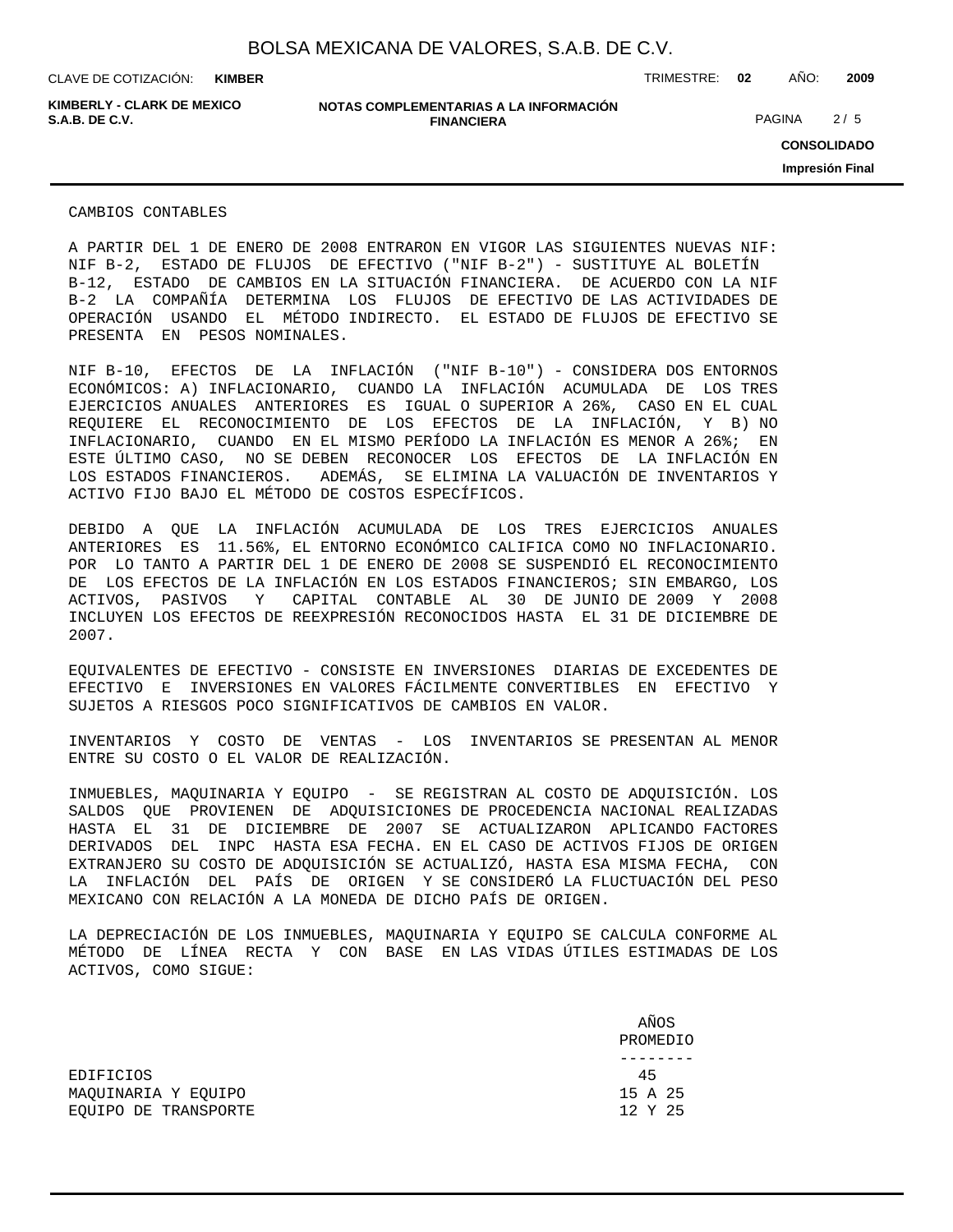**KIMBER**

CLAVE DE COTIZACIÓN: TRIMESTRE: **02** AÑO: **2009**

**KIMBERLY - CLARK DE MEXICO**

#### **NOTAS COMPLEMENTARIAS A LA INFORMACIÓN FINANCIERA S.A.B. DE C.V. S.A.B. DE C.V. PAGINA** 3/5

**CONSOLIDADO**

**Impresión Final**

CAPITALIZACIÓN DEL RESULTADO INTEGRAL DE FINANCIAMIENTO - EL RESULTADO INTEGRAL DE FINANCIAMIENTO INCURRIDO Y ATRIBUIBLE AL PERÍODO DURANTE EL CUAL SE LLEVÓ A CABO LA CONSTRUCCIÓN E INSTALACIÓN DE PROYECTOS MAYORES DE INVERSIÓN EN INMUEBLES, MAQUINARIA Y EQUIPO SE CAPITALIZA.

DETERIORO DE ACTIVOS DE LARGA DURACIÓN EN USO - ANUALMENTE SE REVISA EL VALOR EN LIBROS DE LOS ACTIVOS DE LARGA DURACIÓN EN USO, PARA DETECTAR LA PRESENCIA DE ALGÚN INDICIO DE DETERIORO. AL 30 DE JUNIO DE 2009 Y 2008 NO EXISTEN INDICIOS DE DETERIORO.

BENEFICIOS A LOS EMPLEADOS - INCLUYEN LAS PRESTACIONES QUE SE DEVENGAN A FAVOR DE LOS EMPLEADOS POR BENEFICIOS DIRECTOS, BENEFICIOS POR TERMINACIÓN Y AL RETIRO.

INSTRUMENTOS FINANCIEROS DERIVADOS - SE VALÚAN A SU VALOR RAZONABLE Y SUS EFECTOS SE RECONOCEN EN LOS RESULTADOS DEL PERÍODO Y EN EL CAPITAL CONTABLE. ESTOS INSTRUMENTOS SE UTILIZAN PARA REDUCIR LOS RIESGOS DE LOS EFECTOS DE LAS VARIACIONES EN LAS TASAS DE INTERÉS, LOS TIPOS DE CAMBIO DE MONEDA EXTRANJERA Y EL PRECIO DE CIERTOS INSUMOS.

OPERACIONES EN MONEDA EXTRANJERA - LAS OPERACIONES EN MONEDA EXTRANJERA SE REGISTRAN AL TIPO DE CAMBIO VIGENTE A LA FECHA DE SU CELEBRACIÓN. LOS ACTIVOS Y PASIVOS MONETARIO EN MONEDA EXTRANJERA SE VALÚAN EN MONEDA NACIONAL AL TIPO DE CAMBIO VIGENTE A LA FECHA DE LOS ESTADOS FINANCIEROS. LAS FLUCTUACIONES CAMBIARIAS SE REGISTRAN EN EL RESULTADO INTEGRAL DE FINANCIAMIENTO DEL PERÍODO EN QUE OCURREN.

RECONOCIMIENTO DE INGRESOS - LOS INGRESOS SE RECONOCEN EN EL PERÍODO EN QUE SE TRANSFIERE LA PROPIEDAD Y/O RESPONSABILIDAD DE LOS INVENTARIOS A LOS CLIENTES QUE LOS ADQUIEREN.

PARTICIPACIÓN DE LOS TRABAJADORES EN LAS UTILIDADES "PTU" - LA PTU SE REGISTRA EN LOS RESULTADOS DEL AÑO EN QUE SE CAUSA Y SE PRESENTA EN EL RUBRO DE OTROS GASTOS (INGRESOS) EN LOS ESTADOS DE RESULTADOS CONSOLIDADOS ADJUNTOS. SE RECONOCE LA PTU DIFERIDA PROVENIENTE DE LAS DIFERENCIAS TEMPORALES QUE RESULTAN DE LA COMPARACIÓN DE LOS VALORES CONTABLES Y FISCALES DE LOS ACTIVOS Y PASIVOS, CUANDO SE PUEDA PRESUMIR RAZONABLEMENTE QUE VAN A PROVOCAR UN PASIVO O BENEFICIO, Y NO EXISTA ALGÚN INDICIO DE QUE VAYA A CAMBIAR ESA SITUACIÓN, DE TAL MANERA QUE LOS PASIVOS O LOS BENEFICIOS NO SE MATERIALICEN.

IMPUESTOS A LA UTILIDAD - EL IMPUESTO SOBRE LA RENTA ("ISR"), SE REGISTRA EN LOS RESULTADOS DEL AÑO EN QUE SE CAUSA, RECONOCIÉNDOSE LOS EFECTOS DIFERIDOS ORIGINADOS POR LAS DIFERENCIAS TEMPORALES, CORRESPONDIENTES A OPERACIONES Y OTROS EVENTOS ECONÓMICOS RECONOCIDOS EN LOS ESTADOS FINANCIEROS EN PERÍODOS DIFERENTES AL CONSIDERADO EN LAS DECLARACIONES DEL IMPUESTO SOBRE LA RENTA DE LAS EMPRESAS. DICHOS EFECTOS SE REGISTRAN CONSIDERANDO TODAS LAS DIFERENCIAS TEMPORALES QUE SE DETERMINAN MEDIANTE LA COMPARACIÓN DE LOS VALORES CONTABLES Y FISCALES DE LOS ACTIVOS Y PASIVOS.

PARA RECONOCER EL IMPUESTO DIFERIDO ES NECESARIO REALIZAR UNA PROYECCIÓN FINANCIERA PARA IDENTIFICAR CUAL SERÁ LA BASE GRAVABLE PREPONDERANTE (IMPUESTO SOBRE LA RENTA O IMPUESTO EMPRESARIAL A TASA ÚNICA "IETU") PARA EL PAGO DE IMPUESTOS A LA UTILIDAD.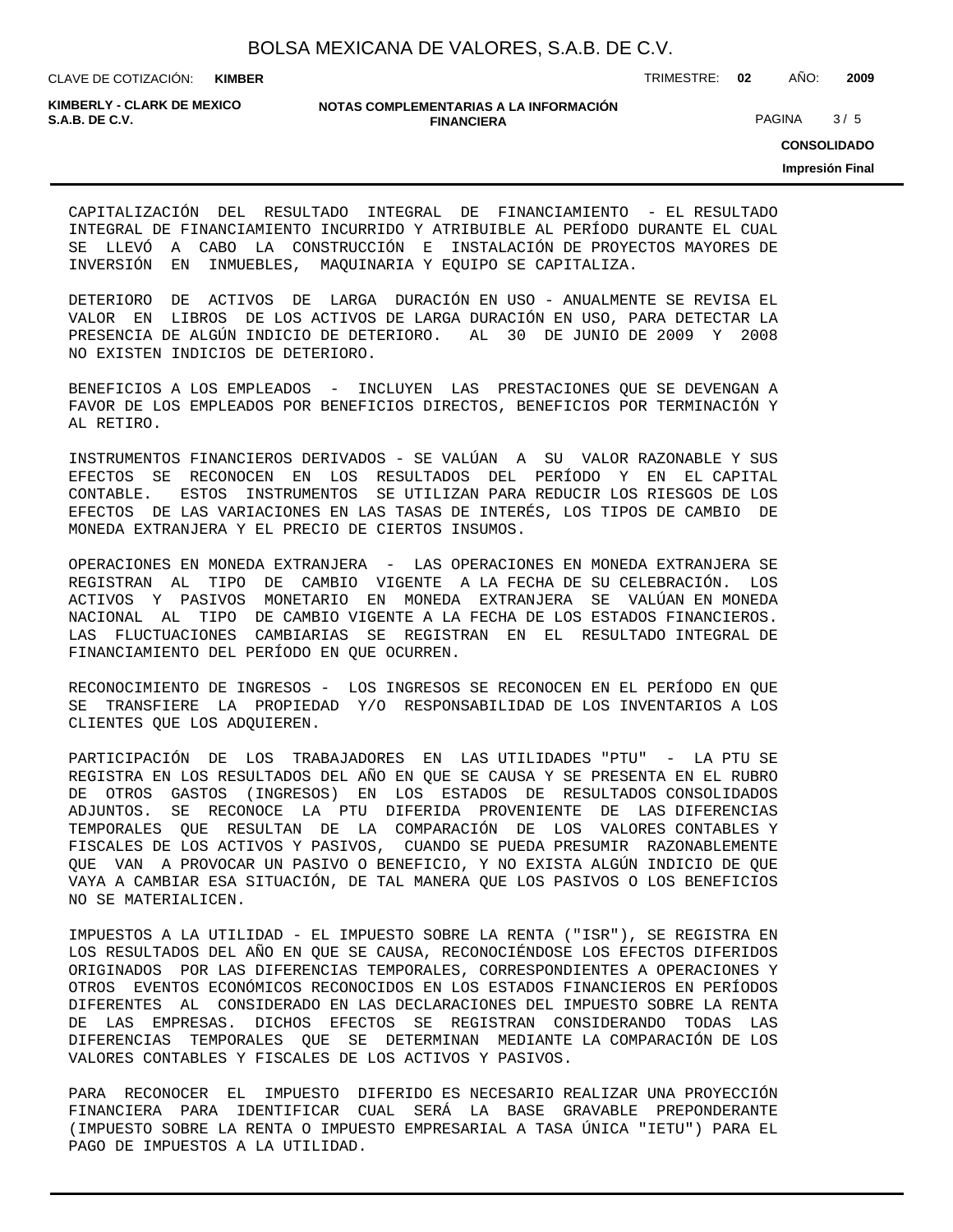CLAVE DE COTIZACIÓN: TRIMESTRE: **02** AÑO: **2009 KIMBER**

**KIMBERLY - CLARK DE MEXICO**

#### **NOTAS COMPLEMENTARIAS A LA INFORMACIÓN FINANCIERA S.A.B. DE C.V.** PAGINA 4 / 5

**CONSOLIDADO**

**Impresión Final**

#### CUENTAS POR COBRAR A CLIENTES -----------------------------

|                                                     | 2009 |                                          |  | 2008       |
|-----------------------------------------------------|------|------------------------------------------|--|------------|
|                                                     |      |                                          |  |            |
| CLIENTES<br>ESTIMACION PARA CUENTAS DE COBRO DUDOSO |      | $$4,452,641 \t $4,063,618$<br>(139, 955) |  | (132, 771) |
| NETO                                                |      | $$4,312,686$ $$3,930,847$                |  |            |

OTRAS CUENTAS Y DOCUMENTOS POR COBRAR -------------------------------------

|                                                  |  |   | 2009               | 2008          |                    |  |
|--------------------------------------------------|--|---|--------------------|---------------|--------------------|--|
|                                                  |  |   |                    |               |                    |  |
| CORPORACION SCRIBE - PORCION CIRCULANTE<br>OTRAS |  | S | 204,290<br>343,311 | $\mathcal{S}$ | 148,206<br>297,049 |  |
| NETO                                             |  | S | 547,601 \$         |               | 445,255            |  |
|                                                  |  |   |                    |               |                    |  |

INVENTARIOS

-----------

| TOTAL                       |         | $$1,866,149 \t$1,676,026$ |
|-----------------------------|---------|---------------------------|
| MATERIA PRIMA Y REFACCIONES | 955,699 | 803,606                   |
| PRODUCCION EN PROCESO       | 199,863 | 185,604                   |
| PRODUCTOS TERMINADOS        | 710,587 | 686,816                   |
|                             | 2009    | 2008                      |
|                             |         |                           |

#### INFORMACION POR SEGMENTOS

-------------------------

LA PROPORCION EN LAS VENTAS NETAS Y EN LA UTILIDAD DE OPERACION MAS DEPRECIACION Y AMORTIZACION (EBITDA) POR SEGMENTO DEL SEGUNDO TRIMESTRE DE 2009 Y 2008, SE RESUME COMO SIGUE:

|                                                  | 2009         |              | 2008       |              |  |  |  |
|--------------------------------------------------|--------------|--------------|------------|--------------|--|--|--|
|                                                  | VENTA<br>ిన  | EBITDA<br>ిన | VENTA<br>ႜ | EBITDA<br>°  |  |  |  |
| CONSUMIDOR<br>PROFESSIONAL<br><b>EXPORTACION</b> | 88<br>8<br>4 | 92<br>6<br>⌒ | 87<br>6    | 93<br>5<br>◠ |  |  |  |
| TOTAL                                            | 100          | 100          | 100        | 100          |  |  |  |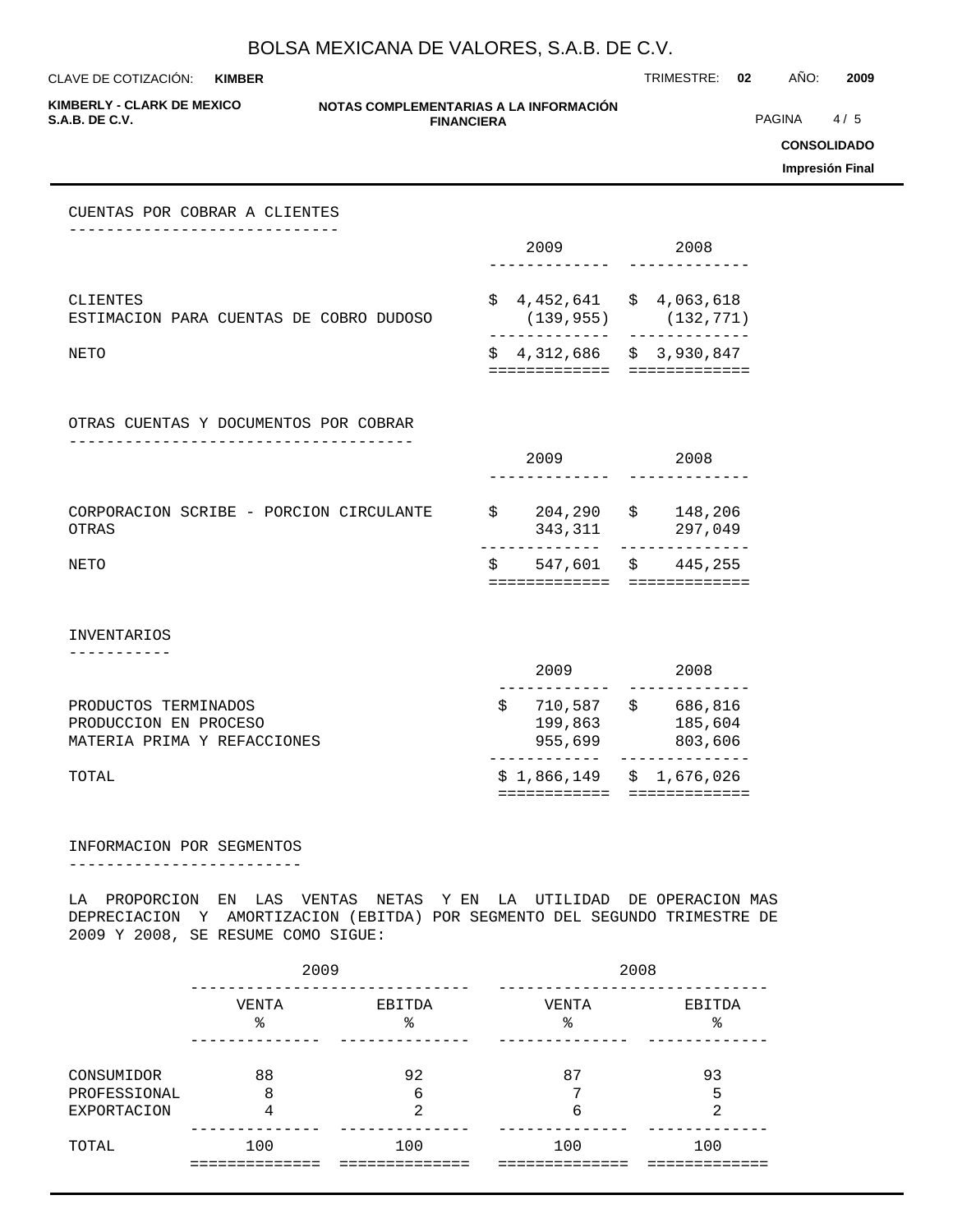**KIMBER**

CLAVE DE COTIZACIÓN: TRIMESTRE: **02** AÑO: **2009**

**KIMBERLY - CLARK DE MEXICO**

**NOTAS COMPLEMENTARIAS A LA INFORMACIÓN FINANCIERA S.A.B. DE C.V.** PAGINA 5 / 5

**CONSOLIDADO**

**Impresión Final**

BENEFICIOS AL RETIRO Y POR TERMINACIÓN LABORAL ----------------------------------------------

EL PASIVO Y EL COSTO ANUAL POR PRIMAS DE ANTIGÜEDAD LEGAL, PLAN DE PENSIONES PARA PERSONAL QUE REÚNA CIERTOS REQUISITOS E INDEMNIZACIONES AL TÉRMINO DE LA RELACIÓN LABORAL, ES CALCULADO POR ACTUARIO INDEPENDIENTE CON BASE EN EL MÉTODO DE CRÉDITO UNITARIO PROYECTADO. PARA HACER FRENTE A ESTAS OBLIGACIONES, LA COMPAÑÍA TIENE ESTABLECIDOS FONDOS EN ADMINISTRACIÓN.

NUEVOS PRONUNCIAMIENTOS CONTABLES ---------------------------------

NUEVOS PRONUNCIAMIENTOS CONTABLES - DURANTE 2008 EL CONSEJO MEXICANO PARA LA INVESTIGACIÓN Y DESARROLLO DE NORMAS DE INFORMACIÓN FINANCIERA PROMULGÓ CINCO NUEVAS NIF, QUE ENTRAN EN VIGOR PARA LOS EJERCICIOS QUE INICIEN A PARTIR DEL 1 DE ENERO DE 2009.

ADOPCIÓN DE NORMAS INTERNACIONALES - DE ACUERDO CON LO MENCIONADO EL 11 DE NOVIEMBRE DE 2008, EL 27 DE ENERO DE 2009 LA COMISIÓN NACIONAL BANCARIA Y DE VALORES PUBLICÓ LAS MODIFICACIONES A LA CIRCULAR ÚNICA DE EMISORAS PARA INCORPORAR LA OBLIGATORIEDAD DE PRESENTAR ESTADOS FINANCIEROS CON BASE EN LAS NORMAS INTERNACIONALES DE INFORMACIÓN FINANCIERA A PARTIR DE 2012 PERMITIENDO SU ADOPCIÓN ANTICIPADA.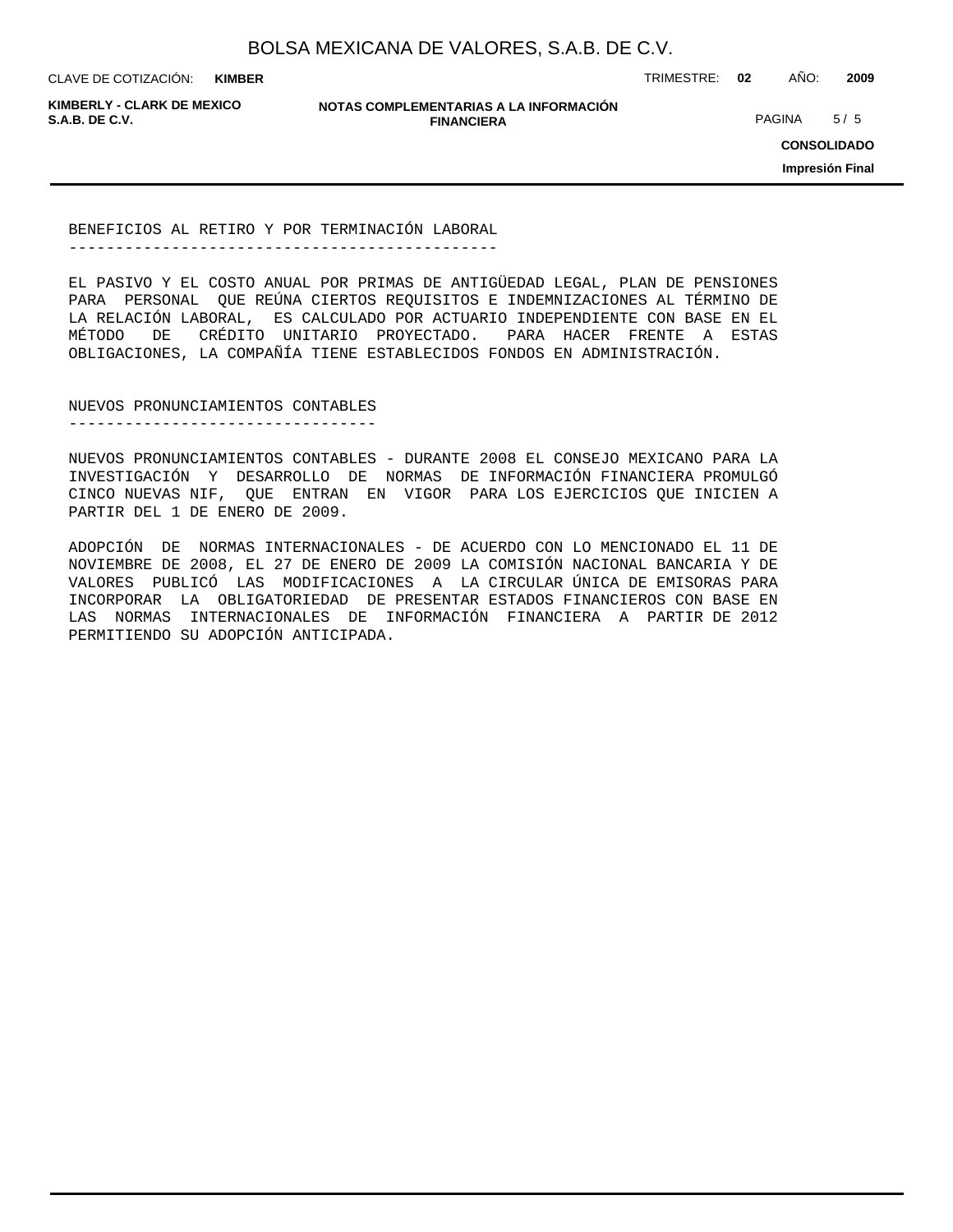CLAVE DE COTIZACIÓN TRIMESTRE **02** AÑO **2009 KIMBER**

**KIMBERLY - CLARK DE MEXICO S.A.B. DE C.V.**

## **RELACIÓN DE INVERSIÓN EN ACCIONES**

## **CONSOLIDADO**

#### SUBSIDIARIAS

| <b>NOMBRE DE LA EMPRESA</b>                           | <b>ACTIVIDAD PRINCIPAL</b>                       | <b>NO. DE ACCIONES</b> | % DE TEN |
|-------------------------------------------------------|--------------------------------------------------|------------------------|----------|
| CRISOBA INDUSTRIAL, S.A. DE C.V.                      | SERVICIOS DE RENTA DE EQUIPO Y<br><b>OTROS</b>   | 790,601,970            | 100.00   |
| <b>PAPER PRODUCTS TRADE</b><br><b>CORPORATION</b>     | COMERCIALIZADORA DE PROD. EN<br>EL EXTRANJ.      | 3,000,000              | 100.00   |
| <b>SERVICIOS EMPRESARIALES</b><br>SORAN, S.A. DE C.V. | SERVICIOS DE DISTRIB. Y<br><b>FINANCIAMIENTO</b> | 1,000,200,000          | 100.00   |
| TAXI AEREO DE MEXICO, S.A.                            | TRANSPORTE AEREO                                 | 105.002.055            | 100.00   |
| CINCO SUBSIDIARIAS                                    | ARRENDAMIENTO DE INMUEBLES Y<br><b>EQUIPO</b>    |                        | 100.00   |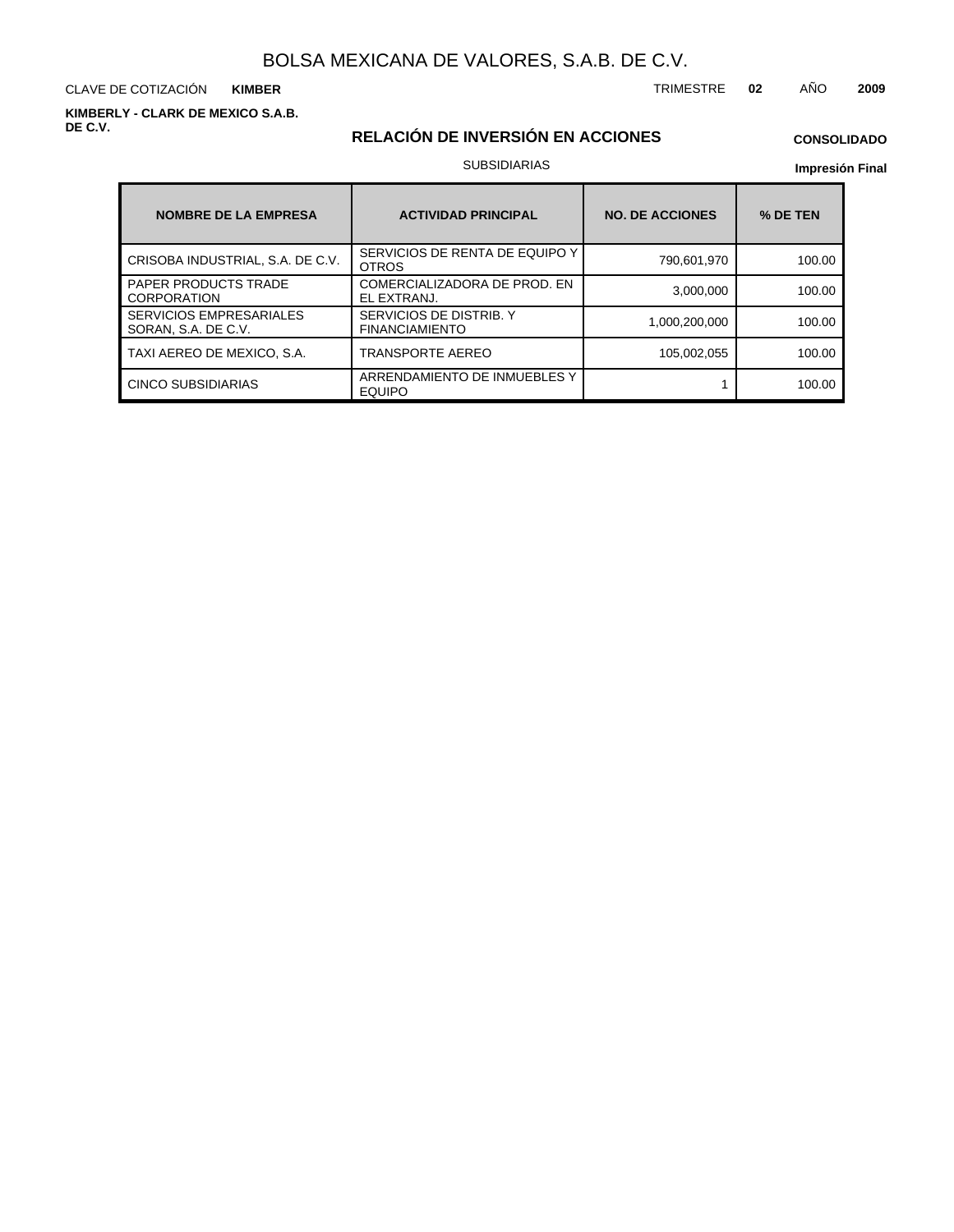#### **KIMBERLY - CLARK DE MEXICO S.A.B. DE C.V.** CLAVE DE COTIZACIÓN **KIMBER**

## **DESGLOSE DE CRÉDITOS**

### (MILES DE PESOS)

**CONSOLIDADO**

TRIMESTRE **02** AÑO **2009**

|                               |                                                       |                                            |                                       |                                                          |            | <b>VENCTOS, O AMORT, DENOMINADOS EN MONEDA NACIONAL</b> |                     |                     |                     |                                     |                   | VENCTOS. O AMORT. DENOMINADOS EN MONEDA EXTRANJERA |                     |                     |                     |                              |  |  |
|-------------------------------|-------------------------------------------------------|--------------------------------------------|---------------------------------------|----------------------------------------------------------|------------|---------------------------------------------------------|---------------------|---------------------|---------------------|-------------------------------------|-------------------|----------------------------------------------------|---------------------|---------------------|---------------------|------------------------------|--|--|
| TIPO DE CRÉDITO / INSTITUCIÓN | <b>CON</b><br><b>INSTITUCIÓN</b><br><b>EXTRANJERA</b> | <b>FECHA DE FIRMA /</b><br><b>CONTRATO</b> | <b>FECHA DE</b><br><b>VENCIMIENTO</b> | <b>TASA DE</b><br><b>INTERÉS Y/O</b><br><b>SOBRETASA</b> |            | <b>INTERVALO DE TIEMPO</b>                              |                     |                     |                     |                                     |                   | <b>INTERVALO DE TIEMPO</b>                         |                     |                     |                     |                              |  |  |
|                               |                                                       |                                            |                                       |                                                          | AÑO ACTUAL | <b>HASTA 1 AÑO</b>                                      | <b>HASTA 2 AÑOS</b> | <b>HASTA 3 AÑOS</b> | <b>HASTA 4 AÑOS</b> | <b>HASTA 5 AÑOS O</b><br><b>MÁS</b> | <b>AÑO ACTUAL</b> | <b>HASTA 1 AÑO</b>                                 | <b>HASTA 2 AÑOS</b> | <b>HASTA 3 AÑOS</b> | <b>HASTA 4 AÑOS</b> | <b>HASTA 5 AÑOS O</b><br>MÁS |  |  |
| <b>BANCARIOS</b>              |                                                       |                                            |                                       |                                                          |            |                                                         |                     |                     |                     |                                     |                   |                                                    |                     |                     |                     |                              |  |  |
| <b>COMERCIO EXTERIOR</b>      |                                                       |                                            |                                       |                                                          |            |                                                         |                     |                     |                     |                                     |                   |                                                    |                     |                     |                     |                              |  |  |
| <b>BONO</b>                   | SI                                                    | 28/07/1999                                 | 01/08/2009                            | 9.33                                                     |            |                                                         |                     |                     |                     |                                     | 3,295,000         |                                                    |                     |                     |                     | $\Omega$                     |  |  |
| DEUTSCHE BANK                 | SI                                                    | 16/08/2001                                 | 02/04/2012                            | 2.00                                                     |            |                                                         |                     |                     |                     |                                     | 16,331            | 16.331                                             | 32,661              | 32,662              |                     |                              |  |  |
| DEUTSCHE BANK                 | SI.                                                   | 02/12/2002                                 | 20/08/2010                            | 1.93                                                     |            |                                                         |                     |                     |                     |                                     | 12,308            | 12,308                                             | 12,308              |                     |                     |                              |  |  |
| <b>BANK OF AMERICA</b>        | SI                                                    | 30/04/2001                                 | 30/09/2011                            | 2.27                                                     |            |                                                         |                     |                     |                     |                                     | 8,481             | 8.481                                              | 16,963              | 8,481               |                     |                              |  |  |
| <b>CON GARANTÍA</b>           |                                                       |                                            |                                       |                                                          |            |                                                         |                     |                     |                     |                                     |                   |                                                    |                     |                     |                     |                              |  |  |
| <b>BANCA COMERCIAL</b>        |                                                       |                                            |                                       |                                                          |            |                                                         |                     |                     |                     |                                     |                   |                                                    |                     |                     |                     |                              |  |  |
| <b>OTROS</b>                  |                                                       |                                            |                                       |                                                          |            |                                                         |                     |                     |                     |                                     |                   |                                                    |                     |                     |                     |                              |  |  |
| <b>TOTAL BANCARIOS</b>        |                                                       |                                            |                                       |                                                          |            |                                                         |                     |                     |                     |                                     | 3,332,120         | 37,120                                             | 61,932              | 41,143              |                     | 0                            |  |  |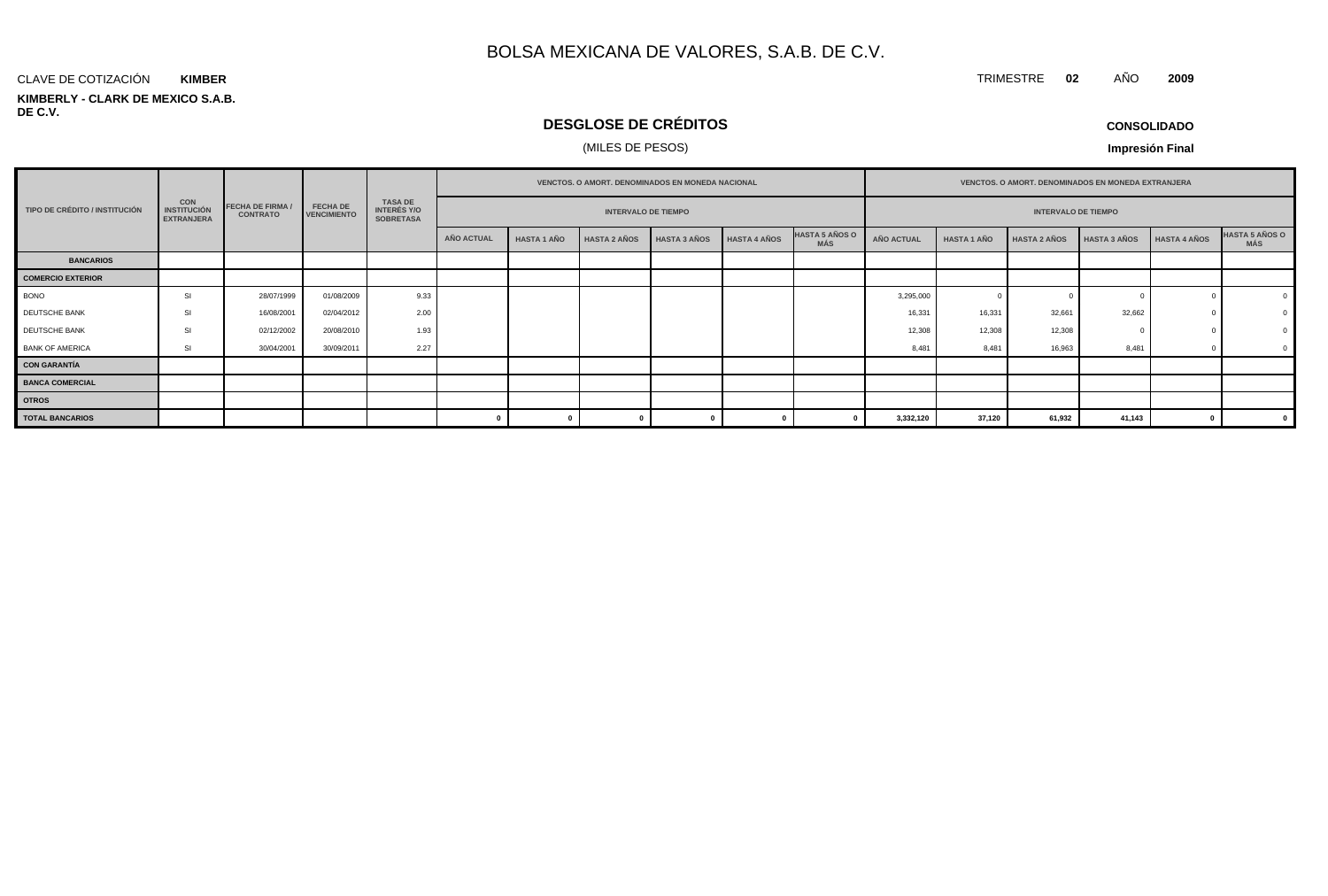#### CLAVE DE COTIZACIÓN TRIMESTRE **02** AÑO **2009 KIMBER**

#### **KIMBERLY - CLARK DE MEXICO S.A.B. DE C.V.**

## **DESGLOSE DE CRÉDITOS**

#### (MILES DE PESOS)

| <b>CONSOLIDADO</b> |  |
|--------------------|--|
|--------------------|--|

|                                                            |                                                       |                                            | <b>FECHA DE</b><br><b>VENCIMIENTO</b> |                                                          |                            | <b>VENCTOS, O AMORT, DENOMINADOS EN MONEDA NACIONAL</b> |                     |                     |                     |                              |                   |                            | <b>VENCTOS, O AMORT, DENOMINADOS EN MONEDA EXTRANJERA</b> |                     |                     |                                     |
|------------------------------------------------------------|-------------------------------------------------------|--------------------------------------------|---------------------------------------|----------------------------------------------------------|----------------------------|---------------------------------------------------------|---------------------|---------------------|---------------------|------------------------------|-------------------|----------------------------|-----------------------------------------------------------|---------------------|---------------------|-------------------------------------|
| TIPO DE CRÉDITO / INSTITUCIÓN                              | <b>CON</b><br><b>INSTITUCIÓN</b><br><b>EXTRANJERA</b> | <b>FECHA DE FIRMA /</b><br><b>CONTRATO</b> |                                       | <b>TASA DE</b><br><b>INTERÉS Y/O</b><br><b>SOBRETASA</b> | <b>INTERVALO DE TIEMPO</b> |                                                         |                     |                     |                     |                              |                   | <b>INTERVALO DE TIEMPO</b> |                                                           |                     |                     |                                     |
|                                                            |                                                       |                                            |                                       |                                                          | <b>AÑO ACTUAL</b>          | <b>HASTA 1 AÑO</b>                                      | <b>HASTA 2 AÑOS</b> | <b>HASTA 3 AÑOS</b> | <b>HASTA 4 AÑOS</b> | <b>HASTA 5 AÑOS O</b><br>MÁS | <b>AÑO ACTUAL</b> | <b>HASTA 1 AÑO</b>         | <b>HASTA 2 AÑOS</b>                                       | <b>HASTA 3 AÑOS</b> | <b>HASTA 4 AÑOS</b> | <b>HASTA 5 AÑOS O</b><br><b>MÁS</b> |
| <b>BURSÁTILES</b>                                          |                                                       |                                            |                                       |                                                          |                            |                                                         |                     |                     |                     |                              |                   |                            |                                                           |                     |                     |                                     |
| <b>LISTADAS EN BOLSA (MÉXICO Y/O</b><br><b>EXTRANJERO)</b> |                                                       |                                            |                                       |                                                          |                            |                                                         |                     |                     |                     |                              |                   |                            |                                                           |                     |                     |                                     |
| QUIROGRAFARIOS                                             |                                                       |                                            |                                       |                                                          |                            |                                                         |                     |                     |                     |                              |                   |                            |                                                           |                     |                     |                                     |
| CERTIFICADOS BURSÁTILES                                    | <b>NA</b>                                             | 18/06/2003                                 | 08/12/2010                            | 5.97                                                     |                            |                                                         | 750,000             |                     |                     |                              |                   |                            |                                                           |                     |                     |                                     |
| CERTIFICADOS BURSÁTILES                                    | <b>NA</b>                                             | 18/06/2003                                 | 05/06/2013                            | 8.95                                                     |                            |                                                         | - 0                 |                     | 1,250,000           |                              |                   |                            |                                                           |                     |                     |                                     |
| CERTIFICADOS BURSÁTILES                                    | <b>NA</b>                                             | 05/07/2007                                 | 26/06/2017                            | 5.28                                                     |                            |                                                         |                     |                     | $\Omega$            | 2,500,000                    |                   |                            |                                                           |                     |                     |                                     |
| CERTIFICADOS BURSÁTILES                                    | <b>NA</b>                                             | 30/03/2009                                 | 26/04/2010                            | 6.16                                                     |                            | 2,694,854                                               | $\sqrt{ }$          |                     |                     |                              |                   |                            |                                                           |                     |                     |                                     |
| CERTIFICADOS BURSÁTILES                                    | <b>NA</b>                                             | 30/03/2009                                 | 22/03/2016                            | 9.98                                                     |                            |                                                         |                     |                     |                     | 800,000                      |                   |                            |                                                           |                     |                     |                                     |
| <b>CON GARANTÍA</b>                                        |                                                       |                                            |                                       |                                                          |                            |                                                         |                     |                     |                     |                              |                   |                            |                                                           |                     |                     |                                     |
| <b>COLOCACIONES PRIVADAS</b>                               |                                                       |                                            |                                       |                                                          |                            |                                                         |                     |                     |                     |                              |                   |                            |                                                           |                     |                     |                                     |
| <b>QUIROGRAFARIOS</b>                                      |                                                       |                                            |                                       |                                                          |                            |                                                         |                     |                     |                     |                              |                   |                            |                                                           |                     |                     |                                     |
| CON GARANTÍA                                               |                                                       |                                            |                                       |                                                          |                            |                                                         |                     |                     |                     |                              |                   |                            |                                                           |                     |                     |                                     |
| TOTAL BURSÁTILES Y<br><b>COLOCACIONES PRIVADAS</b>         |                                                       |                                            |                                       |                                                          |                            | 2,694,854                                               | 750,000             |                     | 1,250,000           | 3,300,000                    |                   |                            |                                                           |                     | $\Omega$            | $\mathbf{0}$                        |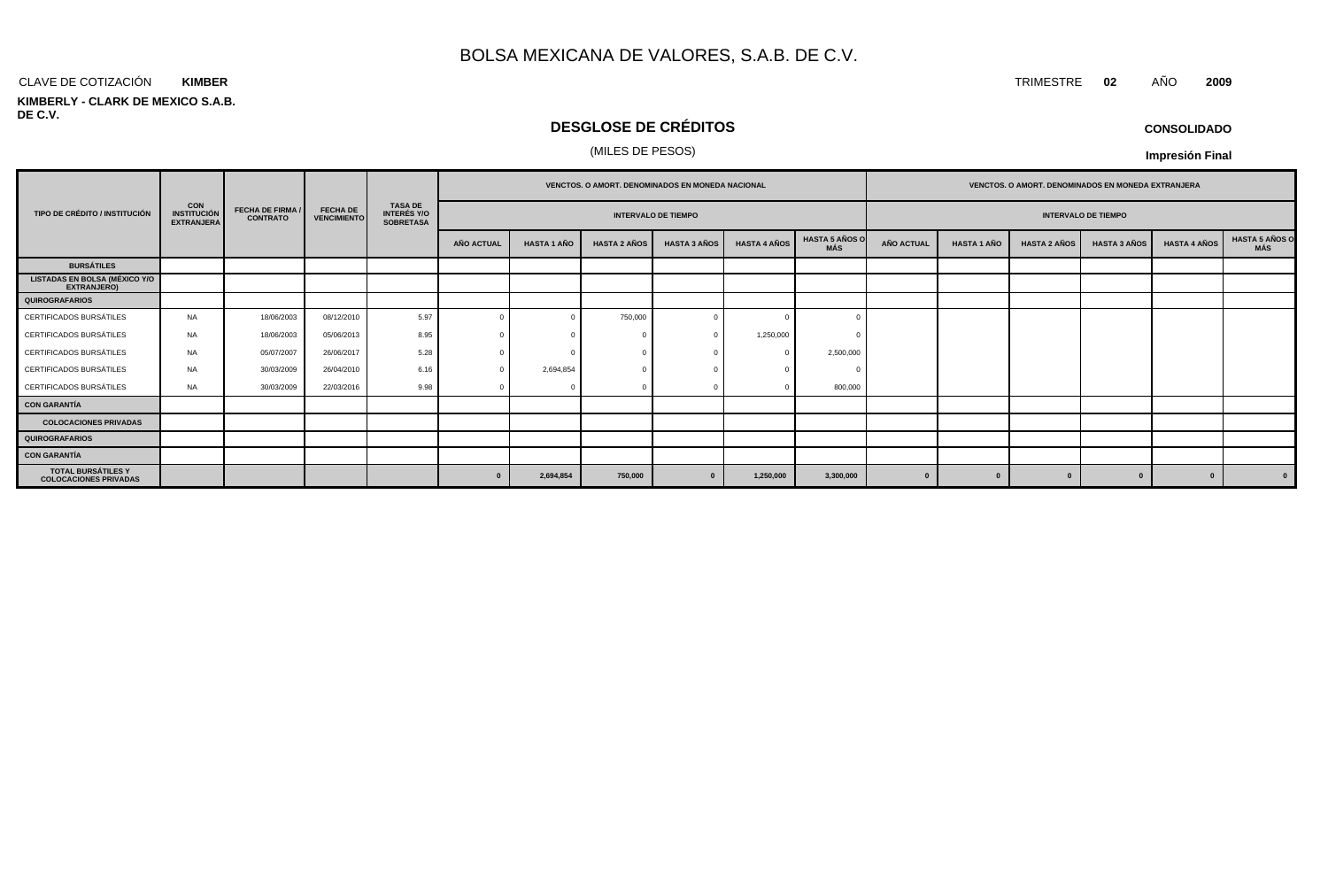#### **KIMBER**

#### **KIMBERLY - CLARK DE MEXICO S.A.B. DE C.V.**

## **DESGLOSE DE CRÉDITOS**

### (MILES DE PESOS)

|                                                                       |                                                       |                                        |                                       |            |                    | VENCTOS. O AMORT. DENOMINADOS EN MONEDA NACIONAL |                     |                     |                                     |                   |                    | VENCTOS. O AMORT. DENOMINADOS EN MONEDA EXTRANJERA |                     |                     |                |
|-----------------------------------------------------------------------|-------------------------------------------------------|----------------------------------------|---------------------------------------|------------|--------------------|--------------------------------------------------|---------------------|---------------------|-------------------------------------|-------------------|--------------------|----------------------------------------------------|---------------------|---------------------|----------------|
| TIPO DE CRÉDITO / INSTITUCIÓN                                         | <b>CON</b><br><b>INSTITUCIÓN</b><br><b>EXTRANJERA</b> | <b>FECHA DE</b><br><b>CONCERTACIÓN</b> | <b>FECHA DE</b><br><b>VENCIMIENTO</b> |            |                    | <b>INTERVALO DE TIEMPO</b>                       |                     |                     |                                     |                   |                    | <b>INTERVALO DE TIEMPO</b>                         |                     |                     |                |
|                                                                       |                                                       |                                        |                                       | AÑO ACTUAL | <b>HASTA 1 AÑO</b> | <b>HASTA 2 AÑOS</b>                              | <b>HASTA 3 AÑOS</b> | <b>HASTA 4 AÑOS</b> | <b>HASTA 5 AÑOS O</b><br><b>MÁS</b> | <b>AÑO ACTUAL</b> | <b>HASTA 1 AÑO</b> | <b>HASTA 2 AÑOS</b>                                | <b>HASTA 3 AÑOS</b> | <b>HASTA 4 AÑOS</b> | HASTA 5 AÑOS O |
| <b>PROVEEDORES</b>                                                    |                                                       |                                        |                                       |            |                    |                                                  |                     |                     |                                     |                   |                    |                                                    |                     |                     |                |
| VARIOS                                                                | NA                                                    | 01/06/2009                             |                                       | 1,143,077  | $\Omega$           | $\overline{0}$                                   | $\Omega$            | $\Omega$            |                                     |                   |                    |                                                    |                     |                     |                |
| VARIOS                                                                | <b>NO</b>                                             | 01/06/2009                             |                                       |            |                    |                                                  |                     |                     |                                     | 1,068,901         | $\Omega$           | $\Omega$                                           |                     | $\Omega$            |                |
| <b>TOTAL PROVEEDORES</b>                                              |                                                       |                                        |                                       | 1,143,077  | $\mathbf{0}$       | $\mathbf{0}$                                     | $\Omega$            | $\Omega$            | $\Omega$                            | 1,068,901         | $\Omega$           | $\Omega$                                           | $\Omega$            | $\mathbf{0}$        |                |
|                                                                       |                                                       |                                        |                                       |            |                    |                                                  |                     |                     |                                     |                   |                    |                                                    |                     |                     |                |
| OTROS CRÉDITOS CON COSTO A<br>CORTO Y LARGO PLAZO(S103 Y S30)         |                                                       |                                        |                                       |            |                    |                                                  |                     |                     |                                     |                   |                    |                                                    |                     |                     |                |
|                                                                       | <b>NA</b>                                             |                                        |                                       | $\sqrt{ }$ |                    | $\overline{0}$                                   | $\Omega$            | $\Omega$            |                                     |                   |                    |                                                    |                     |                     |                |
|                                                                       | <b>NO</b>                                             |                                        |                                       |            |                    |                                                  |                     |                     |                                     | $\Omega$          | $\Omega$           | $\mathbf{0}$                                       |                     | $\mathbf{0}$        | $\mathsf{C}$   |
| <b>TOTAL OTROS CRÉDITOS CON</b><br><b>COSTO A CORTO Y LARGO PLAZO</b> |                                                       |                                        |                                       | $\Omega$   | $\Omega$           | $\overline{0}$                                   | $\Omega$            | $\Omega$            | $\sqrt{ }$                          |                   |                    | $\Omega$                                           | $\Omega$            | $\Omega$            |                |
|                                                                       |                                                       |                                        |                                       |            |                    |                                                  |                     |                     |                                     |                   |                    |                                                    |                     |                     |                |
| OTROS PASIVOS CIRCULANTES SIN<br>COSTO (S26)                          |                                                       |                                        |                                       |            |                    |                                                  |                     |                     |                                     |                   |                    |                                                    |                     |                     |                |
| VARIOS                                                                | NA                                                    |                                        |                                       | 4,870,270  |                    |                                                  |                     |                     |                                     |                   |                    |                                                    |                     |                     |                |
| VARIOS                                                                |                                                       |                                        |                                       |            |                    |                                                  |                     |                     |                                     | 131,431           | $\Omega$           |                                                    |                     |                     |                |
| <b>TOTAL OTROS PASIVOS</b><br><b>CIRCULANTES SIN COSTO</b>            |                                                       |                                        |                                       | 4,870,270  | $\Omega$           | $\overline{0}$                                   | $\Omega$            | $\mathbf{0}$        | $\Omega$                            | 131,431           | $\Omega$           | $\Omega$                                           | $\Omega$            | $\overline{0}$      |                |
|                                                                       |                                                       |                                        |                                       |            |                    |                                                  |                     |                     |                                     |                   |                    |                                                    |                     |                     |                |
| <b>TOTAL GENERAL</b>                                                  |                                                       |                                        |                                       | 6,013,347  | 2,694,854          | 750,000                                          | $\mathbf{0}$        | 1,250,000           | 3,300,000                           | 4,532,452         | 37,120             | 61,932                                             | 41,143              | $\mathbf 0$         |                |

LOS CRÉDITOS SON EN DÓLARES AMERICANOS Y SE UTILIZÓ \$13.18 PESOS POR UN DÓLAR.

CLAVE DE COTIZACIÓN TRIMESTRE **02** AÑO **2009**

**CONSOLIDADO**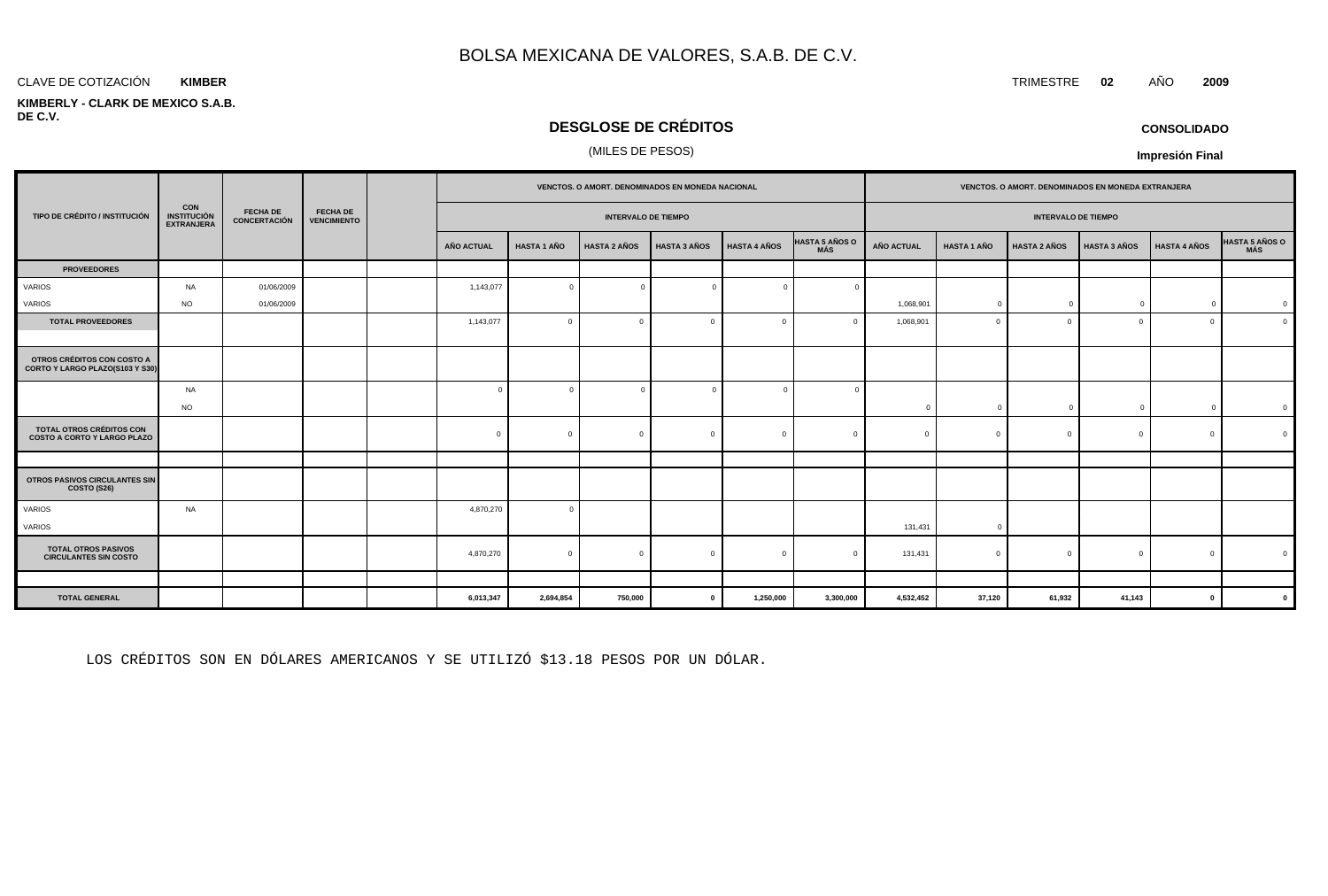#### CLAVE DE COTIZACIÓN: **KIMBER KIMBERLY - CLARK DE MEXICO S.A.B. DE C.V.**

**POSICIÓN MONETARIA EN MONEDA EXTRANJERA**

(MILES DE PESOS)

#### **CONSOLIDADO**

**Impresión Final**

|                               | <b>DÓLARES</b> |              |                | <b>OTRAS MONEDAS</b> | <b>TOTAL MILES DE</b> |  |
|-------------------------------|----------------|--------------|----------------|----------------------|-----------------------|--|
| POSICIÓN EN MONEDA EXTRANJERA | <b>DÓLARES</b> | <b>PESOS</b> | <b>DÓLARES</b> | <b>PESOS</b>         | <b>PESOS</b>          |  |
| <b>ACTIVO MONETARIO</b>       | 89,561         | 1,180,414    | $\bf{0}$       | $\mathbf{0}$         | 1,180,414             |  |
| <b>PASIVO</b>                 | 354,526        | 4,672,647    | 0              | 0                    | 4,672,647             |  |
| CORTO PLAZO                   | 346,705        | 4,569,572    | 0              | 0                    | 4,569,572             |  |
| <b>LARGO PLAZO</b>            | 7,821          | 103,075      | 0              | 0                    | 103,075               |  |
| <b>SALDO NETO</b>             | $-264,965$     | $-3,492,233$ | 0              | 0                    | $-3,492,233$          |  |

#### **OBSERVACIONES**

EL TIPO DE CAMBIO UTILIZADO PARA LA CONVERSIÓN DE LOS DÓLARES ES DE \$13.18 POR UN DÓLAR.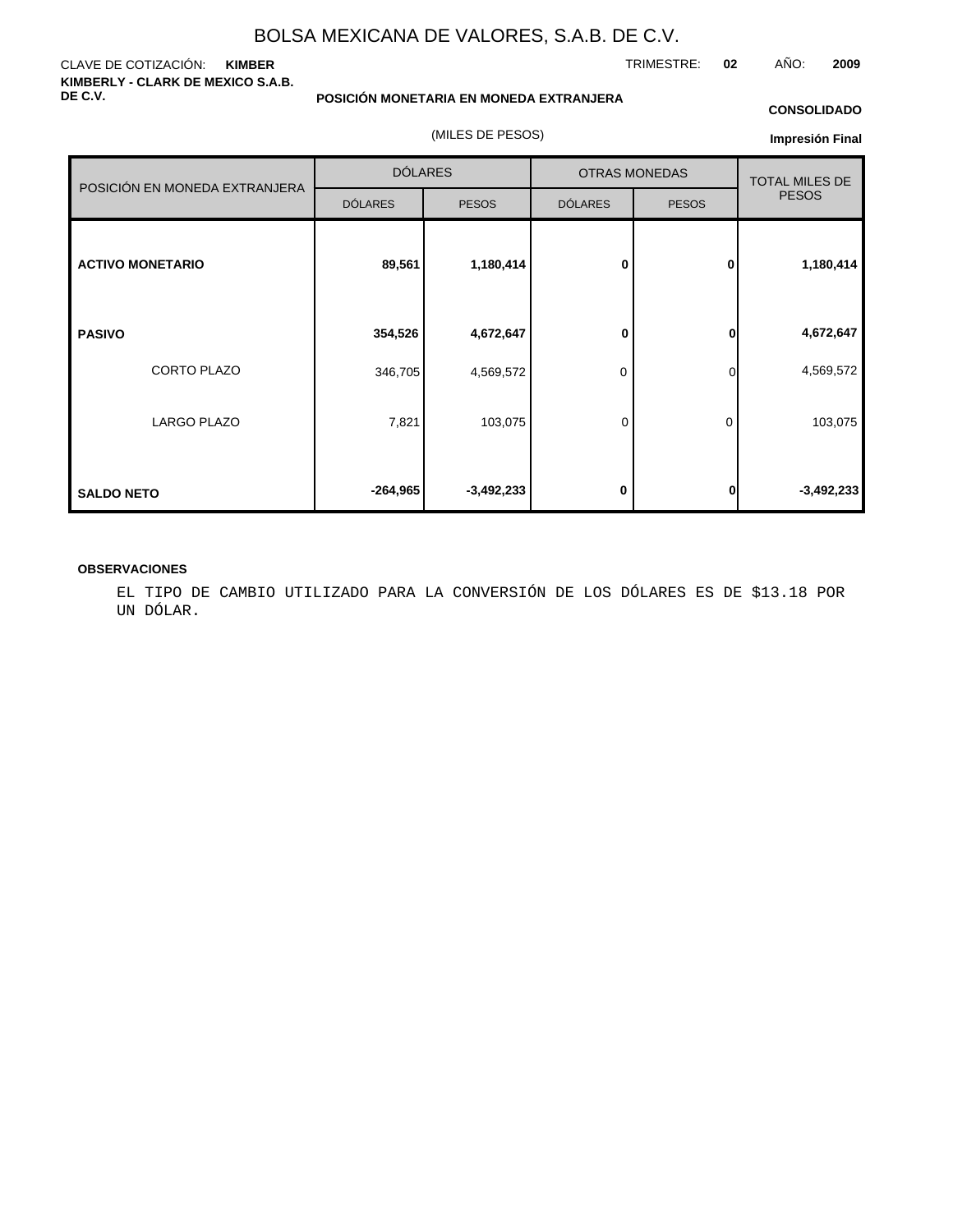TRIMESTRE: **02** AÑO: **2009**

CLAVE DE COTIZACIÓN: **KIMBER KIMBERLY - CLARK DE MEXICO S.A.B. DE C.V.**

#### **CEDULA DE INTEGRACIÓN Y CÁLCULO DE RESULTADO POR POSICIÓN MONETARIA** (MILES DE PESOS)

**CONSOLIDADO**

| <b>MES</b>       | <b>ACTIVOS</b><br><b>MONETARIOS</b> | <b>PASIVOS</b><br><b>MONETARIOS</b> | <b>POSICIÓN</b><br><b>MONETARIA</b><br>(ACTIVA) PASIVA | <b>INFLACIÓN</b><br><b>MENSUAL</b> | <b>EFECTO MENSUAL</b><br>(ACTIVO) PASIVO |
|------------------|-------------------------------------|-------------------------------------|--------------------------------------------------------|------------------------------------|------------------------------------------|
| <b>ENERO</b>     |                                     |                                     |                                                        | 0.00                               |                                          |
| <b>I</b> FEBRERO |                                     |                                     |                                                        | 0.00                               |                                          |
| <b>MARZO</b>     |                                     |                                     |                                                        | 0.00                               |                                          |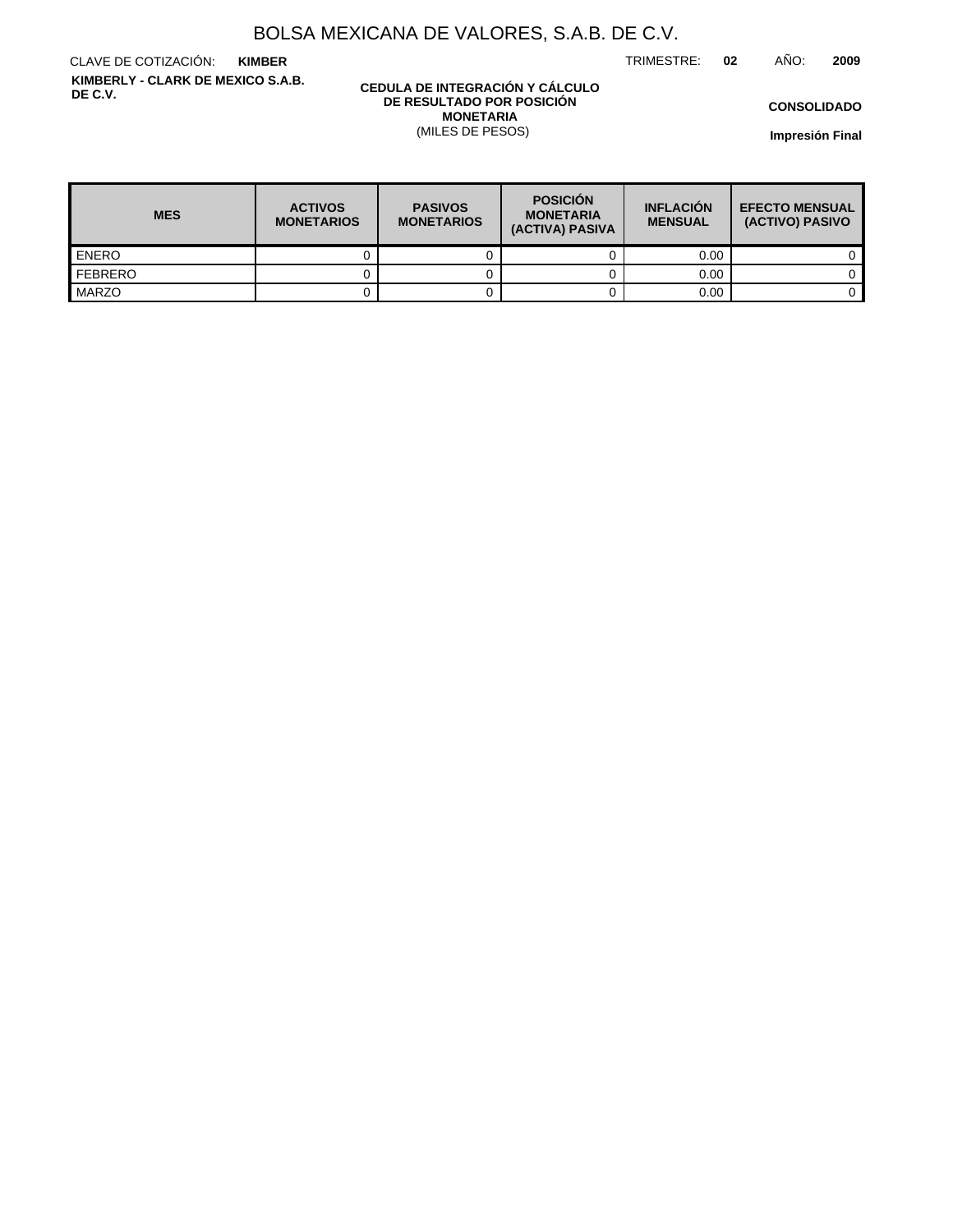**KIMBER**

CLAVE DE COTIZACIÓN: TRIMESTRE: **02** AÑO: **2009**

**INSTRUMENTOS DE DEUDA DE C.V.** PAGINA 1 / 2 **KIMBERLY - CLARK DE MEXICO S.A.B.**

**CONSOLIDADO**

**Impresión Final**

#### LIMITACIONES FINANCIERAS SEGÚN ESCRITURAS DE LA EMISIÓN Y/O TITULO

LAS LIMITACIONES DE LOS CERTIFICADOS BURSÁTILES, SON DE HACER Y DE NO HACER; LIMITACIONES FINANCIERAS NINGUNA.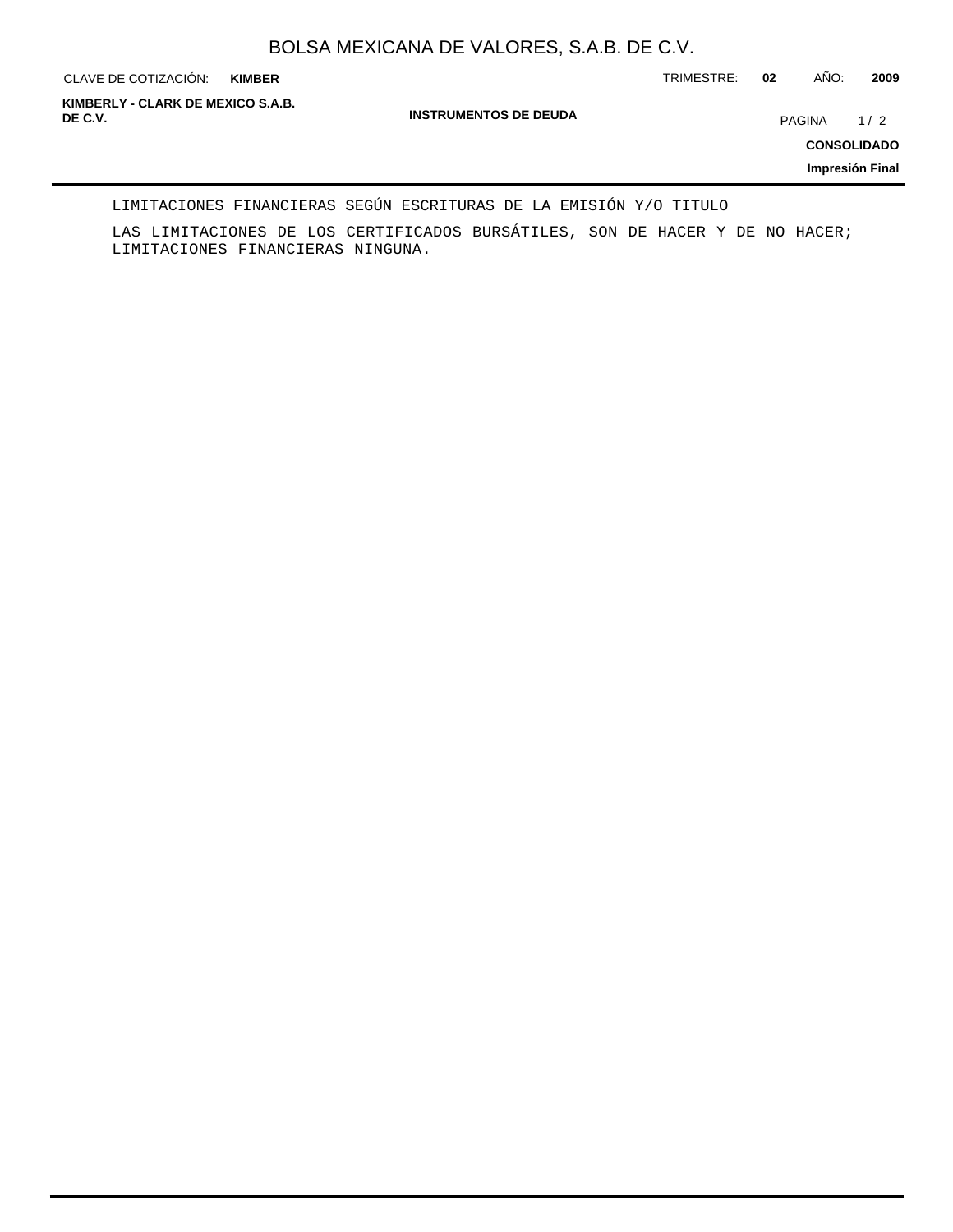| KIMBERLY - CLARK DE MEXICO S.A.B.<br><b>INSTRUMENTOS DE DEUDA</b><br>DE C.V.<br><b>PAGINA</b><br>2/2<br><b>CONSOLIDADO</b><br>Impresión Final | CLAVE DE COTIZACIÓN: | <b>KIMBER</b> | TRIMESTRE: | 02 | AÑO: | 2009 |
|-----------------------------------------------------------------------------------------------------------------------------------------------|----------------------|---------------|------------|----|------|------|
|                                                                                                                                               |                      |               |            |    |      |      |

SITUACIÓN ACTUAL DE LAS LIMITACIONES FINANCIERAS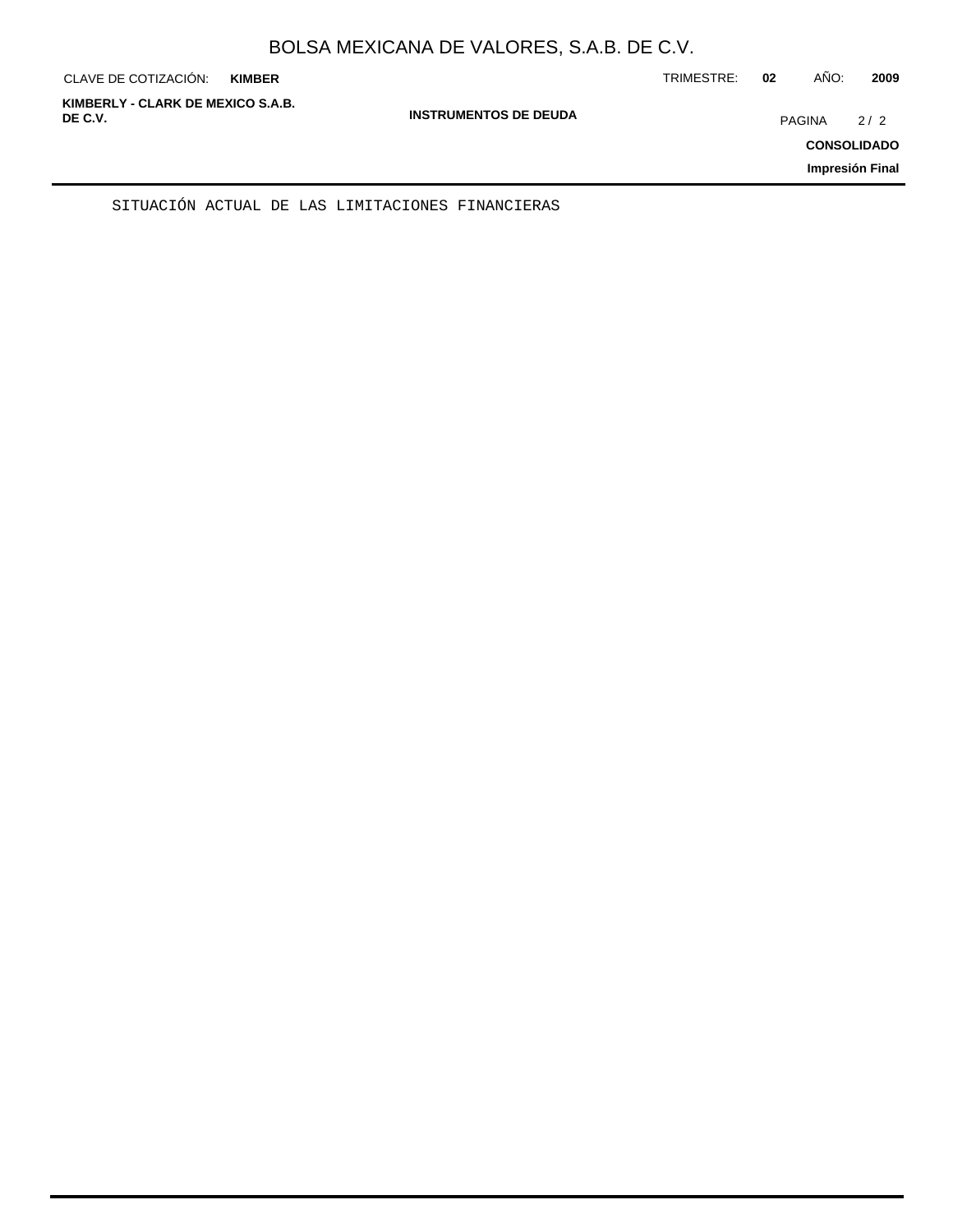CLAVE DE COTIZACIÓN: TRIMESTRE: **02** AÑO: **2009 KIMBER KIMBERLY - CLARK DE MEXICO S.A.B. DE C.V.**

#### **PLANTAS, CENTROS COMERCIALES, DE DISTRIBUCIÓN Y/O SERVICIO**

**CONSOLIDADO**

**Impresión Final**

| <b>PLANTA O CENTRO</b>     | <b>ACTIVIDAD ECONOMICA</b> | <b>CAPACIDAD INSTALADA</b> | % DE UTIL. |
|----------------------------|----------------------------|----------------------------|------------|
| <b>PANTA BAJIO</b>         | PRODUCTOS AL CONSUMIDOR    |                            | 0.00       |
| PLANTA ORIZABA             | PRODUCTOS AL CONSUMIDOR    |                            | $\Omega$   |
| <b>PLANTA RAMOS ARIZPE</b> | PRODUCTOS AL CONSUMIDOR    | ∩                          | $\Omega$   |
| PLANTA TLAXCALA            | PRODUCTOS AL CONSUMIDOR    |                            | $\Omega$   |
| PLANTA CUAUTITLAN          | PRODUCTOS AL CONSUMIDOR    |                            | $\Omega$   |
| PLANTA ECATEPEC            | PRODUCTOS AL CONSUMIDOR    | ∩                          | $\Omega$   |
| PLANTA TEXMELUCAN          | PRODUCTOS INSTITUCIONALES  |                            | 0          |
| PLANTA MORELIA             | PRODUCTOS AL CONSUMIDOR    |                            | ∩          |

#### **OBSERVACIONES**

LA CAPACIDAD INSTALADA Y EL PORCENTAJE DE UTILIZACIÓN VARIA SEGÚN LA PRODUCCIÓN.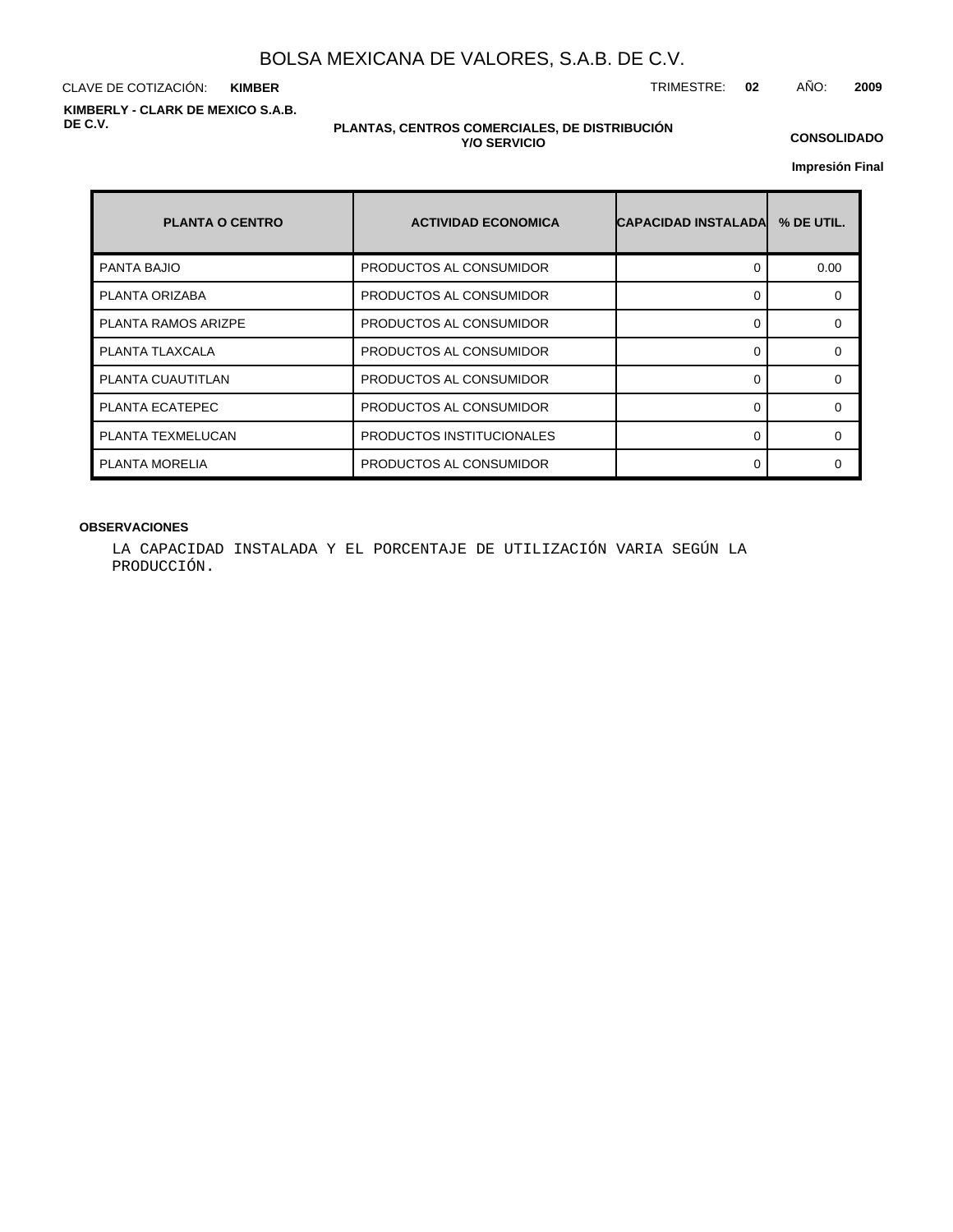CLAVE DE COTIZACIÓN **KIMBER KIMBERLY - CLARK DE MEXICO S.A.B. DE C.V.**

#### **MATERIAS PRIMAS DIRECTAS**

## **CONSOLIDADO**

**Impresión Final**

| <b>MATERIAS PRIMAS</b>              | <b>PRINCIPALES</b><br><b>PROVEEDORES</b> | <b>ORIGEN</b> | SUST.<br>NAL. | % COSTO<br><b>PRODUCCIÓN</b><br><b>TOTAL</b> |
|-------------------------------------|------------------------------------------|---------------|---------------|----------------------------------------------|
| <b>POLIETILENO</b>                  | POLYCEL, PROPIFLEX                       | Nacional      |               | $\Omega$                                     |
| <b>QUIMICOS</b>                     | POLIQUIMICOS,<br><b>PROEQSA</b>          | Nacional      |               | $\Omega$                                     |
| <b>CORRUGADOS</b>                   | TITAN, GPO. INLAND                       | Nacional      |               | $\Omega$                                     |
| <b>FIBRA PARA RECICLAR</b>          | RECYCLE, REPACSA                         | Nacional      |               | 0                                            |
| <b>ADHESIVOS</b>                    | <b>NATIONAL</b>                          | Nacional      |               | 0                                            |
| <b>CINTAS Y ELASTOMEROS</b>         | 3M, ARTEVA                               | Nacional      |               | $\Omega$                                     |
| <b>CELULOSA DE MADERA</b>           | ARACRUZ, GP<br><b>CELLULOS Y DOMTAR</b>  | Importación   |               | 0                                            |
| <b>FIBRA P/RECICLAR Y RECICLADA</b> | HARMON, INT. PAPER,<br><b>FIB</b>        | Importación   |               | $\Omega$                                     |
| <b>POLIACRILATO DE SODIO</b>        | <b>BASF, TOYOTA</b>                      | Importación   |               | $\Omega$                                     |
| <b>POLIPROPILENO</b>                | <b>EXXONMOBIL</b>                        | Importación   |               | $\Omega$                                     |

**OBSERVACIONES**

TRIMESTRE **02** AÑO **2009**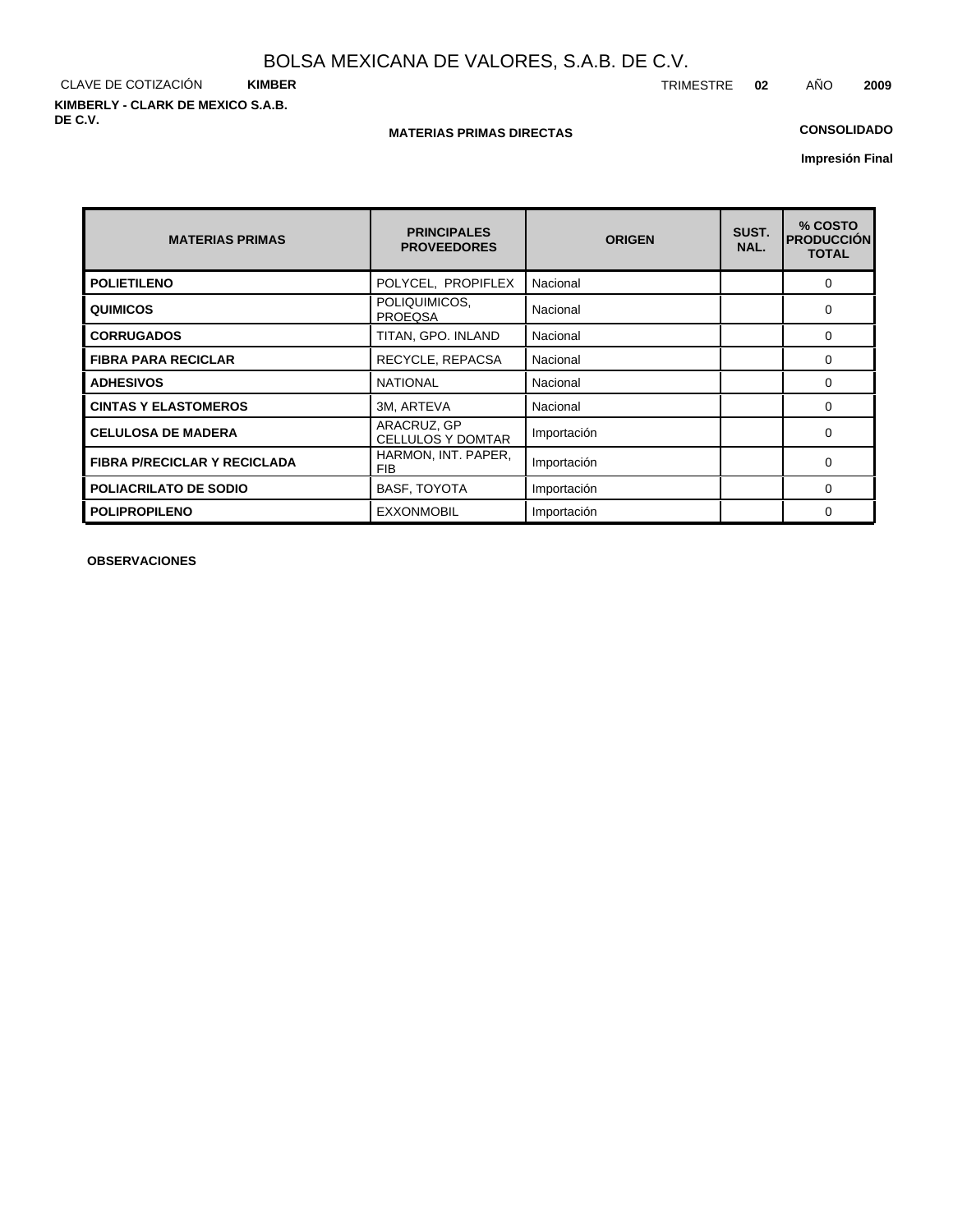CLAVE DE COTIZACIÓN TRIMESTRE **02** AÑO **2009 KIMBER**

**KIMBERLY - CLARK DE MEXICO S.A.B. DE C.V.**

## **DISTRIBUCIÓN DE VENTAS POR PRODUCTO**

## **CONSOLIDADO Impresión Final**

VENTAS TOTALES

| <b>PRINCIPALES</b>       | <b>VENTAS</b>  |                | % DE PART. | <b>PRINCIPALES</b> |                 |  |
|--------------------------|----------------|----------------|------------|--------------------|-----------------|--|
|                          | <b>VOLUMEN</b> | <b>IMPORTE</b> | MDO.       | <b>MARCAS</b>      | <b>CLIENTES</b> |  |
| <b>NACIONALES</b>        |                |                |            |                    |                 |  |
| PROD. AL CONSUMIDOR      | 0              | 11,774,422     | 0          |                    |                 |  |
| <b>EXTRANJERAS</b>       |                |                |            |                    |                 |  |
| <b>INFORMACION TOTAL</b> | $\Omega$       | 492,913        | $\Omega$   |                    |                 |  |
| <b>TOTAL</b>             |                | 12,267,335     |            |                    |                 |  |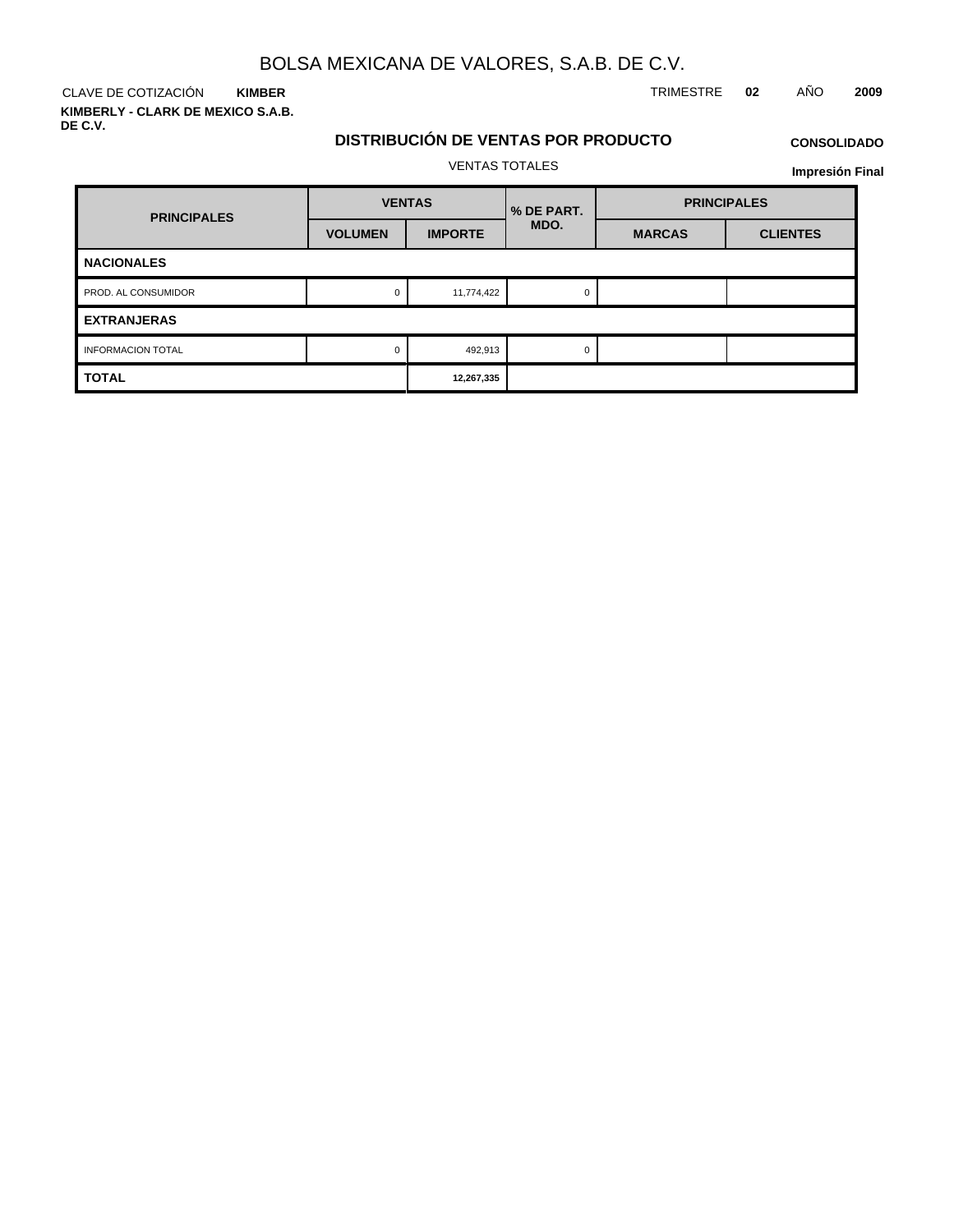CLAVE DE COTIZACIÓN TRIMESTRE **02** AÑO **2009 KIMBER KIMBERLY - CLARK DE MEXICO S.A.B.**

**DE C.V.**

## **DISTRIBUCIÓN DE VENTAS POR PRODUCTO**

## **CONSOLIDADO**

## VENTAS EXTRANJERAS

**Impresión Final**

| <b>PRINCIPALES</b>                   | <b>VENTAS</b>  |                | <b>DESTINO</b> | <b>PRINCIPALES</b> |                 |  |
|--------------------------------------|----------------|----------------|----------------|--------------------|-----------------|--|
|                                      | <b>VOLUMEN</b> | <b>IMPORTE</b> |                | <b>MARCAS</b>      | <b>CLIENTES</b> |  |
| <b>EXPORTACIÓN</b>                   |                |                |                |                    |                 |  |
| 492,913<br><b>INFORMACION TOTAL</b>  |                |                |                |                    |                 |  |
| <b>SUBSIDIARIAS EN EL EXTRANJERO</b> |                |                |                |                    |                 |  |

| <b>TOTAL</b> | 492.913 |  |  |
|--------------|---------|--|--|
|              |         |  |  |

**OBSERVACIONES**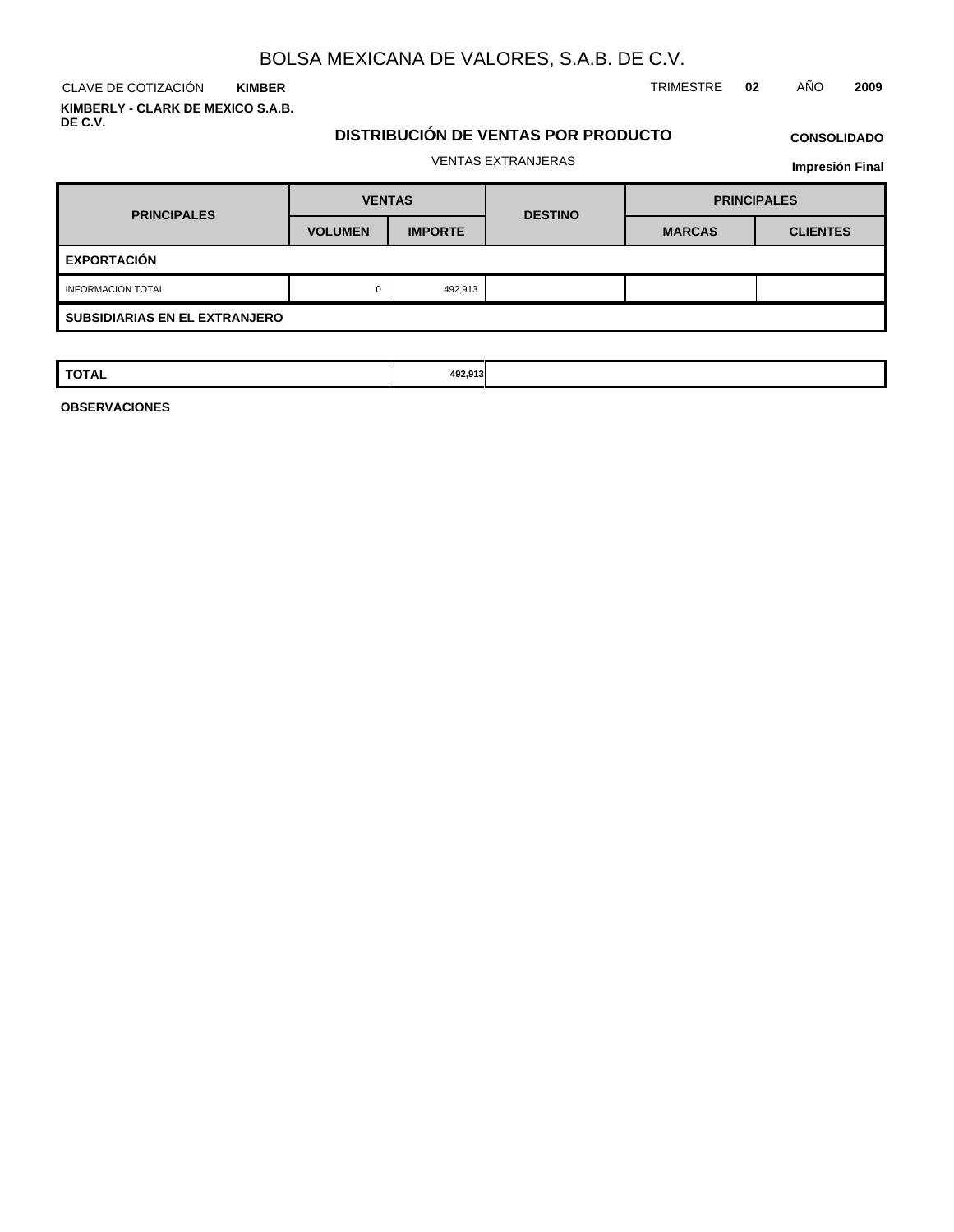| BOLSA MEXICANA DE VALORES, S.A.B. DE C.V. |  |  |  |
|-------------------------------------------|--|--|--|
|-------------------------------------------|--|--|--|

| CLAVE DE COTIZACIÓN:                         | <b>KIMBER</b> |                                                                                       | TRIMESTRE: | 02 | AÑO:               | 2009 |
|----------------------------------------------|---------------|---------------------------------------------------------------------------------------|------------|----|--------------------|------|
| KIMBERLY - CLARK DE MEXICO S.A.B.<br>DE C.V. |               | <b>INFORMACIÓN DE PROYECTOS (Proyecto, Monto)</b><br>Ejercido y Porcentaje de Avance) |            |    | PAGINA             | 1/1  |
|                                              |               |                                                                                       |            |    | <b>CONSOLIDADO</b> |      |
|                                              |               |                                                                                       |            |    | Impresión Final    |      |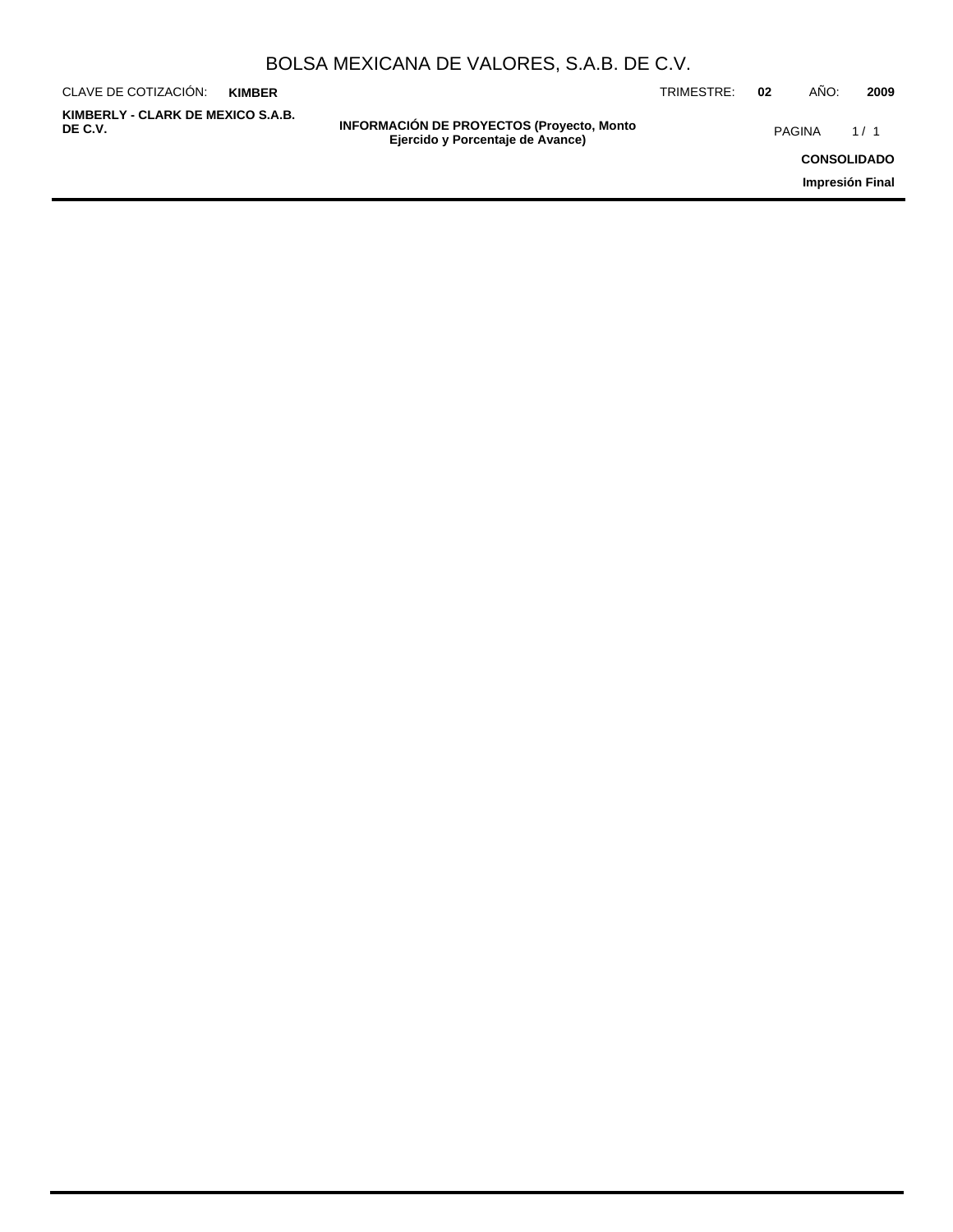| BOLSA MEXICANA DE VALORES, S.A.B. DE C.V. |  |  |  |
|-------------------------------------------|--|--|--|
|-------------------------------------------|--|--|--|

CLAVE DE COTIZACIÓN: TRIMESTRE: **02** AÑO: **2009 KIMBER**

**KIMBERLY - CLARK DE MEXICO S.A.B. DE C.V.**

**TRANSACCIONES EN MONEDA EXTRANJERA Y CONVERSIÓN DE ESTADOS FINANCIEROS DE OPERACIONES EXTRANJERAS (Información relacionada al Boletín B-15)**

PAGINA 1/1

**CONSOLIDADO**

**Impresión Final**

KIMBERLY-CLARK DE MÉXICO, S.A.B. DE C.V. TIENE UNA EMPRESA COMERCIALIZADORA EN EL EXTERIOR PARA PROMOVER SUS PRODUCTOS Y SE DENOMINA PAPER PRODUCTS TRADE CORPORATION, LOS EFECTOS DE ESTA SUBSIDIARIA SON RECONOCIDOS EN LOS ESTADOS FINANCIEROS CONSOLIDADOS Y NO SON IMPORTANTES.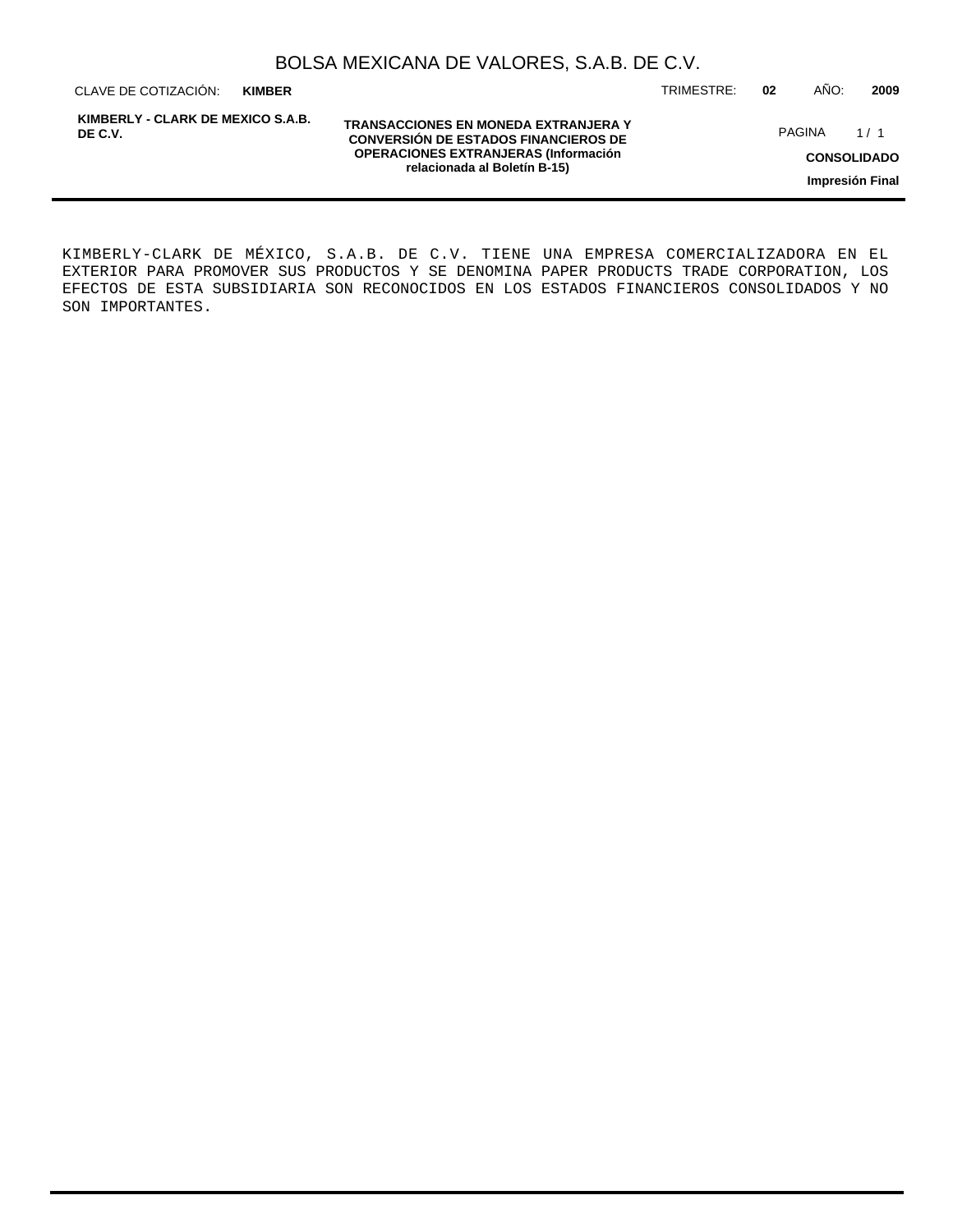TRIMESTRE **02** AÑO **2009**

**KIMBERLY - CLARK DE MEXICO S.A.B. DE C.V.** CLAVE DE COTIZACIÓN **KIMBER**

## **INTEGRACIÓN DEL CAPITAL SOCIAL PAGADO**

**CONSOLIDADO**

**Impresión Final**

| <b>SERIES</b> | VALOR NOMINAL(\$) VIGENTE | <b>CUPÓN</b> | <b>NUMERO DE ACCIONES</b> |                           |                  |                          | <b>CAPITAL SOCIAL</b> |                 |
|---------------|---------------------------|--------------|---------------------------|---------------------------|------------------|--------------------------|-----------------------|-----------------|
|               |                           |              | <b>PORCIÓN FIJA</b>       | <b>IPORCIÓN VARIABLEI</b> | <b>MEXICANOS</b> | <b>LIBRE SUSCRIPCION</b> | <b>FIJO</b>           | <b>VARIABLE</b> |
| A             |                           | 22           | 565,712,675               | 0                         | 565,712,675      | 01                       | 4,638                 | 0               |
| IB.           |                           | 22           | 521,820,640               |                           | 0                | 521,820,640              | 4,278                 | 0               |
| <b>TOTAL</b>  |                           |              | 1,087,533,315             |                           | 565,712,675      | 521,820,640              | 8,916                 | 0               |

**TOTAL DE ACCIONES QUE REPRESENTAN EL CAPITAL SOCIAL PAGADO A LA FECHA DE ENVIO DE LA INFORMACIÓN:** 1,087,533,315

**OBSERVACIONES**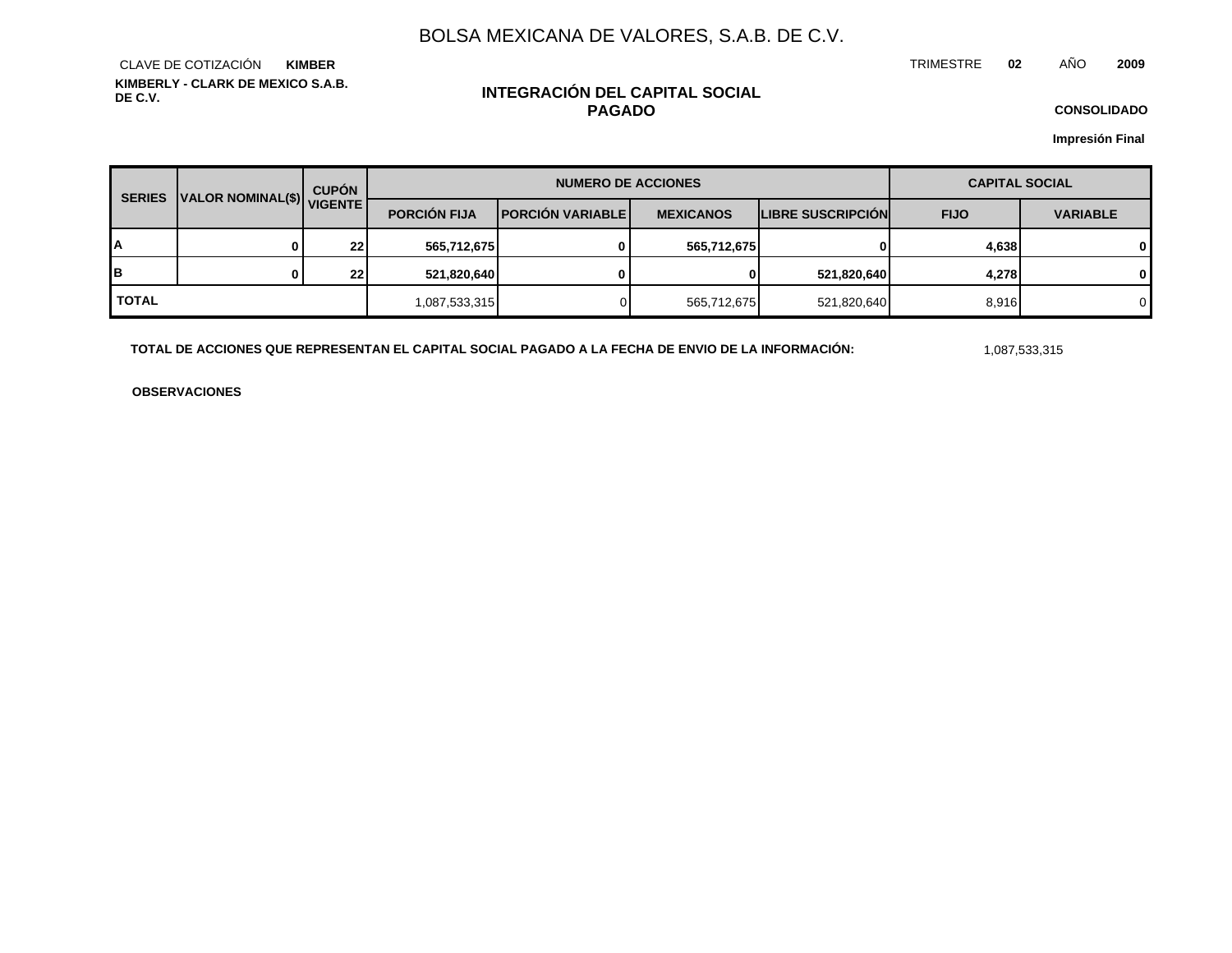CLAVE DE COTIZACIÓN: **KIMBER**

**INSTRUMENTOS FINANCIEROS DERIVADOS**

TRIMESTRE: **02** AÑO: **2009**

**S.A.B. DE C.V.** 2020 **PAGINA 2020** 20:00 **PAGINA 20:00 20:00 PAGINA 20:00 PAGINA** 20:00 **PAGINA KIMBERLY - CLARK DE MEXICO**

**CONSOLIDADO**

**Impresión Final**

AL 30 DE JUNIO DE 2009, KIMBERLY-CLARK DE MÉXICO, S.A.B. DE C.V. (KIMBER) TENÍA CRÉDITOS EN MONEDA NACIONAL CON TASAS DE INTERÉS VARIABLES POR UN MONTO DE \$5,950 MILLONES DE PESOS, CONTRATOS DE CONSUMO DE GAS POR 16,800 MMBTU'S DIARIOS Y DEUDA EN MONEDA EXTRANJERA POR UN MONTO DE \$263 MILLONES DE DÓLARES ESTADOUNIDENSES.

CON LA FINALIDAD DE REDUCIR EL RIESGO EN LAS VARIACIONES EN TASAS DE INTERÉS, EL PRECIO DE CIERTOS INSUMOS Y EL TIPO DE CAMBIO, SE CONTRATAN INSTRUMENTOS FINANCIEROS DERIVADOS. LA ESTRATEGIA DE KIMBER ES LA DE CONTRATAR INSTRUMENTOS FINANCIEROS DERIVADOS EXCLUSIVAMENTE CON INSTITUCIONES DE RECONOCIDA SOLVENCIA Y EXCLUSIVAMENTE CON FINES DE COBERTURA.

KIMBER RECONOCE TODOS LOS ACTIVOS O PASIVOS QUE SURGEN DE LAS OPERACIONES CON INSTRUMENTOS FINANCIEROS DERIVADOS EN EL BALANCE GENERAL A VALOR RAZONABLE, INDEPENDIENTEMENTE DEL PROPÓSITO DE SU TENENCIA. EL VALOR RAZONABLE SE DETERMINA CON BASE EN PRECIOS DE MERCADOS RECONOCIDOS Y CON BASE EN TÉCNICAS DE VALUACIÓN ACEPTADAS EN EL ÁMBITO FINANCIERO.

CUANDO LOS DERIVADOS SON CONTRATADOS Y CUMPLEN CON TODOS LOS REQUISITOS DE COBERTURA, SE DOCUMENTA SU DESIGNACIÓN AL INICIO DE LA OPERACIÓN DE COBERTURA, DESCRIBIENDO EL OBJETIVO, CARACTERÍSTICAS, RECONOCIMIENTO CONTABLE Y COMO SE LLEVARÁ A CABO LA MEDICIÓN DE LA EFECTIVIDAD, APLICABLES A ESA OPERACIÓN.

LOS DERIVADOS DESIGNADOS COMO COBERTURA RECONOCEN LOS CAMBIOS EN VALUACIÓN DE ACUERDO AL TIPO DE COBERTURA DE QUE SE TRATE: (1) CUANDO SON DE VALOR RAZONABLE, LAS FLUCTUACIONES TANTO DEL DERIVADO COMO DE LA PARTIDA CUBIERTA SE VALÚAN A VALOR RAZONABLE Y SE RECONOCEN EN LOS RESULTADOS; (2) CUANDO SON DE FLUJO DE EFECTIVO, LA PORCIÓN EFECTIVA SE RECONOCE TEMPORALMENTE EN LA UTILIDAD INTEGRAL Y SE APLICA A RESULTADOS CUANDO LA PARTIDA CUBIERTA LOS AFECTA; LA PORCIÓN INEFECTIVA SE RECONOCE DE INMEDIATO EN LOS RESULTADOS.

NO SE HA OTORGADO GARANTÍA ALGUNA EN RELACIÓN A LOS INSTRUMENTOS FINANCIEROS DERIVADOS, YA QUE SE CUENTA CON UNA LÍNEA DE CRÉDITO DE HASTA \$25 MILLONES DE DÓLARES.

A LA FECHA DE ESTE REPORTE NO SE HA IDENTIFICADO NINGÚN RIESGO O CONTINGENCIA FUTURA EN SU POSICIÓN EN INSTRUMENTOS FINANCIEROS DERIVADOS. DE LA MISMA MANERA NO EXISTE NINGUNA EVENTUALIDAD O CAMBIO EN EL VALOR DEL SUBYACENTE QUE IMPLIQUE QUE EL USO DE LOS DERIVADOS ACTUALMENTE CONTRATADOS DIFIERA DE LOS ORIGINALMENTE CONTRATADOS NI QUE IMPLIQUE LA PÉRDIDA PARCIAL O TOTAL DE LA COBERTURA. POR LO TANTO LA COMPAÑÍA NO ESTIMA ASUMIR NUEVAS OBLIGACIONES CON RELACIÓN A ESTOS DERIVADOS.

LA COMPAÑÍA CONSIDERA QUE POR SU POCA IMPORTANCIA RELATIVA DENTRO DEL COSTO DE VENTA Y DENTRO DEL RESULTADO INTEGRAL DE FINANCIAMIENTO, UN ANÁLISIS DE SENSIBILIDAD NO ES NECESARIO.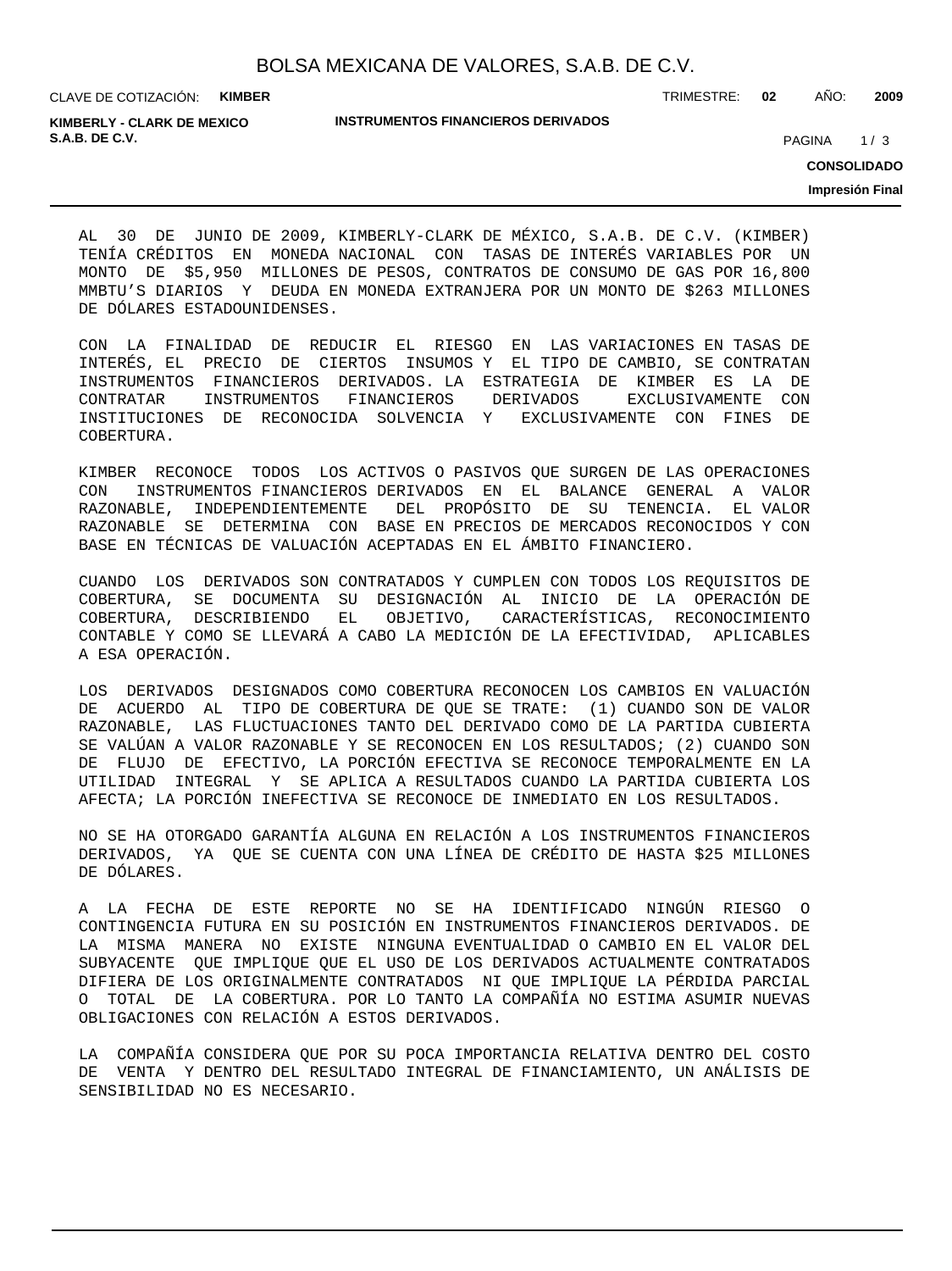CLAVE DE COTIZACIÓN: **KIMBER**

**INSTRUMENTOS FINANCIEROS DERIVADOS**

TRIMESTRE: **02** AÑO: **2009**

**KIMBERLY - CLARK DE MEXICO S.A.B. DE C.V.** PAGINA 2/3

 $2/3$ 

**CONSOLIDADO**

**Impresión Final**

SWAP DE TASAS DE INTERES POR CREDITOS EN MONEDA NACIONAL ========================================================

KIMBER TIENE FINANCIAMIENTOS EN CERTIFICADOS BURSÁTILES POR UN TOTAL DE \$8,000 MILLONES DE PESOS. DE DICHO TOTAL, \$5,950 MILLONES DE PESOS ESTÁN CONTRATADOS A TASA VARIABLE.

EL 9 DE JULIO DE 2007 SE REALIZÓ CON BANCO NACIONAL DE MÉXICO, S.A. UN CONTRATO DE INTERCAMBIO DE TASAS DE INTERÉS POR UN MONTO DE \$1,500 MILLONES DE PESOS PARA CONVERTIR EL PERFIL DE PAGO DE INTERÉS A TASA FIJA DE 8.01% ANUAL Y CON VENCIMIENTOS MENSUALES. LA FECHA DE VENCIMIENTO DE ESTE CONTRATO ES EL 26 DE JUNIO DE 2017.

DEBIDO A QUE TANTO EL IMPORTE COMO LOS VENCIMIENTOS DEL CAPITAL Y LOS PAGOS DEL INTERÉS SON SIMILARES A LA PORCIÓN DEL CRÉDITO, SE DESIGNÓ A ESTE CONTRATO COMO INSTRUMENTO DE COBERTURA DE FLUJOS DE EFECTIVO.

AL 30 DE JUNIO DE 2009, EL VALOR RAZONABLE DE ESTE CONTRATO ES UN PASIVO A LARGO PLAZO POR \$14.1 MILLONES DE PESOS Y LA CONTRAPARTIDA NETA DE IMPUESTOS SE PRESENTA COMO PARTE DE LA UTILIDAD INTEGRAL EN EL CAPITAL CONTABLE.

DURANTE 2009 SE HA RECONOCIDO UN EFECTO NETO DESFAVORABLE EN EL RESULTADO INTEGRAL DE FINANCIAMIENTO POR \$5.7 MILLONES DE PESOS.

CONTRATOS DE SWAP Y OPCION PARA GARANTIZAR EL PRECIO DEL GAS ============================================================

KIMBER CONSUME APROXIMADAMENTE 500 MIL MMBTU'S POR MES; PARA DISMINUIR EL RIESGO DE LAS VARIACIONES EN EL PRECIO, SE TIENEN DOS CONTRATOS CON JP MORGAN CHASE BANK, N.A., UNO TIPO SWAP Y OTRO MÁS DE OPCIONES.

EL PRIMER CONTRATO SWAP INICIÓ EL 1 DE SEPTIEMBRE DE 2008 Y ES POR EL 50% DEL CONSUMO MENSUAL. TIENE UN VENCIMIENTO AL 31 DE DICIEMBRE DE 2009 CON UN PRECIO FIJO DE \$8.96 USD POR MMBTU TOMANDO COMO REFERENCIA EL ÍNDICE TETCO SOUTH TEXAS.

CON EL OBJETO DE REDUCIR EL COSTO DEL CONTRATO ANTERIOR SE FIRMÓ UN CONTRATO DE OPCIONES QUE ESTABLECE LAS MISMAS CANTIDADES DE CONSUMO Y MISMAS FECHAS DE LIQUIDACIÓN, CON UN TECHO DE \$12 USD POR MMBTU.

ESTE SWAP TIENE COMO OBJETO FIJAR EL PRECIO VARIABLE DEL GAS SUMINISTRADO POR PEMEX Y QUE CAMBIA TODOS LOS MESES, A LOS PRECIOS FIJOS Y PREESTABLECIDOS EN LOS CONTRATOS ANTES MENCIONADOS.

ESTOS CONTRATOS FUERON DESIGNADOS COMO INSTRUMENTOS DE COBERTURA DE FLUJOS DE EFECTIVO.

AL 30 DE JUNIO DE 2009, EL VALOR RAZONABLE DE ESTOS DOS CONTRATOS ES UN PASIVO A CORTO PLAZO POR \$99.5 MILLONES DE PESOS Y LA CONTRAPARTIDA NETA DE IMPUESTOS SE PRESENTA FORMANDO PARTE DE LA UTILIDAD INTEGRAL EN EL CAPITAL CONTABLE.